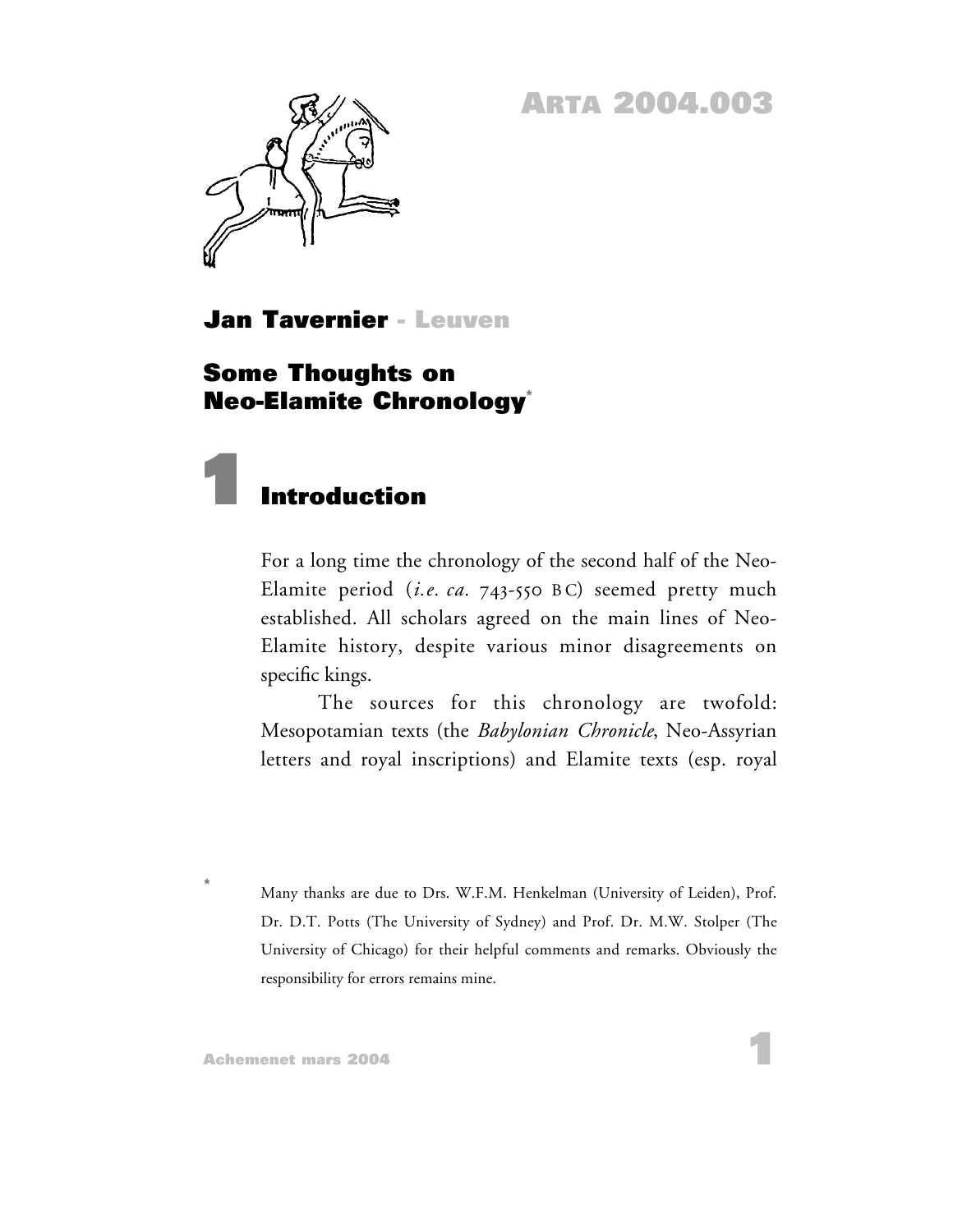<span id="page-1-0"></span>

inscriptions).**<sup>1</sup>** Traditionally, the scholarly community connected some kings mentioned in the Mesopotamian sources with kings who are responsible for one or more Elamite royal inscriptions. Three such identifications were widely accepted:

- **1** The "Mesopotamian" Hallusu is the same as the "Elamite" Hallutas-Insusinak (Cameron 1936: 163; Hinz 1964: 122-123; König 1965: 7; Stolper 1984: 47; Steve 1987: 50 and 1992: 22).
- **2** Te'umman is Tepti-Huban-Insusinak (Cameron 1936: 186- 187; Hinz 1964: 126; König *l.c.*; Stolper 1984: 50; Steve 1992: 22; Malbran-Labat 1995: 172).
- **<sup>1</sup>** The abbreviations used in this paper are cited according to the system used in *Northern Akkad Project Reports* 8, 1993: 49-77, except for PNA (= Prosopography of the Neo-Assyrian Empire). Neo-Elamite royal inscriptions are cited by their EKInumber; some of the other Neo-Elamite texts are cited as follows: a) Susa Texts: administrative and economic texts from Susa, published in MDP 9 and MDP 11: 301-307 and 309; b) Omen Text: prophecy mentioning Assyria and the children of an unnamed king, published by Scheil 1917; c) Neo-Elamite Letters: the major part of the Neo-Elamite Letters are the so-called Niniveh Letters, twenty-five letters and fragments, published by Weißbach 1902. Since then there has been a debate on their contents, date and provenience (Waters 2000: 89-92). The other part consists of two letters from Susa, published by Lambert 1977; d) Ururu Bronze Tablet: inscription found in Persepolis. Only a photograph of the tablet is published (Schmidt 1957: 64-65 and Pls. 27-28), together with Cameron's comment on it. See also Waters 2000: 87-89. De Miroschedji (1985: 285 n.85) argues that the text should be dated to the sixth century BC.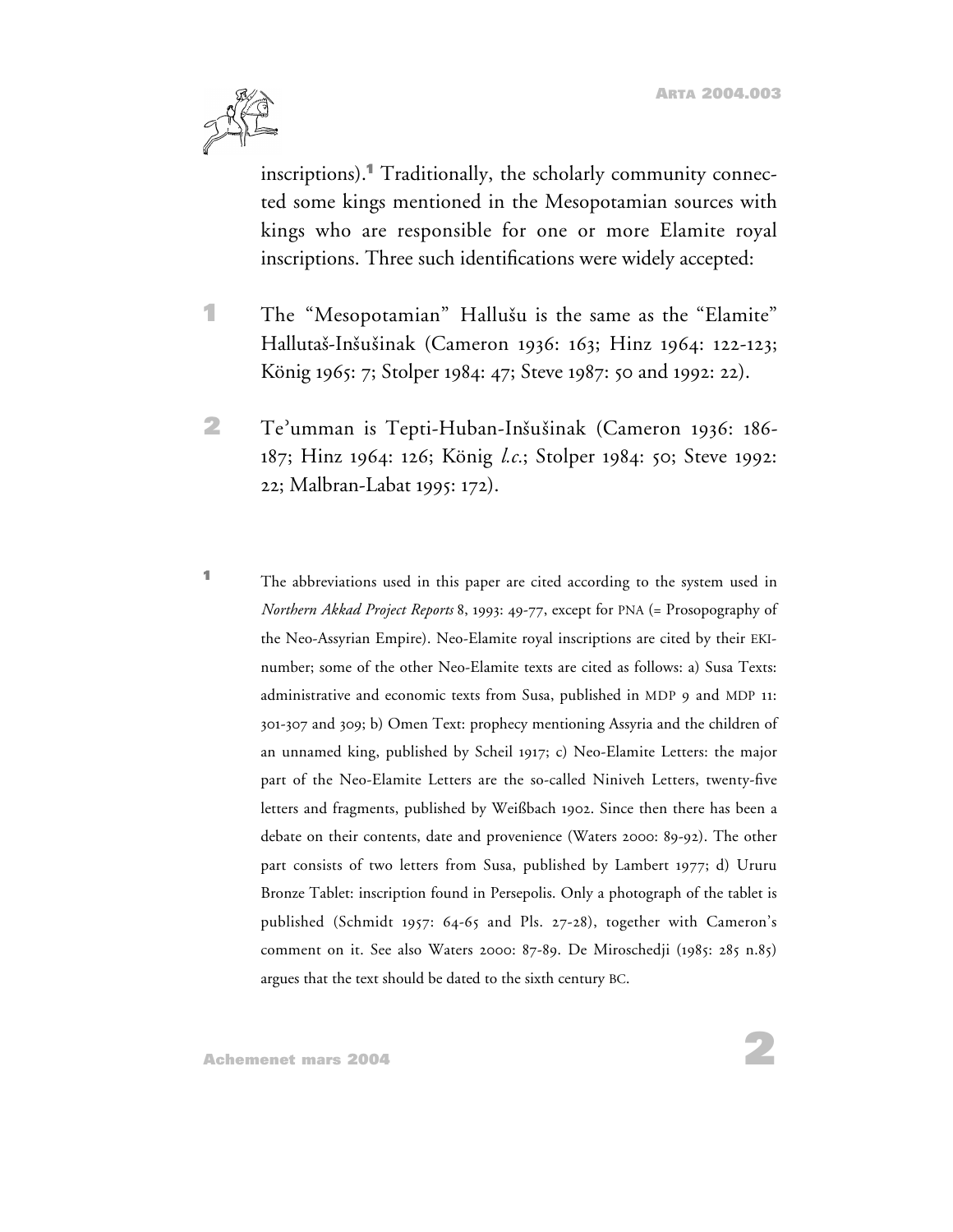

**3** Attametu is Atta-hamiti-Insusinak (Cameron 1936: 190-1; Hinz 1964: 130; König *l.c.*; de Miroschedji 1985: 278; Steve 1992: 22).

A fourth identification (Ummanunu with Huban-Nikas I) was proposed by König (*l.c.*), but rejected by the other scholars. The implementation of these data results in the following scheme of Neo-Elamite kings.

| Huban-Nikaš I                                | 743-717 |
|----------------------------------------------|---------|
| Šutruk-Nahhunte II (EKI 71-74)               | 717-699 |
| Hallutaš-Inšušinak = Hallušu (EKI 77)        | 699-693 |
| Kutir-Nahhunte II                            | 693-692 |
| Huban-menana                                 | 692-689 |
| Huban-haltaš I                               | 689-681 |
| Huban-haltaš II                              | 681-675 |
| Šilhak-Inšušinak II $^2$ (EKI 78)            | 680-668 |
| Urtak                                        | 675-664 |
| Te'umman = Tepti-Huban-Inšušinak (EKI 79-85) | 664-653 |
| Huban-Nikaš II                               | 653-652 |
| Tammaritu                                    | 652-649 |
| Atta-hamiti-Inšušinak = Attametu (EKI 86-89) | 653-648 |
| Indabibi                                     | 649-648 |
| Huban-haltaš III                             | 648-647 |
| Tammaritu                                    | 647     |
| Huban-haltaš III                             | 646-645 |

**<sup>2</sup>** Hinz (1964: 152) situates the reign of Silhak-Insusinak II between 680 and 668, in which case Elam had two kings in this period: Šilhak-Inšušinak II and Hubanhaltas II/Urtak.

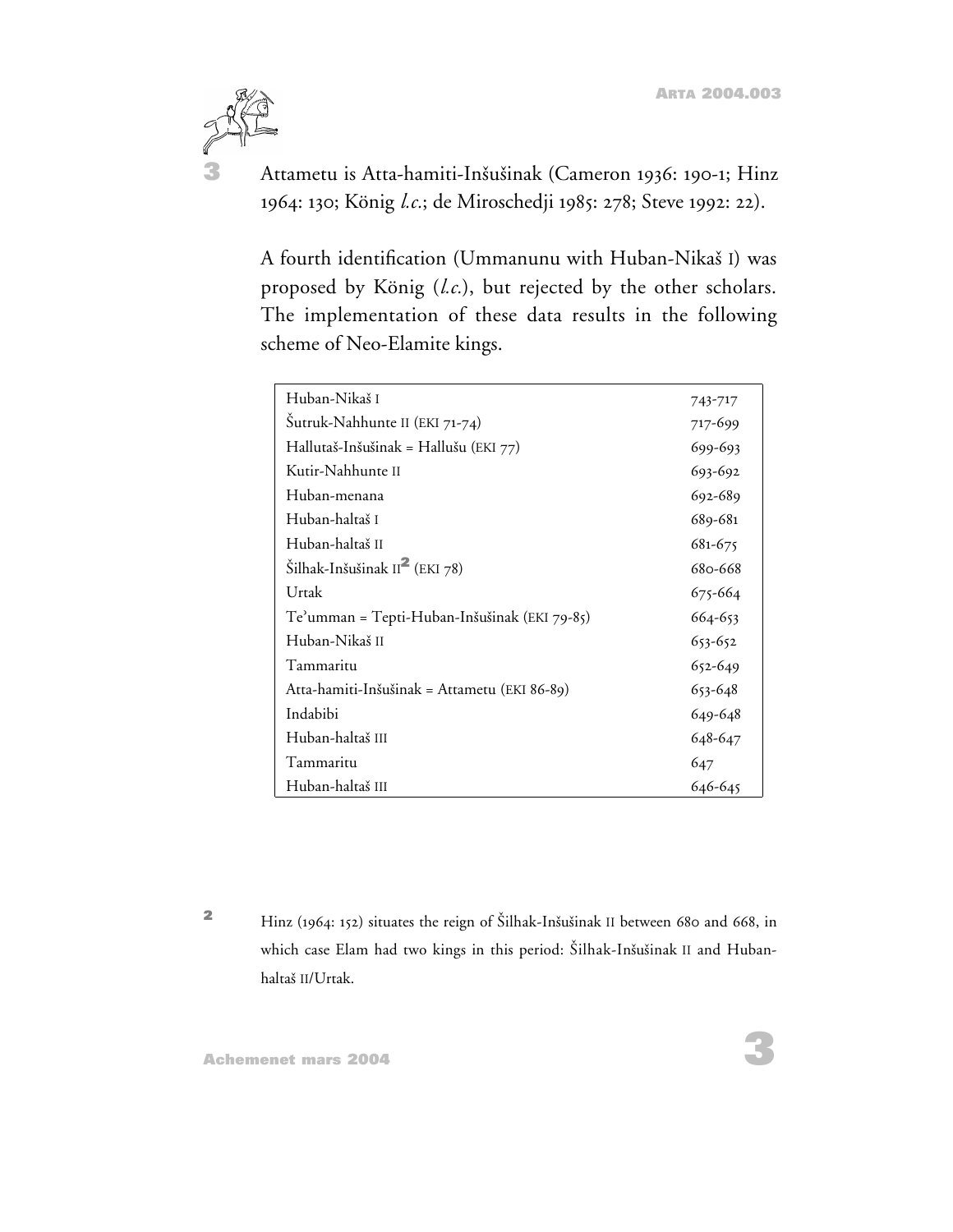**4**



This apparent certainty about Neo-Elamite chronology was only superficial. No scholar had made a thorough linguistic study of the Neo-Elamite texts in order to establish a relative chronology and when Vallat (1996a-b; 1998a; 1998b: 309-11; 2002) conducted such a study he reached entirely different conclusions. The main ones are (1) that the identification between Elamite kings and kings with similar names mentioned in Mesopotamian sources should be given up and (2) that most Neo-Elamite royal inscriptions (*i.e.* those from Sutur-Nahhunte, Hallutas-Insusinak, Atta-hamiti-Insusinak, Silhak-Insusinak II and Tepti-Huban-Insusinak) date from the period after the sack of Susa by the Assyrians (probably 646 BC**<sup>3</sup>**).

Waters (2000: 25-27, 48-50) leaves the question of the various identifications open. He admits that at first sight the various data speak against an identification of Hallusu and Hallutas-Insusinak and of Te'umman and Tepti-Huban-Insusinak. Nevertheless, he presents four possible explanations to maintain the supposed identifications. Waters himself prefers a construction in which Sutruk-Nahhunte II and Hallutas-Insusinak had the same mother but two different fathers. A parallel construction is designed with regard to

**<sup>3</sup>** The successive campaigns of Assurbanipal against Huban-haltas III of Elam were treated most recently by Waters (2000: 68-80 and 117-118), who dates the first campaign to 647 and the second one (including the sack of Susa) to 646. Afterwards Huban-haltas III managed to hold the kingship of Elam a little while, until the Assyrians captured him and took him to Nineveh, probably in 645. In this article Waters' chronology is followed. See also Frame (1992: 292-294).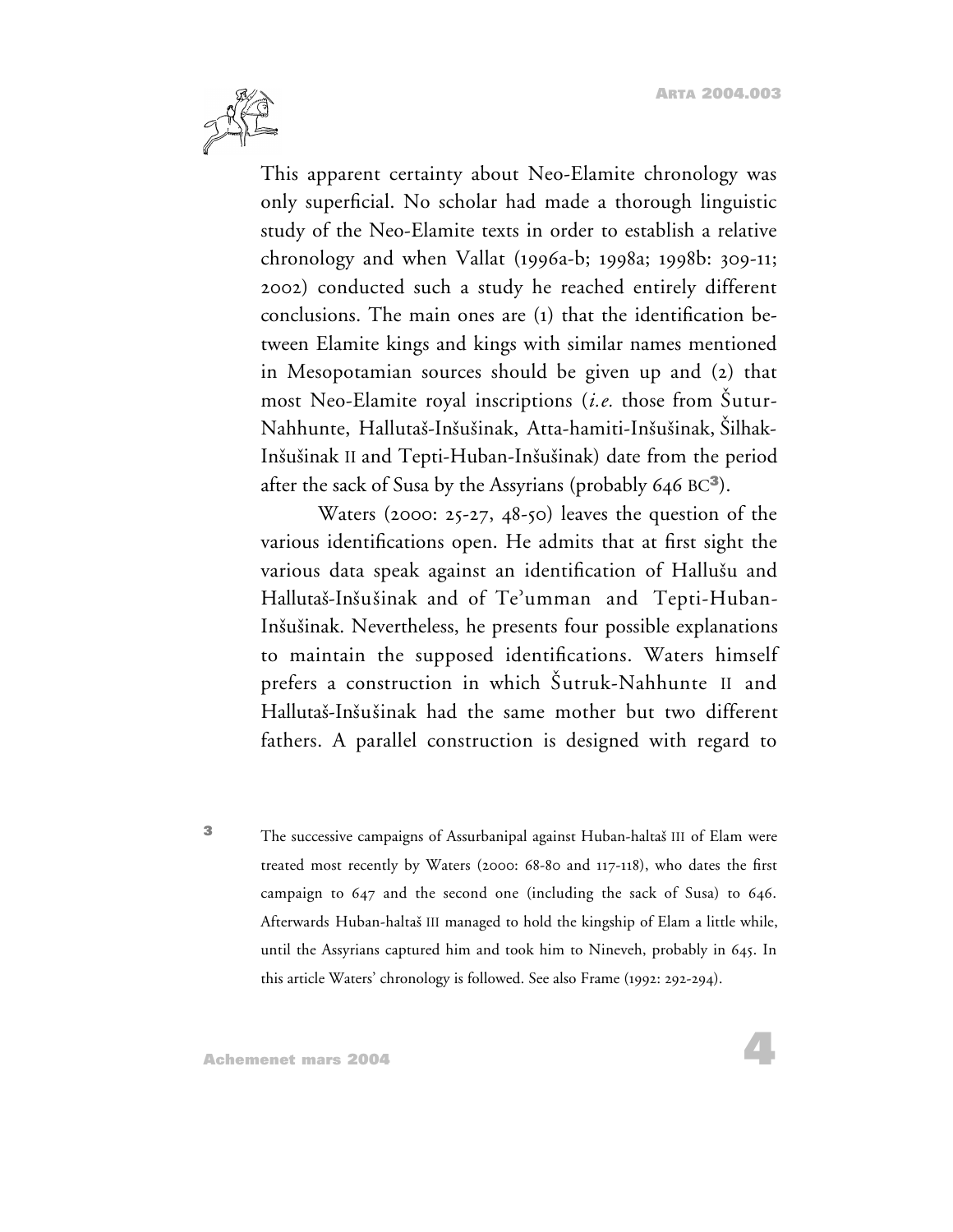

Tepti-Huban-Inšušinak. Concerning the identification of Attametu and Atta-hamiti-Inšušinak Waters has a completely different opinion, since he categorically denies it (2000: 85) and presents a new alternative (**[see § 4 below](#page-21-0)**).

In a review of Waters' book Vallat (2002: 374) denies the solution proposed by Waters and stresses anew his arguments against the identifications. He also presents a reconstruction of the period *ca.* 775-693. The new scheme of Neo-Elamite chronology is presented below.

| Huban-tahra I           | ca. 775     |
|-------------------------|-------------|
| Huban-mena <sup>4</sup> | ca. 760-743 |
| Huban-Nikaš I           | 743-717     |
| Šutruk-Nahhunte II      | 717-699     |
| Hallušu                 | 699-693     |
| Kutir-Nahhunte II       | 693-692     |
| Huban-menana            | 692-689     |
| Huban-haltaš I          | 689-681     |
| Huban-haltaš II         | 681-675     |
| Urtak                   | 675-664     |
| Te'umman                | 664-653     |
| Huban-Nikaš II          | 653-652     |
| Tammaritu II            | 652-649     |
| Indabibi                | 649-648     |
| Tammaritu II            | 647         |

**<sup>4</sup>** According to Vallat (1998b: 310) this king is named Huban-umena II, while Kutir-Nahhunte II's successor is called Huban-umena III. Yet the spellings of both names (resp. El. Hu-ban-im-me-na and Akk. Um-man-me-na-nu) do not support this assumption.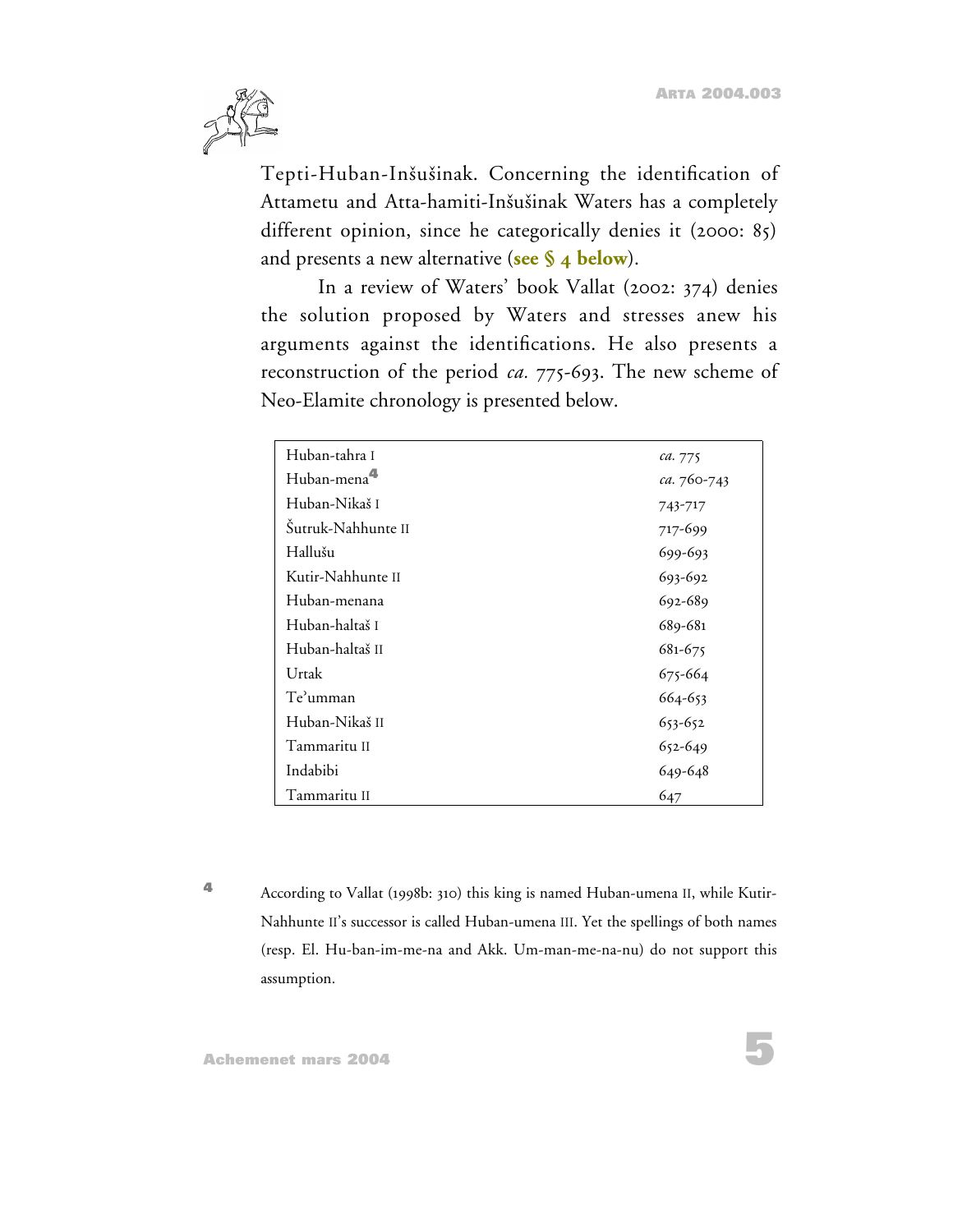**6**



| Huban-haltaš III                               | 646-645           |
|------------------------------------------------|-------------------|
| Sutur-Nahhunte, son of Huban-menana            |                   |
| Hallutaš-Inšušinak, son of Huban-tahra II      | $645 - 585$       |
| Atta-hamiti-Inšušinak, son of Hutran-tepti     |                   |
| Ummanunu (Susa)                                |                   |
| Šilhak-Inšušinak II (Susa)                     | ca. 585- ca. 539  |
| Tepti-Huban-Inšušinak (Susa)                   |                   |
| Šati-Hupiti and Huban-Šuturuk (Gisat)          | ca. 585 - ca. 539 |
| Indada and Šutur-Nahhunte (Mālamīr)            | ca. 585-ca. 539   |
| Bahuri (Zamin)                                 | ca. 585-ca. 539   |
| Dabala, Ampiriš, Anni-Šilha and Unsak (Samati) | ca. 585 - ca. 539 |
| Appalaya (Zari)                                | ca. 585 - ca. 539 |
| Cambyses I, Cyrus II (Anšan)                   | ca. 585-ca. 539   |

In general, Vallat's chronology is credible, but not all of it is as firm as Vallat implies, and the following paragraphs reconsider parts of Vallat's argument. The first concerns the inscription EKI 71 and its dating  $(\S$  2), the second and third concern the inscriptions of Hanne (EKI 75-76; **[§ 3](#page-15-0)**) and Atta-hamiti-Insusinak (EKI 86-89; **[§ 4](#page-21-0)**), the fourth paragraph concerns the (approximate) date of the Susa Texts (**[§ 5](#page-29-0)**); the final paragraph concerns the impact of forced broken writings on the Neo-Elamite chronology (**[§ 6](#page-31-0)**).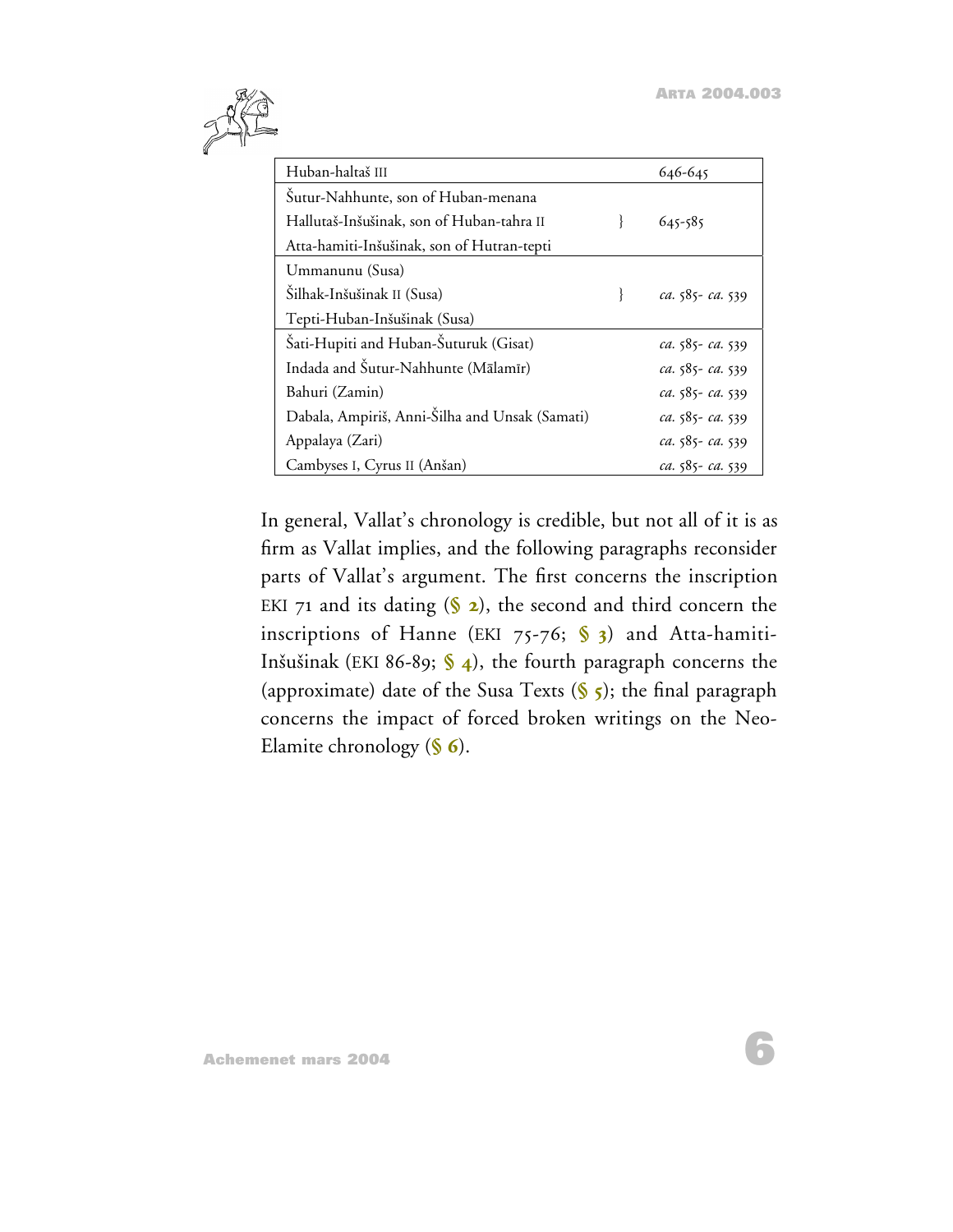<span id="page-6-0"></span>

### **2 Shutruk-Nahhunte II and EKI 71**

This paragraph focuses on EKI 71, an inscription according to which a temple for the goddess Pinigir was erected by king Sutur-Nahhunte, son of Huban-mena. As Sutruk-Nahhunte II, to whom the inscriptions EKI 72-73 are generally attributed, also calls himself the son of Huban-mena, Scheil (1901: 90-1), the first editor of these inscriptions, concluded that Šutur-Nahhunte and Sutruk-Nahhunte were one and the same person. The academic community accepted this assumption, but one problem remained as yet unanswered: if Sutruk-Nahhunte and Sutur-Nahhunte were different names, why would one king bear two names? A possible solution for this problem was offered by Hinz (1964: 116-7). The real name of the king was Sutur-Nahhunte, but because this king wanted to link himself with the great Middle-Elamite king Sutruk-Nahhunte I (*ca.* 1190-1155), he adopted the name Sutruk-Nahhunte (II).

Despite this proposal the problem persisted and became the cause of the first doubts expressed concerning the identity of Sutur-Nahhunte and Sutruk-Nahhunte. Lambert (1967: 48) emphasized that the two names have different structures (noun-DN *vs.* participle-DN), but belong to the same root. Amiet (1967: 37) believed that there are two individuals with these names, but stressed that they had to be contemporaneous, *i.e.* that they both lived at the end of the eighth century BC. According to de Miroschedji (1982: 61-62 and 1985: 278) it was Sutur-Nahhunte who reigned from 717 till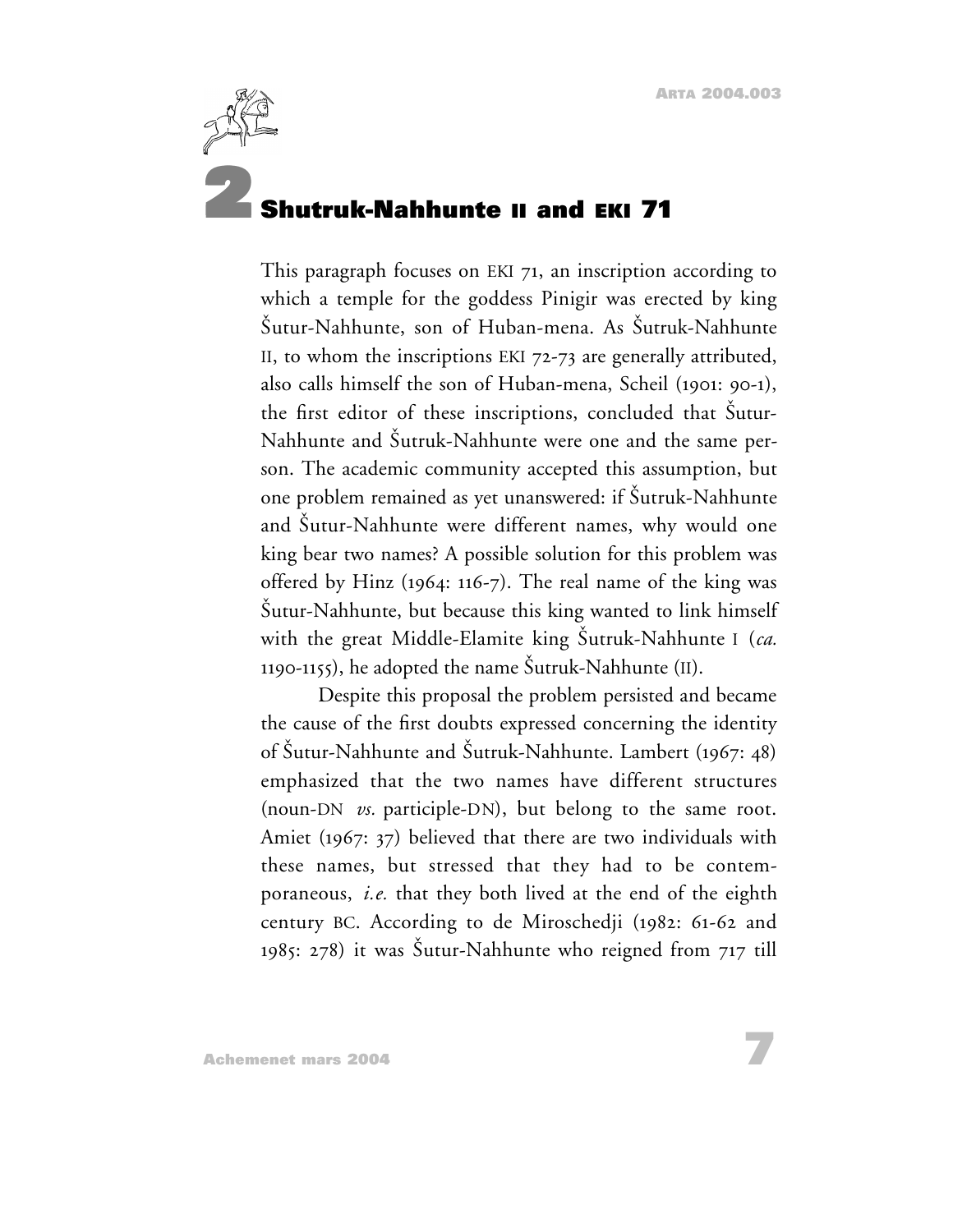

699, while Sutruk-Nahhunte II exercised power between 668 and 653 BC. An objection to this is, however, that it implies that between 668 and 653 there were two kings in Elam: Sutruk-Nahhunte II on the one and Urtak (died in 664) and Te'umman on the other hand.

According to Grillot (1984: 190 n.25) there are two different roots involved in the names: (1)  $\delta u t(u)$ .ru-, "to judge, decide," a nomino-verbal compound (to which *šutruk* belongs) with ru-, "to break, to open" as verbal element and (2)  $\delta$ utu- (to which  $\delta$ utur belongs). Her translation of  $\delta$ utruk-Nahhunte is "Nahhunte is judgement."

Recently, Waters (2000: 114) devoted a couple of lines to the problem of the two different royal names. *Pace* Grillot, he emphasizes that the same root is involved in both names: <sup>s</sup>utur is also attested as substantive meaning "right, order" from the Middle-Elamite period onwards (ElW 1187) and this corresponds to the meaning given to *šutruk* by Grillot. The names Sutruk-Nahhunte and Sutur-Nahhunte may thus belong to one individual.

Vallat (1995) supports the differences between the two names and consequently argues that the dedicatory Elamite inscription of  $\text{\r{S}}$ utur-Nahhunte (EKI 71) should not be attributed to Sutruk-Nahhunte II (who certainly is responsible for EKI 72-73), but to Šutur-Nahhunte, father of Huban-kitin and king of Susa after the Assyrian sack.**<sup>5</sup>** In Vallat's eyes,

**<sup>5</sup>** According to Vallat (1996a: 391 n.41) Sutur-Nahhunte became king immediately after the sack of Susa (646).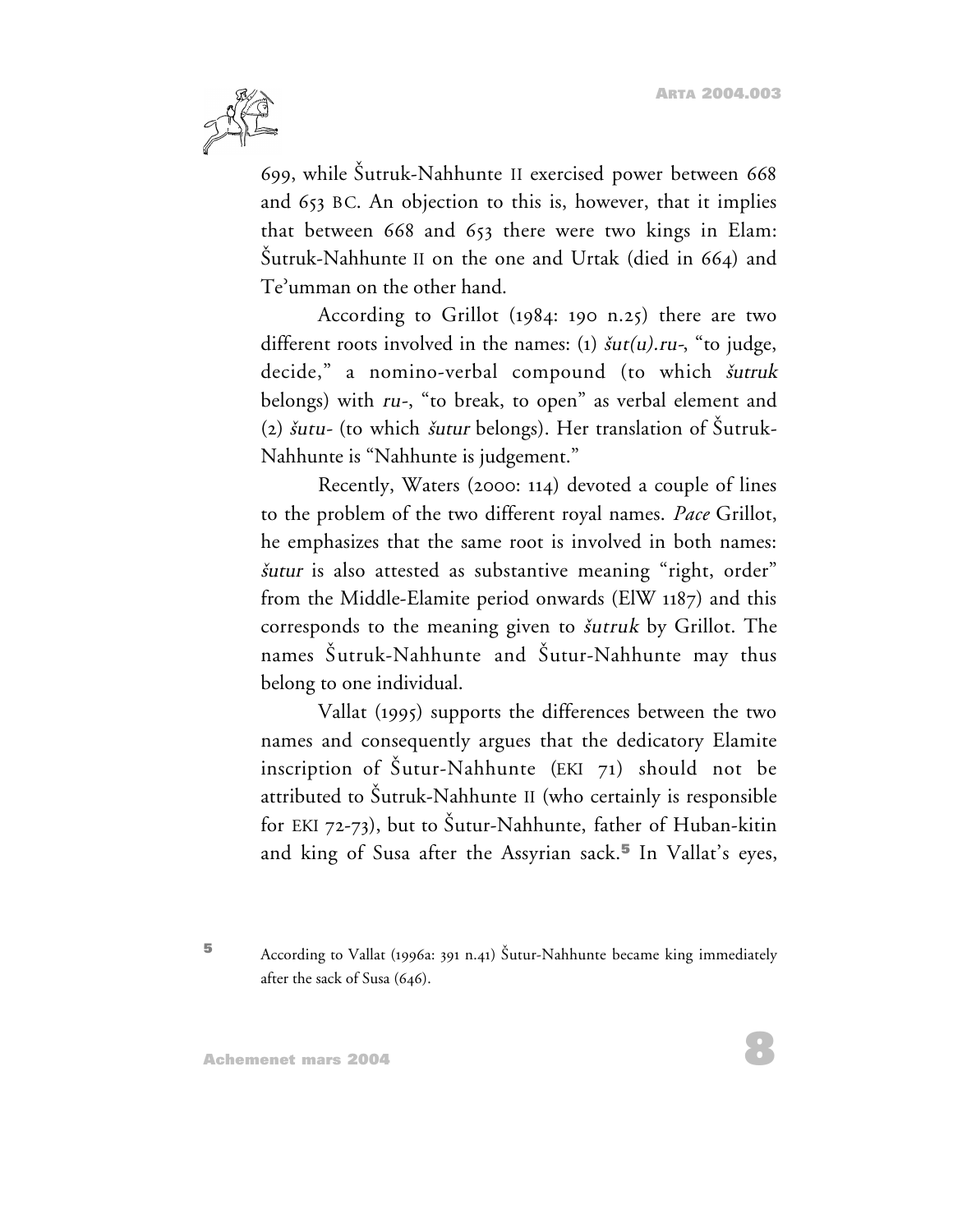

Sutruk-Nahhunte was the son of Huban-mena II (his Hubanumena II) while Sutur-Nahhunte was the son of Hubanmenana (his Huban-umena III; 692-689 BC). Apart from this, two additional arguments lead Vallat to his conclusion:

- **1** The royal titulature: Šutruk-Nahhunte (EKI 72-73) uses titles that were also used during the Old- and Middle-Elamite period. Sutur-Nahhunte only calls himself "king of Ansan and Susa" and "expander of the realm," so he must belong to a more recent period than Sutruk-Nahhunte II.
- **2** The use of the signs ŠA and ŠÁ in words such as *šak* and rišakka: EKI 71 uses ŠÁ while EKI 72-73 have ŠA. As the latter was replaced by SÁ during the reign of Sutruk-Nahhunte II there must be a chronological difference between EKI 71 on the one and EKI 72 and 73 on the other hand.

Not everyone, however, has accepted this new identification of kings and their inscriptions. Waters (2000: 114) tries to deny Vallat's two last arguments. First of all the difference in royal titulature between EKI 71 and EKI 72-73 alone is not enough to imply a chronological distinction. Secondly "SA and SA might occur in different, contemporaneous inscriptions."

It is clear that these two views cannot be reconciled. Therefore a study of various aspects concerning EKI 71 could be useful. First, let us consider the royal titulature, which proves to be an unreliable basis for a chronological conclusion. The titles occurring in EKI 71-73 are the following: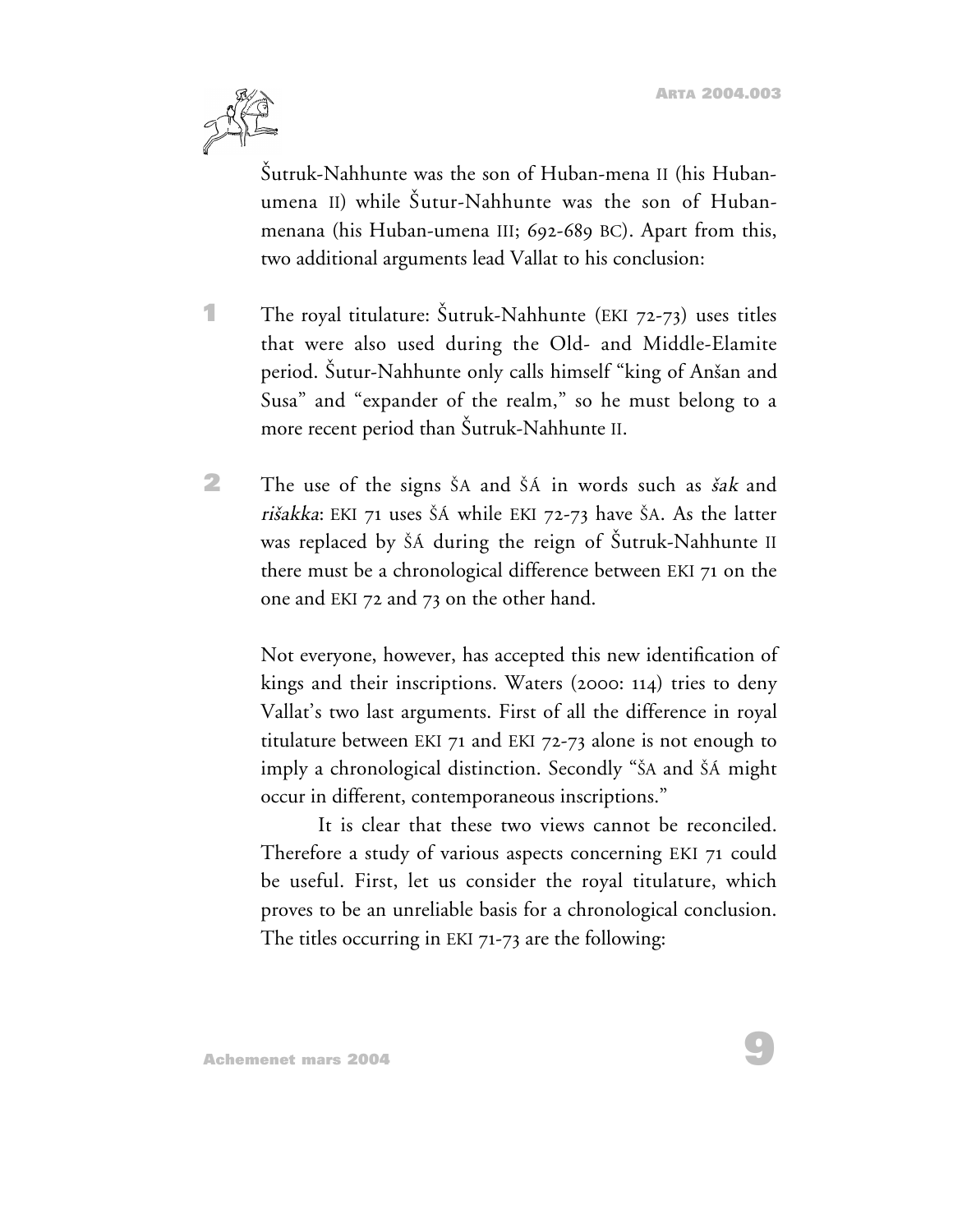

| EKI 71:1-2:  | su-un-ki-ik-ki <sup>As</sup> An-z[a]-an <sup>Aš</sup> Šu-šu-un-ka <sub>4</sub> li-  |
|--------------|-------------------------------------------------------------------------------------|
|              | ku-me ri-šá-ak-ka <sub>4</sub> .                                                    |
| EKI 72:2-4:  | li-ku-me [ri]-ša-ak-ka <sub>4</sub> ka <sub>4</sub> -at-ru Ha-tam <sub>5</sub> -tuk |
|              | me-en-ku li-ik-ki Ha-tam <sub>s</sub> -ti-ik li-ba-ak ha-                           |
|              | ni-ik <sup>d</sup> GAL a-ak <sup>d</sup> In-šu-uš-na-ak-gi-ik.                      |
| EKI 73A:1-2: | su-un-ki-ik-ki An-z[a]-an Š[u-šu-un-ka, li-                                         |
|              | ku-me ri-šá-ak-ka <sub>4</sub> ka <sub>4</sub> -at-ru Ha-tam <sub>5</sub> -tuk      |
|              | me-en-ku li-ik-ki H]a-tam,-tuk.                                                     |

The various titles used in these inscriptions are: sunkik Anzan <sup>s</sup>usunka (71 and 73A), likume risakka (71 and 72), katru Hatamtuk (72 and 73A), menku likki Hatamti/uk (72 and 73A) and *libak hanik* <sup>d</sup>GAL *ak* <sup>d</sup>*Inšušinakgik* (72). Below is a list of other kings who use these titles.

#### sunkik Anzan Susunka: **6**

Untas-Napiris a (*ca.* 1340-1300), Sutruk-Nahhunte I (*ca.* 1185-1155), Kutir-Nahhunte II (*ca.* 1155-1150), Silhak-Inšušinak I (*ca.* 1150-1120), Atta-hamiti-Inšušinak (late Neo-Elamite or Achaemenid period; **[see § 4 below](#page-21-0)**).

#### likume risakka:

Siwepalarhuppak (18th Century), Huban-umena (*ca.* 1350-

**6** This titulature is attested indirectly in the inscription of Hallutaš-Inšušinak (EKI 77): Anzan Susun. In version *n* of this text it is written Anzan-h Susu-h, while version *o* reads [.. Šu]šun-h (König 1965: 168n.8). The latter is probably to be restored [Anzan-h Šu]šun-h.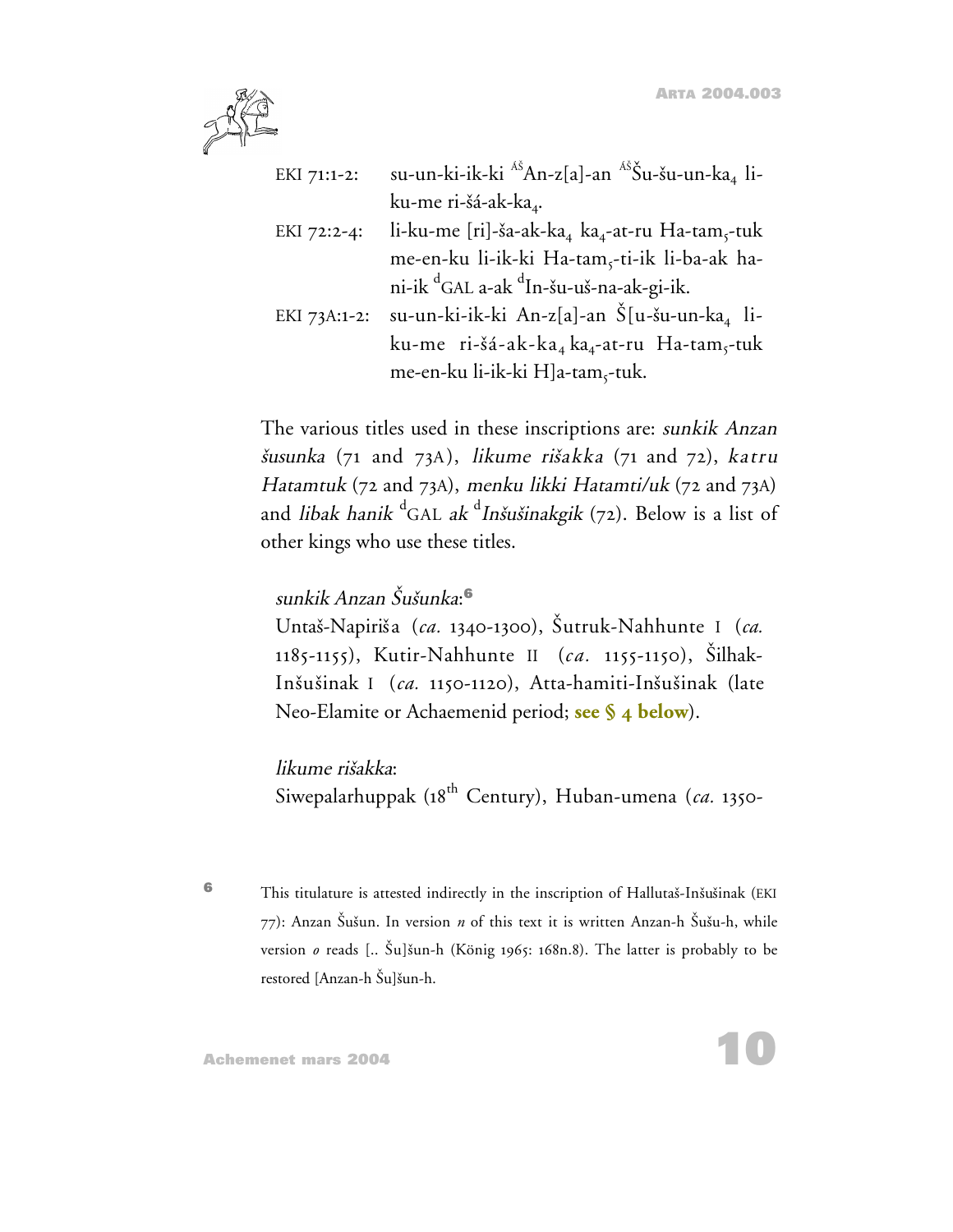

1340), Sutruk-Nahhunte I, Silhak-Insusinak I, Huteludus-Insusinak (*ca.* 1120-1110), Hallutas-Insusinak, Atta-hamiti-Insusinak.

#### katru Hatamtuk:

Huban-umena, Sutruk-Nahhunte I, Silhak-Insusinak, Atta-hamiti-Inšušinak.

#### libak hanik DN:

Sutruk-Nahhunte I, Kutir-Nahhunte II, Silhak-Insusinak I, Hallutas-Insusinak, Atta-hamiti-Insusinak.

As can be easily seen, EKI 71 does not differ drastically from EKI 72 and EKI 73 in its royal titulature: sunkik Anzan Sušunka is a common title from the Middle-Elamite period onwards and likume risakka is even more widespread, from the Old-Elamite period onwards. Moreover, no single Middle-Elamite king used only one titulature, so the fact that EKI 71 has a titulature, which used another combination of older components than the one used in EKI 72-73, has no consequences for its date.

The fact that in EKI 71 only two titles are mentioned while in EKI 72-73 various titles are given does not support Vallat's argument at all. Some Middle-Elamite inscriptions also mention only one or two titles, for example EKI 30 (which only has *libak hanik* DN and sunkik Anzan Sušunka) and EKI 33 (only likume risakki). Accordingly, the royal titulature does not offer any chronological clue for the date of EKI 71.

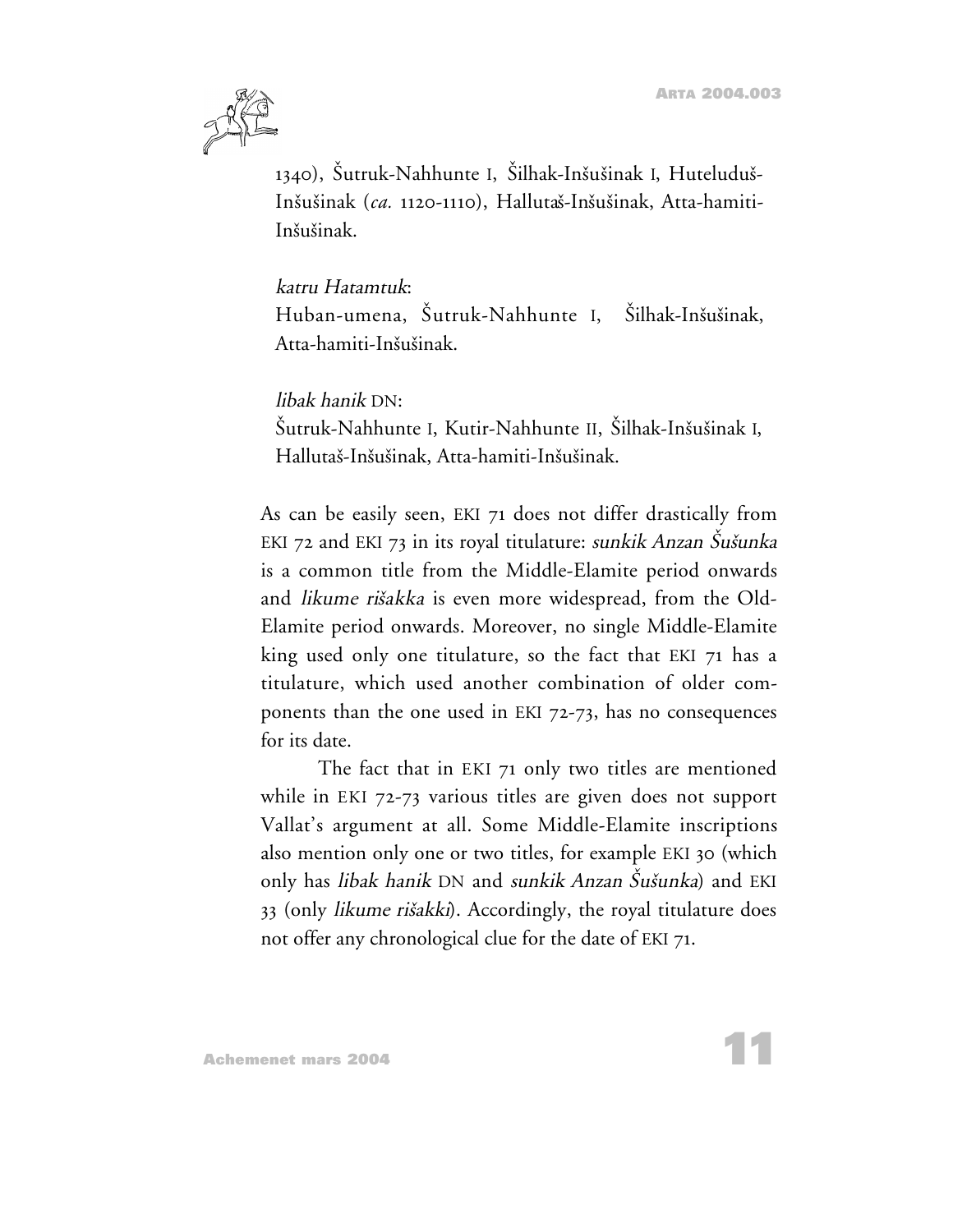

The use of SA vs. SA, too, is very insecure. It may be true that SA disappeared during the reign of Sutruk-Nahhunte II, but the transition from SA to SÁ was not a mere replacement, as Vallat argues. Waters is right when he assumes that SA and SA may occur in different but contemporaneous documents. This is proven by two facts: (1) SÁ already appears in the texts from Tall-e Malyan, dating from *ca.* 1000 BC (TTM 62:6 and 114: rev.2") and also in the stela of Šutruru (EKI 74: 20, rev. 15, 19, 25, 43, 44), which is usually dated to the reign of Sutruk-Nahhunte II (König 1965: 20; ElW 1328; Vallat 1995; Waters 2000: 116); (2) the signs SA (sa-ra-ma**<sup>7</sup>**) and SÁ (hi-sá-a-[an-ra], šá-ra-ra) occur in one and the same text of Šutruk-Nahhunte II, *i.e.* EKI 73.**<sup>8</sup>**

At this stage the arguments cited by Vallat in favour of his attribution of EKI 71 to Sutur-Nahhunte (late Neo-Elamite period) turn out to be rather weak. In addition there are three more objections to Vallat's proposal.

First, the language of EKI 71 is very close to the classical language of the other inscriptions attributed to the reign of

**<sup>7</sup>** Hinz and Koch (ElW 1134-1135) read sá-ra-ma, but the copies by Scheil (1904: pl. 11 no.2) and König (1965: pl. 11) make clear that sa-ra-ma is the right form.

**<sup>8</sup>** EKI 73 consists of three fragments (A, B and C). The fact that ŠA and ŠÁ do not occur next to each other in one and the same fragment could lead to the conclusion that fragments A and B belong to Sutur-Nahhunte while fragment C should be attributed to Sutruk-Nahhunte II. König (1965: 20 and 148), however, confirms that the three fragments belong to the same stela.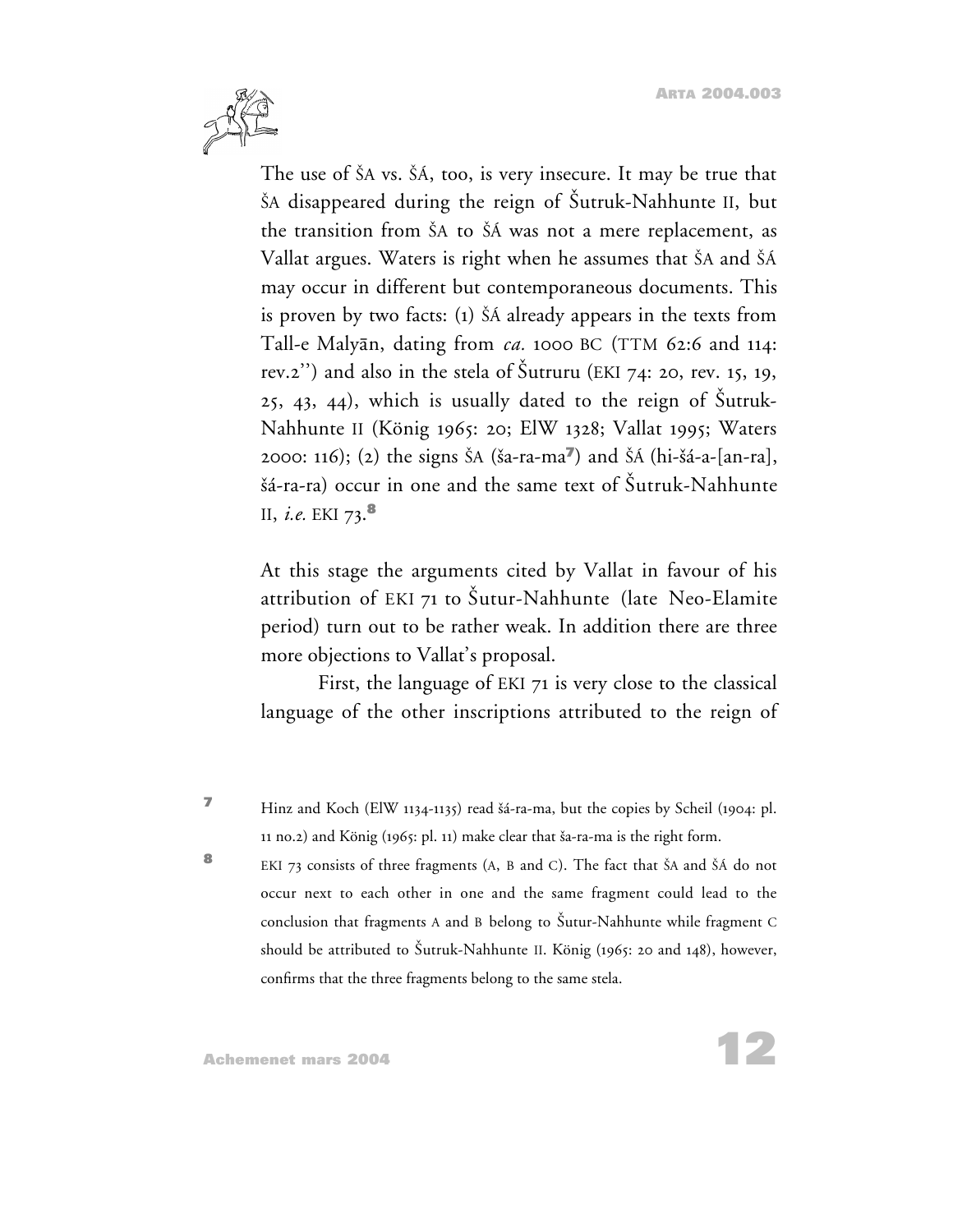

Sutruk-Nahhunte II (EKI 72-74). This is proved by means of three linguistic and graphic evolutions which took place in the Neo-Elamite period: (1) the velar /k/ was spirantized to /h/ (especially with regard to the locutive suffix), (2) the determinatives GAM and BE only start to appear in younger texts**<sup>9</sup>** and (3) later texts show in some verbal forms a labialization of /n/ to /m/ (Vallat 1996a: 387-388).**<sup>10</sup>**

EKI 71 has none of these features. Yet in the inscriptions of Hallutaš-Inšušinak (EKI 77) and Atta-hamiti-Inšušinak (EKI 86-89), who are considered by Vallat to be the successors of his Sutur-Nahhunte, all these features occur. If EKI 71 were indeed to be dated after 646, it would be very peculiar to see how Sutur-Nahhunte strictly uses the classical language while his successor on the throne, Hallutaš-Inšušinak, abruptly started to use a language that was probably much closer to the actually spoken language of that time than to classic Elamite.

Vallat (1996a: 387-388 and 390) does acknowledge the aforementioned linguistic differences between EKI 71 and EKI 77, but leaves them aside in his dating of EKI 71. This seems, however, the wrong attitude, since he uses precisely the same argument to separate EKI 77 from EKI 72-73 and to prove that Hallutas-Insusinak cannot be identified with Hallusu, who is mentioned in the Mesopotamian sources as king of Elam between 699 and 693.

**9** On the development of these determinatives, see Steve 1988.

**<sup>10</sup>** This aspect is probably not the result of assimilation, since it occurs before dentals, labials and liquids.

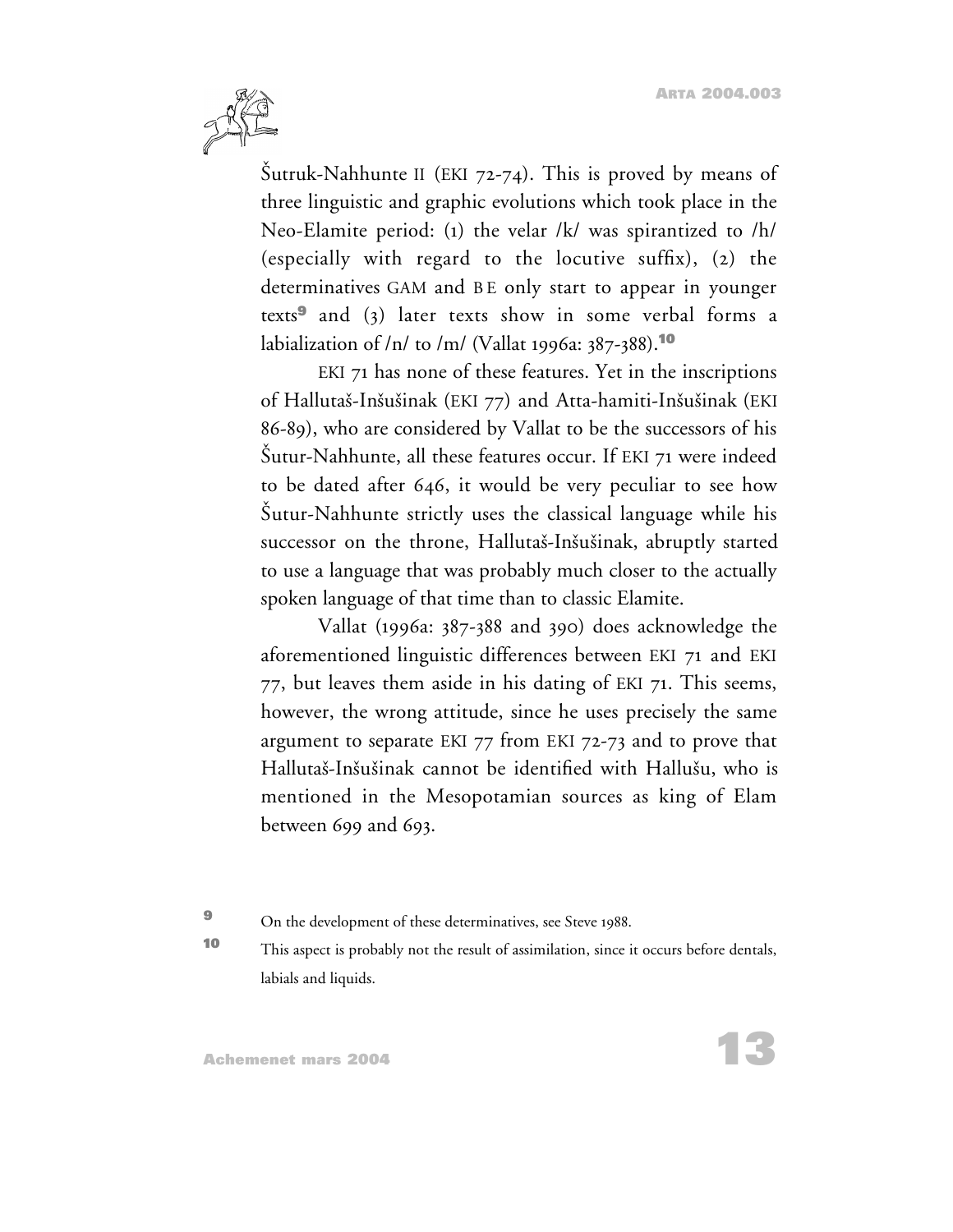

It can be added here that also another inscription naming Sutur-Nahhunte (Amiet 1967: 36-37 fig. 8c) has /k/ (spelled here by means of GI) as the locutive suffix: ú <sup>DIŠ</sup>Šu-tur-<sup>d</sup>UTU šá-a[k <sup>DIŠ.d</sup>Hu-b]an-im-me-na-gi [EŠŠANA] <sup>Aš</sup>An-za-an <sup>Aš</sup>Šu-[šuun], and thus belongs to an older linguistic level of Elamite.

Secondly, there is a palaeographic objection to Vallat's hypothesis. Two signs, SI (Steve 1992:  $67-9$  no.112) and UG (*ibid.* no.130) have the same shape in EKI 71 and 74, but a different one in EKI 75-76, 77, 78, 79-85, the Omen Text, the Ururu Bronze Tablet and the Susa Texts. This indicates that EKI 71 and 74 are products of the same king and accordingly EKI 71 should be dated to Sutruk-Nahhunte II. If Vallat were right, then Hallutaš-Inšušinak and his scribes would have been linguistic revolutionists, since they would have altered the writing system, the language and some signs shapes. Only in the inscriptions of Atta-hamiti-Insusinak (EKI 86-89) do the signs discussed have the same shape as in EKI 71-74, but that may be a case of archaizing writing, certainly if Atta-hamiti-Insusinak should be identified with the rebel Atamaita- (**[see §](#page-21-0) [4 below](#page-21-0)**).

The third argument focuses on the family ties between the Elamite kings. According to Vallat, Sutur-Nahhunte was the son of Huban-menana (his Huban-umena III), who was king from 692 till 689, the year of his death. Consequently Sutur-Nahhunte must have been born before 689. Vallat argues that he became king immediately after 646, at least 43 years later than the death of Huban-menana. These 43 years constitute a rather long period, during which Sutur-Nahhunte is not mentioned in the Mesopotamian sources. This is

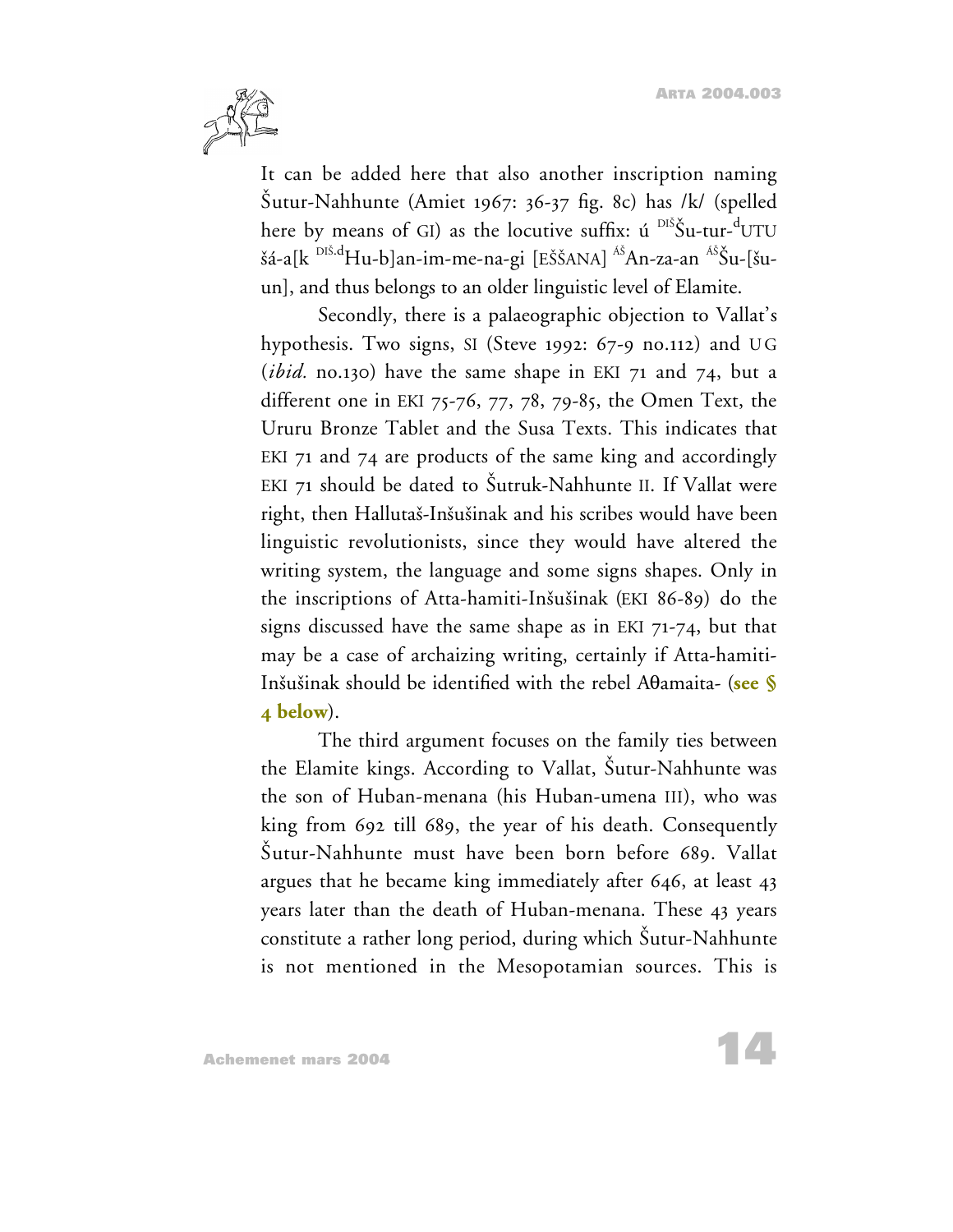

strange, as will be pointed out below.

It is not yet fully clear whether a new dynasty arose after the death of Huban-menana or not. Neither the Assyrian sources nor the *Babylonian Chronicle* give information on any familial relationship between Huban-menana and Hubanhaltaš I, his successor on the throne. This is exceptional, since normally the affiliation of all Neo-Elamite kings appearing in Mesopotamian sources is mentioned. Hinz's (1964: 125) assumption that Huban-haltas I was a cousin of Hubanmenana and thus belonged to the same family cannot be proven.

The fact that the sources are silent concerning Hubanhaltaš I's descent may indicate that he began a new dynasty after the death of Huban-menana (Waters 2000: 36). If this were indeed the case, Sutur-Nahhunte would most likely have played a political role as son of the deposed king and automatically as pretender to the throne in opposition to the new dynasty. It would be strange if the Assyrians had not made use of such a situation to strengthen their position vis-à-vis the Elamite kingdom. Consequently, he should have appeared in the Neo-Assyrian inscriptions. Another possibility is that Huban-haltas I, after seizing power, ordered the execution of Sutur-Nahhunte, but in both cases Vallat's hypothesis is not very plausible.

If Huban-haltas I was not an usurper, one could still expect that Sutur-Nahhunte (as a member of the royal family) would have been mentioned in some Assyrian or Babylonian text before he got king in Susa after 646.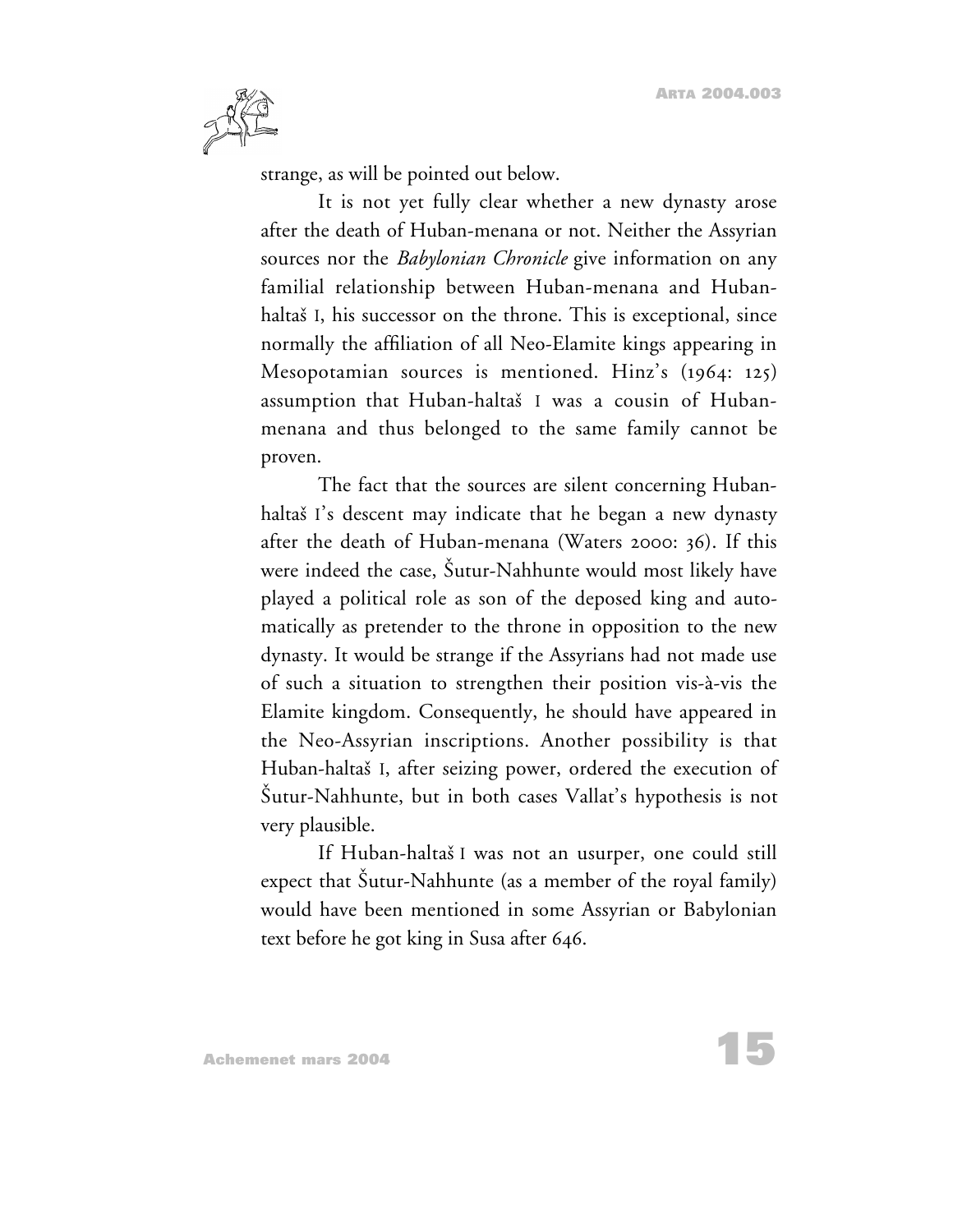<span id="page-15-0"></span>

Admittedly, all these arguments are circumstantial, as are the arguments used by Vallat. Nonetheless their combination makes an attribution of EKI 71 to a king Sutur-Nahhunte, who reigned immediately after 646 BC quite unlikely. On the contrary, in all probability EKI 71-74 were recorded during the reign of Sutruk-Nahhunte II, despite the onomastical problem of two different names for one king. Perhaps Hinz's proposed solution for this problem should be reconsidered.**<sup>11</sup>**

# **3The date of the inscriptions of Hanne (EKI 75-76)**

During the nineteenth century scholars started studying the Elamite reliefs in Kul-e Farah and Sikaft-e Salman, in the region of Ayapir (present Izeh/Malamir; König 1965: 155; ElW 15; Vallat 1993: 27). The date of these reliefs is not sure yet, but according to Calmeyer (1980: 110 n.49; also De Waele 1981: 50 n.4 and 52 n.4; Stolper 1987-90: 278; Potts 1999: 253-254) the reliefs of Sikaft-e Salman date from the twelfth century and those of Kul-e Farah from the ninth to sixth centuries. The inscriptions accompanying the reliefs are Neo-Elamite, so the

**11** One could also consider a scribal error in EKI 71 (<sup>DIŠ</sup>Šu-tur-<sup>d</sup>UTU instead of <sup>DIŠ</sup>Šutur-uk-<sup>d</sup>UTU), but this is unlikely. A spelling šu-tur-uk for /šutruk/ is attested in the PN  $[^{GAM}]$ Hu-ban-šu-tur-uk (Ururu Bronze Tablet: seal inscription; see Cameron *apud* Schmidt 1957: 64 and ElW 680).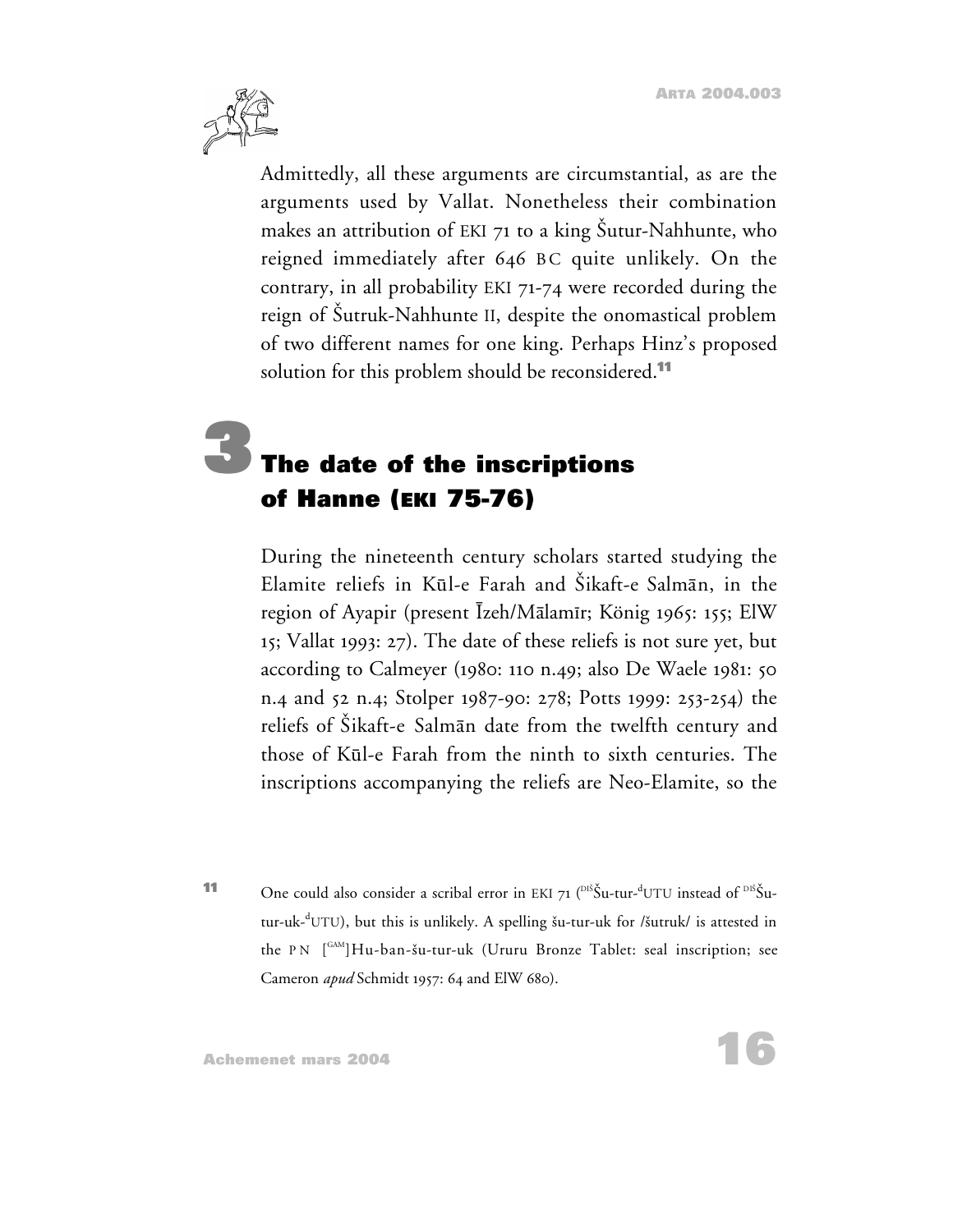

inscriptions of Sikaft-e Salman must be secondary additions.

The various texts are recorded on the command of a certain Hanne, possibly a governor of this region. The inscriptions were first published by Weißbach (1894) and later re-edited by Scheil (1901: 102-113) and Hinz (1962).

Scheil (1901: 142) dated the inscriptions to the first half of the seventh century BC, in the time of the struggle between Assyrians and Elamites. This dating was based on palaeographic reasons. Later on Hinz (1962: 105) dated the text to the reign of Sutruk-Nahhunte II (717-699) and this time the dating was the result of prosopographical considerations. In one of his texts (EKI 75: 10) Hanne explicitly shows his loyalty to a king Sutur-Nahhunte, the son of Indada. Hinz linked this Sutur-Nahhunte to the well-known king Sutruk-Nahhunte II and could thus automatically date the inscriptions of Hanne.

Nevertheless there was one problem Hinz had to deal with: while Sutur-Nahhunte was the son of Indada, Sutruk-Nahhunte II calls himself the son  $(sak)$  of Huban-mena. This problem was tackled by arguing that *šak* does not only mean "son," but also "male descendant" and that it is the second meaning that should be preferred when talking about the relationship between Šutruk-Nahhunte II and Huban-mena. The real father of Sutruk-Nahhunte II was thus Indada.

De Waele (1972: 30-31) refuted this proposal. According to him the inscriptions of Hanne are Neo-Elamite, but a more precise date cannot be given.

Vallat (1996a: 387-389) also expressed objections against Hinz's proposal, when presenting his views on Neo-Elamite chronology. These objections have a linguistic character. In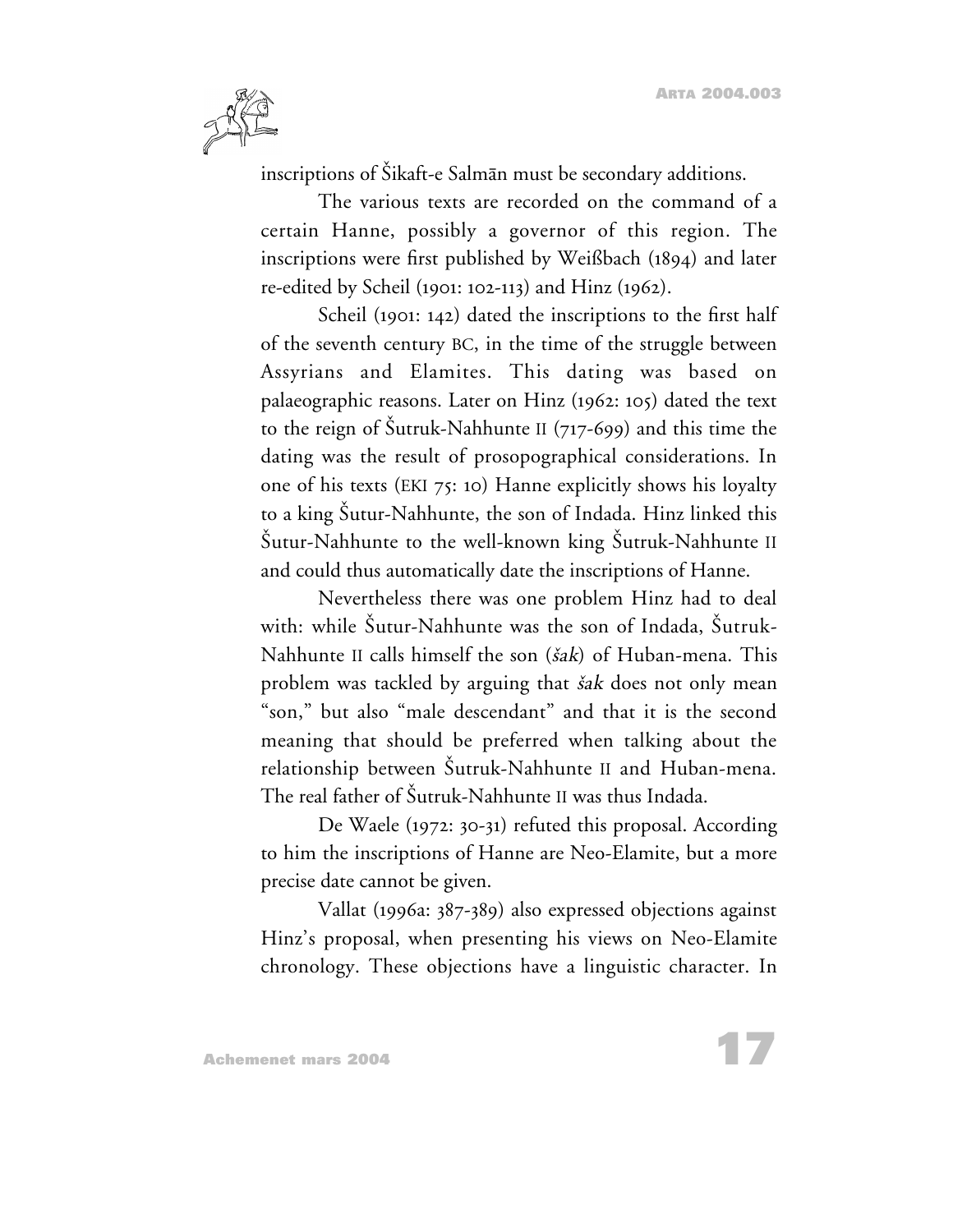

the inscriptions of Hanne some graphic and linguistic features, which are only attested in texts dated after 699 and which make a connection with Sutruk-Nahhunte II simply impossible, appear: the (partial) replacement of su-un-ki and šáak by EŠŠANA and DUMU respectively, the spirantization of /k/ to /h/ in the locutive suffix and the labialization of /n/ to /m/ in some verbal forms. Vallat dates EKI 75-76 to the same period as the Susa Texts, *i.e.* the first half of the sixth century BC (**[see § 5 below](#page-29-0)**).

There is an additional argument pleading for a later date for the inscriptions of Hanne. Some phonetic sequences are spelled broken: /Car/ (Ca-ir; e.g. ri-sá-ir, su-ul-ra-ir-ra, etc.),  $/Cil/$  (Ci-ul; e.g. mi-ul-ka<sub>4</sub>-ma-an-ra, ši-ul-ha-ak, etc.), /Cim/ (Ci-um; e.g. te-um-be-en-ra) and /Cus/ (Cu-is; e.g. duis-ni, ku-is, etc.). This practice contrasts sharply with the inscriptions of Sutruk-Nahhunte II, where these sequences are all written harmonically,**<sup>12</sup>** and accordingly it indicates the improbability of a connection between EKI 75-76 and the reign of Sutruk-Nahhunte II, although one should be cautious about this, since the inscriptions from both persons come from different places.

Vallat's proposal undoubtedly has more credibility than Hinz's, yet it need not be completely correct. In my view Vallat has set his date too late. Two things point to such an opinion. First, there is the absence of the determinative BE,

**<sup>12</sup>** More on the role of broken writings in establishing a relative Neo-Elamite chronology can be found in **[§ 6, below](#page-31-0)**.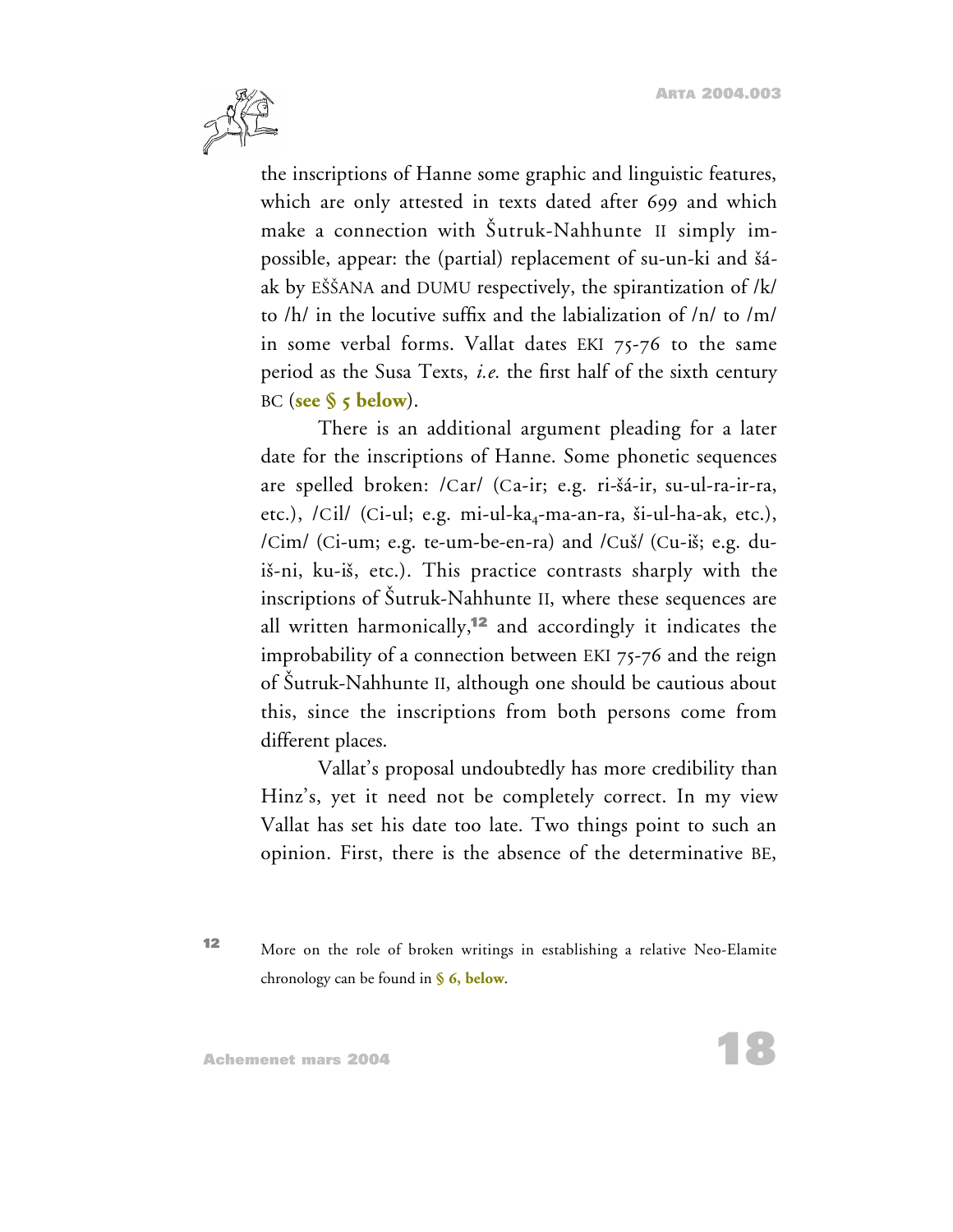

which occurs frequently in the Susa Texts, the Neo-Elamite Letters and the Ururu Bronze Tablet. Secondly, despite the general use of broken writings in Hanne's inscriptions, the development of the broken writings is not yet completed: /Cid/-sequences are still written harmonically (e.g. mi-it, pi-ittan-ra, etc.) while they are not in the Susa Texts, in the Neo-Elamite Letters and in the Ururu Bronze Tablet. Accordingly, the inscriptions of Hanne have to be a bit older than these texts and this assumption leads to a proposed date of the last quarter of the seventh century BC for Hanne's inscriptions.

The next logical step is to find out whether more information can be retrieved on king Sutur-Nahhunte, Hanne's superior. In 1965, Kahane (1965: 38, no. 90 and pl. IIIg) published an inscribed seal, which reads  $\text{dist}_{\text{H}}$ -ban-kitin DUMU EŠŠANA <sup>DIŠ</sup>Šu-tur-<sup>d</sup>UTU-na, "Huban-kitin, son of king Sutur-Nahhunte" (see also Amiet 1973: 29).**<sup>13</sup>** De

**<sup>13</sup>** According to Lambert (1967: 51) Sutur-Nahhunte ruled in Susa somewhere between 612 and 590, before the Babylonians started to control Susa. With this assertion Lambert automatically takes side in the discussion whether Susa and Susiana have been occupied by Babylonia during the Neo-Babylonian period. This was suggested by Scheil (1904: xxiii and 1927: 47-48) and accepted by many scholars (König 1931: 23; Cameron 1936: 219; Weidner 1939: 929; Hinz 1964: 132; Dandamayev 1972: 258; Zadok 1976: 61; Dandamayev & Lukonin 1989: 59). Yet, the arguments in favour of such an occupation are not very strong, as has been pointed out by Thompson (1925: 215-216), Wiseman (1956: 36), Amiet (1973: 5) and de Miroschedji (1982: 62). Nowadays such an occupation is generally refuted. Zawadzki (1988: 143) offers an alternative theory: Susa was never controlled by

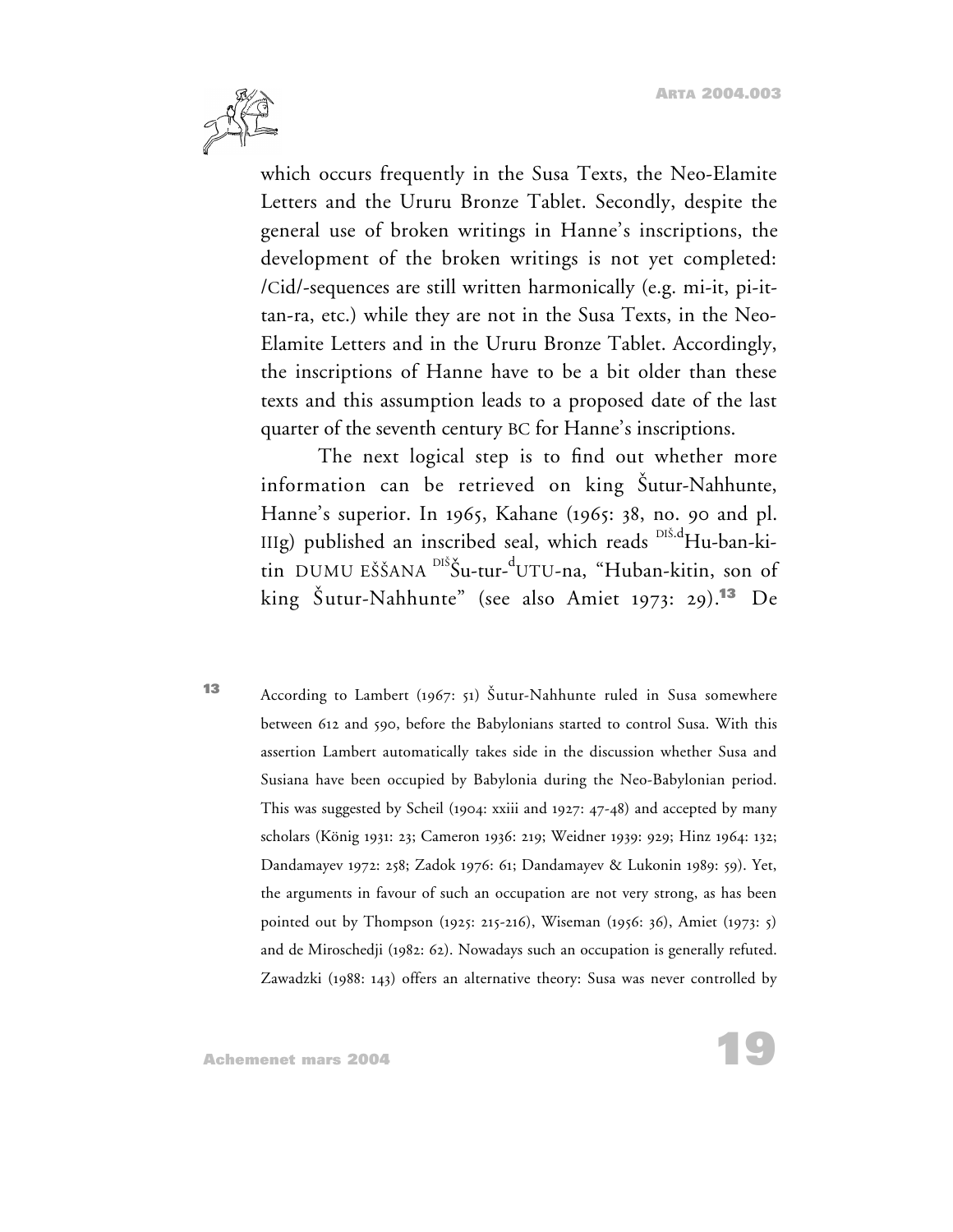

Miroschedji (1982: 61) dates this seal to the first half of the sixth century, while Steve (1992: 22) situates it in the period 653-605.

According to Vallat Huban-kitin, the son of Šutur-Nahhunte**<sup>14</sup>** is most likely the same individual as the Hubankitin, son of king x, who is attested in the Susa Texts. This is, however, not very certain and will be discussed later (**[see § 5](#page-29-0) [below](#page-29-0)**).

If one brings all these data together the following scheme becomes apparent: the king Sutur-Nahhunte, son of Indada, who appears as the lord of Hanne in the last quarter of the seventh century, has to be identified with Sutur-Nahhunte, father of Huban-kitin, who is mentioned on his son's seal. Geographically speaking, it is plausible that the region of Izeh/Malamir was dependent on Susa and not on Ansan (where the Persians exercised power from about 635 BC onwards; see de Miroschedji 1985: 284 and 298).

The rise of a new Elamite kingdom**<sup>15</sup>** is situated

Babylonia, but by Media, from approximately 584 onwards. This idea, however, has not gained much acceptance (see Briant 1996: 33 and 907; Potts 1999: 294-295 and 311; Waters 2000: 103 n.9; Henkelman 2003a: 210-211).

**<sup>14</sup>** Vallat assumes that this Sutur-Nahhunte is also the king on whose command the inscription EKI 71 was recorded (**[see § 2 above](#page-6-0)**).

**<sup>15</sup>** The rise of such a kingdom also finds support in a chronicle passage (ABC no.5: rev. 19-20) where a confrontation between Nebuchadnezar and possibly a king of Elam is mentioned (cf. Amiet 1973: 24 n.1; Grayson 1975: 20; Waters 2000: 102). Unfortunately, the text is heavily damaged and the reading of Elam is not com-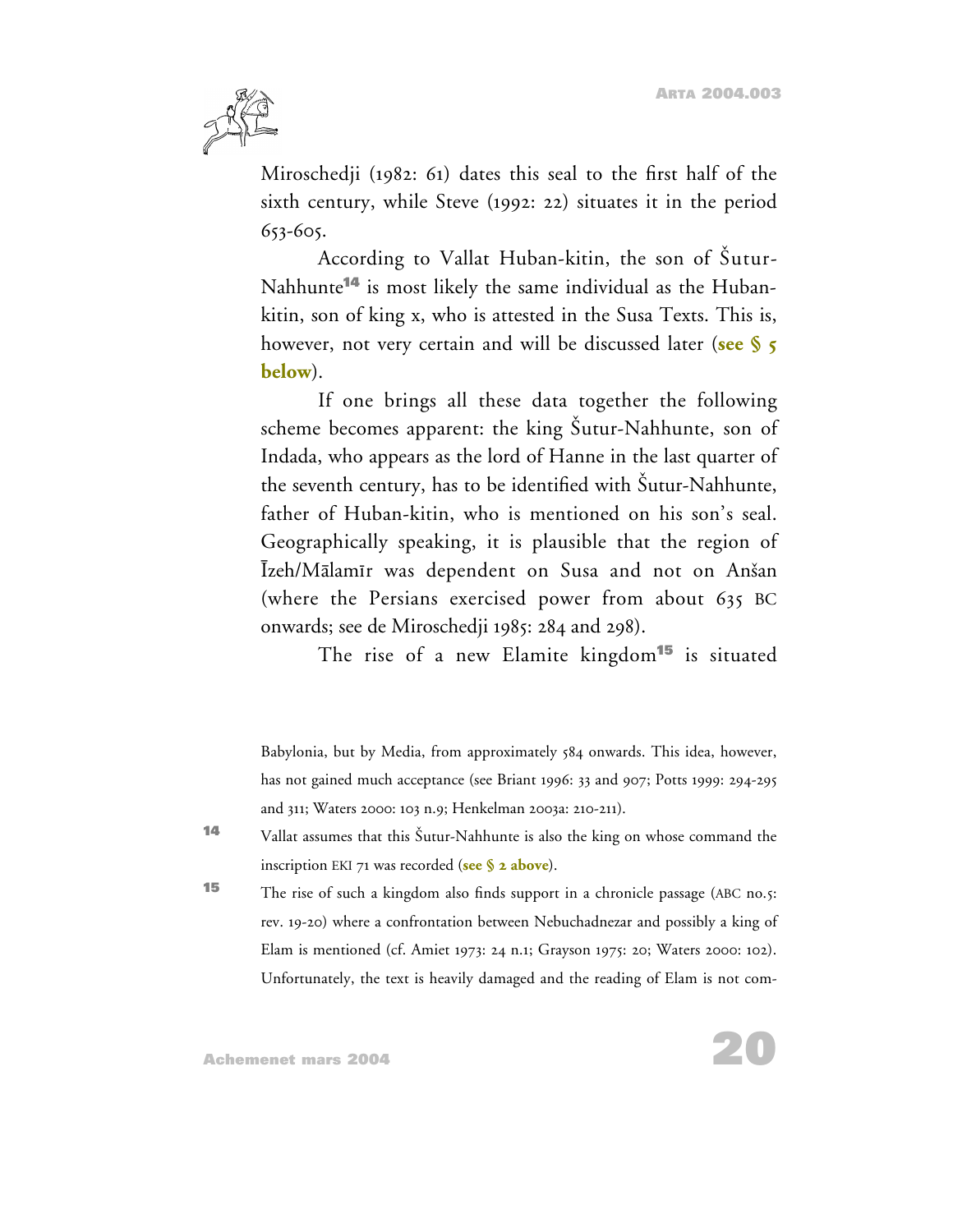

between *ca.* 640 and 625 (de Miroschedji 1982: 62 and 1985: 298; Vallat 1984: 7). In the latter year, Nabopolassar, king of the Neo-Babylonian Empire, returned some divine statues to Susa,**<sup>16</sup>** which the Assyrians had taken to Uruk after the sack of Susa, so there had to be an administration which was capable of receiving these statues (Amiet 1973: 24; de Miroschedji 1982: 62; Potts 1999: 290). In all likelihood Šutur-Nahhunte, son of Indada and father of Huban-kitin, was at that time king in Susa.

The data discussed above lead to the conclusion that the inscriptions of Hanne should be dated in the last quarter of the seventh century BC.

Since the two previous paragraphs dealt with the problem of Sutruk-Nahhunte II and the various Sutur-Nahhunte's mentioned in Neo-Elamite sources, it is useful to present both Vallat's views and my views in a synoptic table. The main difference between both reconstructions is that Vallat distinguishes three individuals bearing the name Šutruk-Nahhunte or Sutur-Nahhunte (being Sutruk-Nahhunte II and two Sutur-Nahhunte's), while I only have two (being Sutruk/ Sutur-Nahhunte II and Sutur-Nahhunte, son of Indada).

pletely clear ([ $\S$ ]àr E[lamt]i<sup>ki</sup>), so one may not use this passage to assume a strong Elamite kingdom capable of threatening Babylonia (Zawadzki 1988: 140).

**<sup>16</sup>** ABC no.2: 15-17: "The accession year of Nabopolassar: In the month Adar Nabopolassar returned to Susa the gods of Susa whom the Assyrians had carried off and settled in Uruk."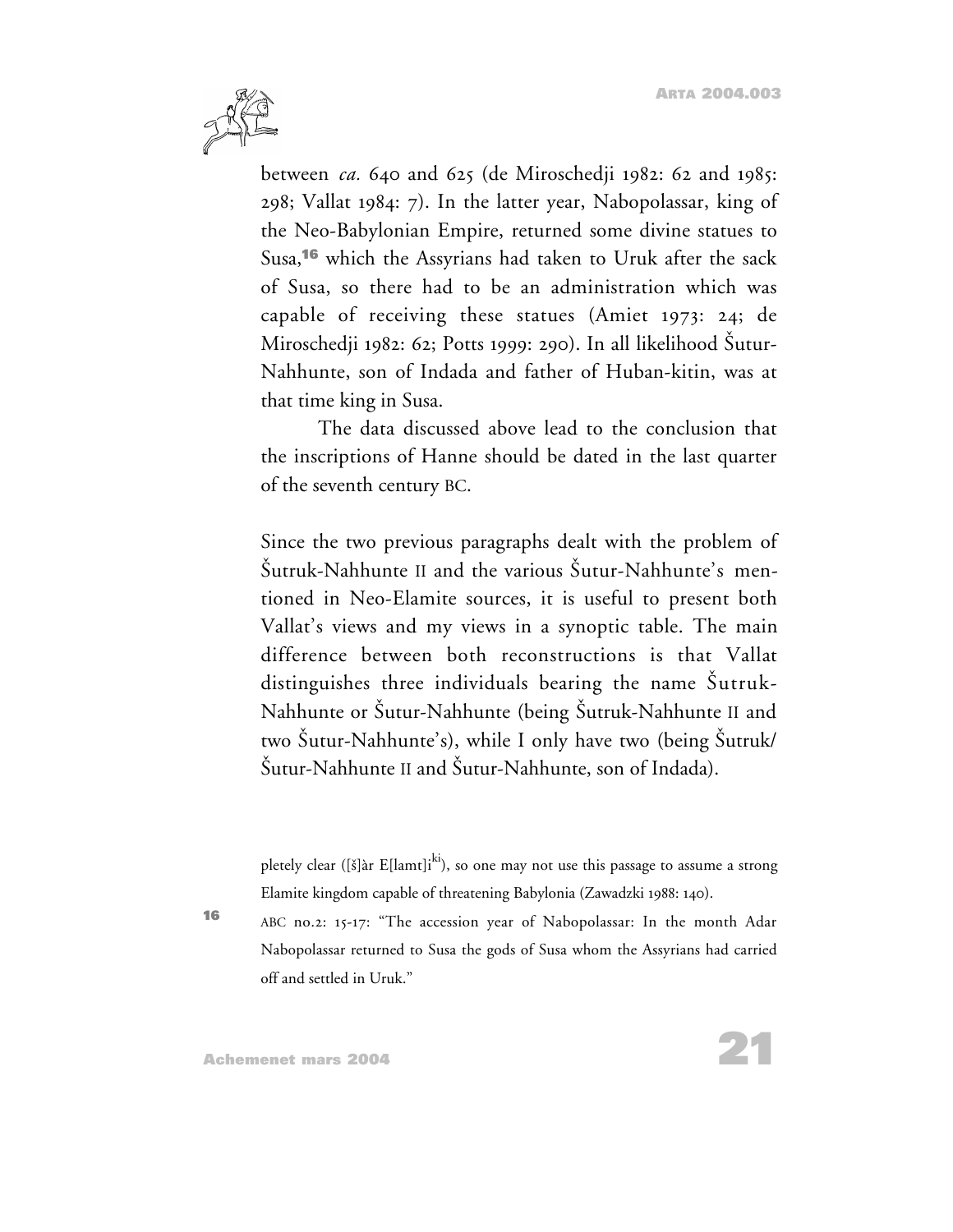<span id="page-21-0"></span>

| King                | Date        | Vallat: texts        | Tavernier: texts   |
|---------------------|-------------|----------------------|--------------------|
|                     |             |                      |                    |
| Sutruk-Nahhunte II, | 717-699     | EKI 72-74            | $EKI$ 71-74; Amiet |
| son of Huban-mena   |             |                      | 1967: 36-7 fig. 8c |
| Sutur-Nahhunte, son | $ca$ .      | EKI 71; Amiet        |                    |
| of Huban-mena       | 645-620     | 1967: 36-7 fig. 8c;  |                    |
|                     |             | Seal of Huban-       |                    |
|                     |             | kitin; MDP 9 $\zeta$ |                    |
| Šutur-Nahhunte, son | ca.         |                      | EKI 75-76; Seal    |
| of Indada           | $645 - 620$ |                      | of Huban-kitin     |
| Šutur-Nahhunte, son | ca.         | EKI 75-76            |                    |
| of Indada           | 585-539     |                      |                    |

### **4The date of the inscriptions of Atta-hamiti-Inshushinak (EKI 86-89)**

The Elamite inscriptions EKI 86-89 were written on the command of Atta-hamiti-Inšušinak, son of Hutran-tepti (Pézard 1924: 1-4; König 1965: 23; Steve 1992: 22; Waters 2000: 85 n.22), who calls himself "king of Ansan and Susa." Scheil (1911: 78) situated this king chronologically a little before Ummanunu and Šilhak-Inšušinak II, but presented no date. Later on this person has been identified with Attametu, who appears in the annals of Assurbanipal. Yet, Attametu never appears with the title "king" in the Mesopotamian sources, which never mention his patronymic neither (see PNA 324). For this reason Stolper (1984: 50) prudently calls him "a local sovereign at Susa."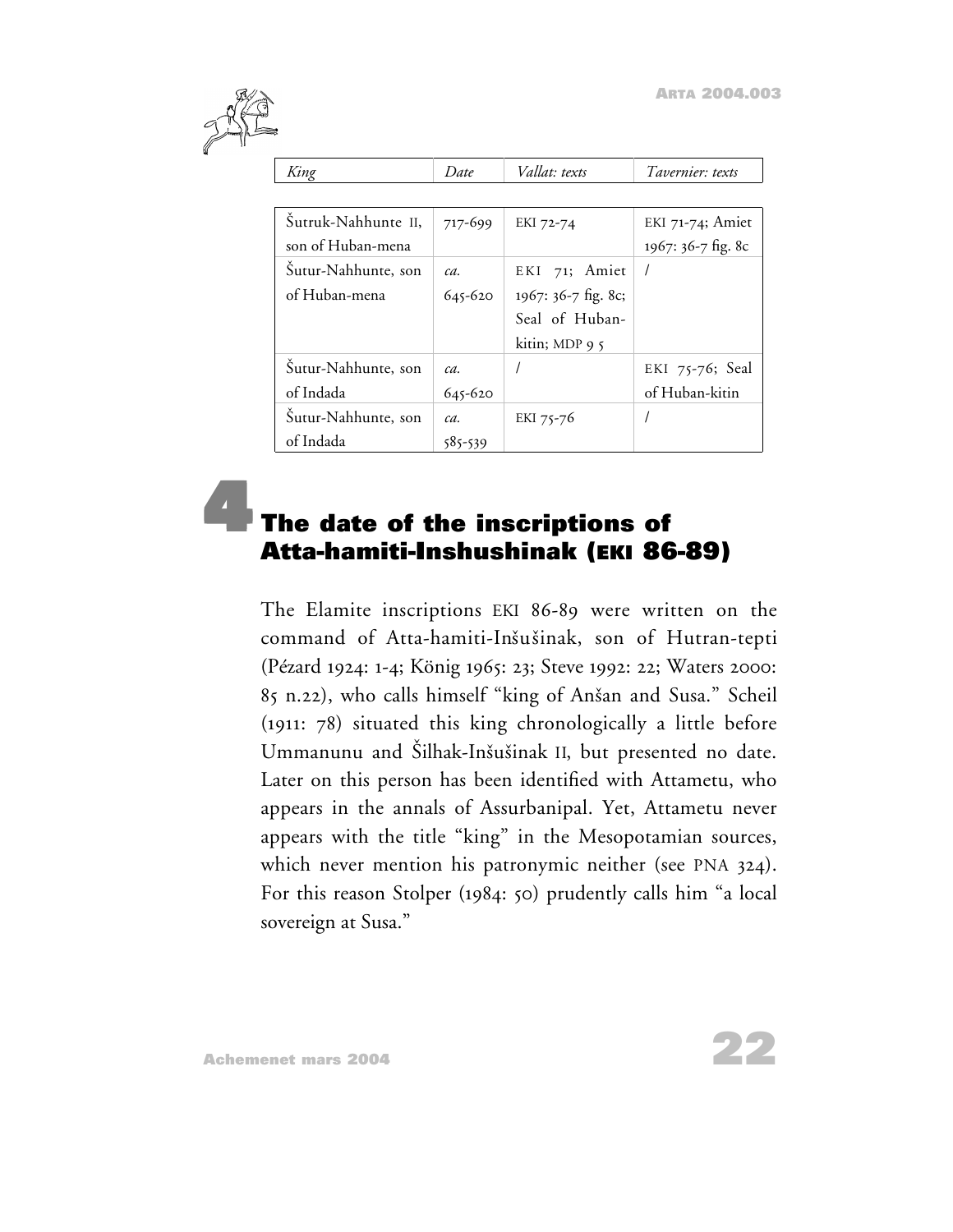

De Miroschedji assigns to Attametu/Atta-hamiti-Inšušinak a reign between 653-648. This is, however, very problematic, since in that case the reigns of three other kings (Huban-nikas II [653-652], Tammaritu [652-649] and Indabibi [649-648]), attested in the Mesopotamian sources, should be shifted (Vallat 1996a: 385 n.4).

As pointed out by Vallat (1996a; see also Waters 2000: 85), this and other identifications between kings mentioned in Elamite and Mesopotamian sources cannot be accepted anymore. Vallat (1996a: 391) situates the reign of Atta-hamiti-Insusinak in the last quarter of the seventh century and the first quarter of the sixth century BC. He reaches this conclusion by assuming that (1) Sutur-Nahhunte reigned immediately after 646, (2) that Hallutaš-Inšušinak (EKI 77) and Atta-hamiti-Inšušinak have to be situated after Šutur-Nahhunte because the language of their inscriptions is more recent than the language of Šutur-Nahhunte's inscription (EKI) 71; see, however, **[§ 2 above](#page-6-0)**) and (3) that they precede Ummanunu (Susa Texts), Silhak-Inšušinak II (EKI 78) and Tepti-Huban-Insusinak (EKI 79-85) because the latter do not call themselves "king of Anšan and Susa" anymore.

This is by no means certain, however. It is true that the identifications between kings in Elamite and Mesopotamian sources should be discarded, but that does not mean automatically that Atta-hamiti-Inšušinak reigned in the last quarter of the seventh and the beginning of the sixth century, as postulated by Vallat. In fact, there is an interesting alternative, proposed by Waters (2000: 85), according to which Atta-hamiti-Inšušinak is identical with A $\theta$ amaita, the man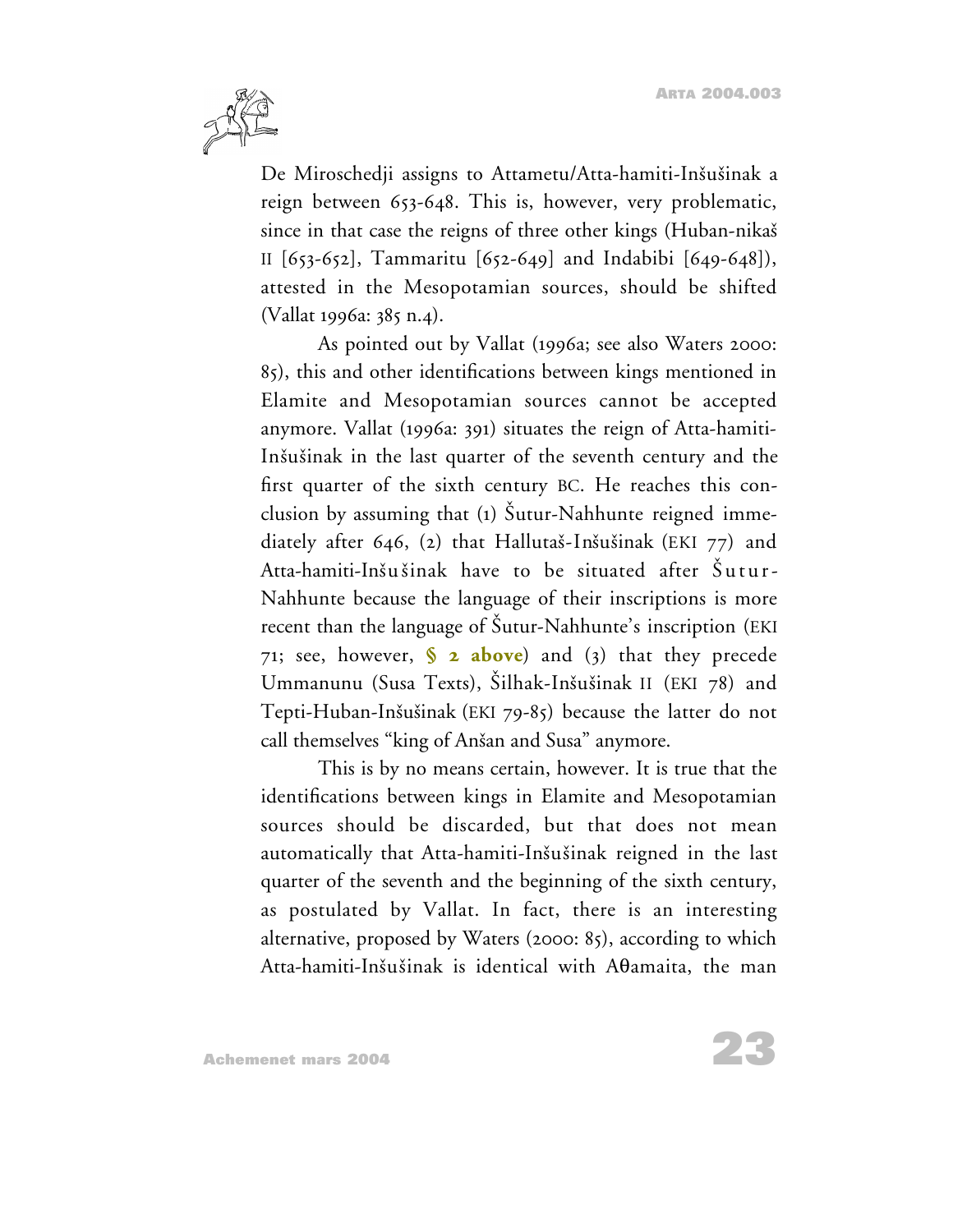

who rebelled against Darius I in 520 and who was subsequently defeated by Gobryas (DB V.1-14). Onomastically, this hypothesis is acceptable, since the Old-Persian version of this inscription has A $\theta$ amaita-, which is, just like Bab. Attametu, an abbreviation of the Elamite name Atta-hamiti-Inšušinak (Hinz 1972: 250; Mayrhofer 1979: II/16; Zadok 1984: 7 and 9; Stolper *apud* Harper, Aruz & Tallon 1992: 199; PNA 234). There are thus two possible datings for Atta-hamiti-Inšušinak: (1) Atta-hamiti-Insusinak really governed Elam around 600 or (2) Atta-hamiti-Insusinak is indeed the rebel mentioned in Darius' Bisitun Inscription and may perhaps be considered the last king of Susa.

For the discussion to progress, a study of the inscriptions of Atta-hamiti-Inšušinak is necessary. EKI 86-89 contain no chronological information, so a relative date must be suggested on the basis of graphic and linguistic features. Three of these features indicate that the inscriptions were doubtlessly recorded after the reign of Šutruk-Nahhunte II (717-699). The first one is the spelling Ad-da-ha-mi-ti-<sup>d</sup>In-suiš-na-ak (EKI 87:1-3), with a broken writing of a  $\ell$ Cuš $\ell$ -sequence (˚-su-is-˚) in the theophorous element. The second one is the use of -h- instead of -k- as the locutive suffix (e.g. Hutranteptiha, EKI 87). The last feature is the logographic writing of the name of Inšušinak in EKI 86, 87 and 89: <sup>d</sup>MÙŠ.LAM. The oldest attestation of this logogram can be found in EKI 73C, from the time of Sutruk-Nahhunte II, since whose reign it is used more frequently. The syllabic writing, however, is attested throughout Elamite history.

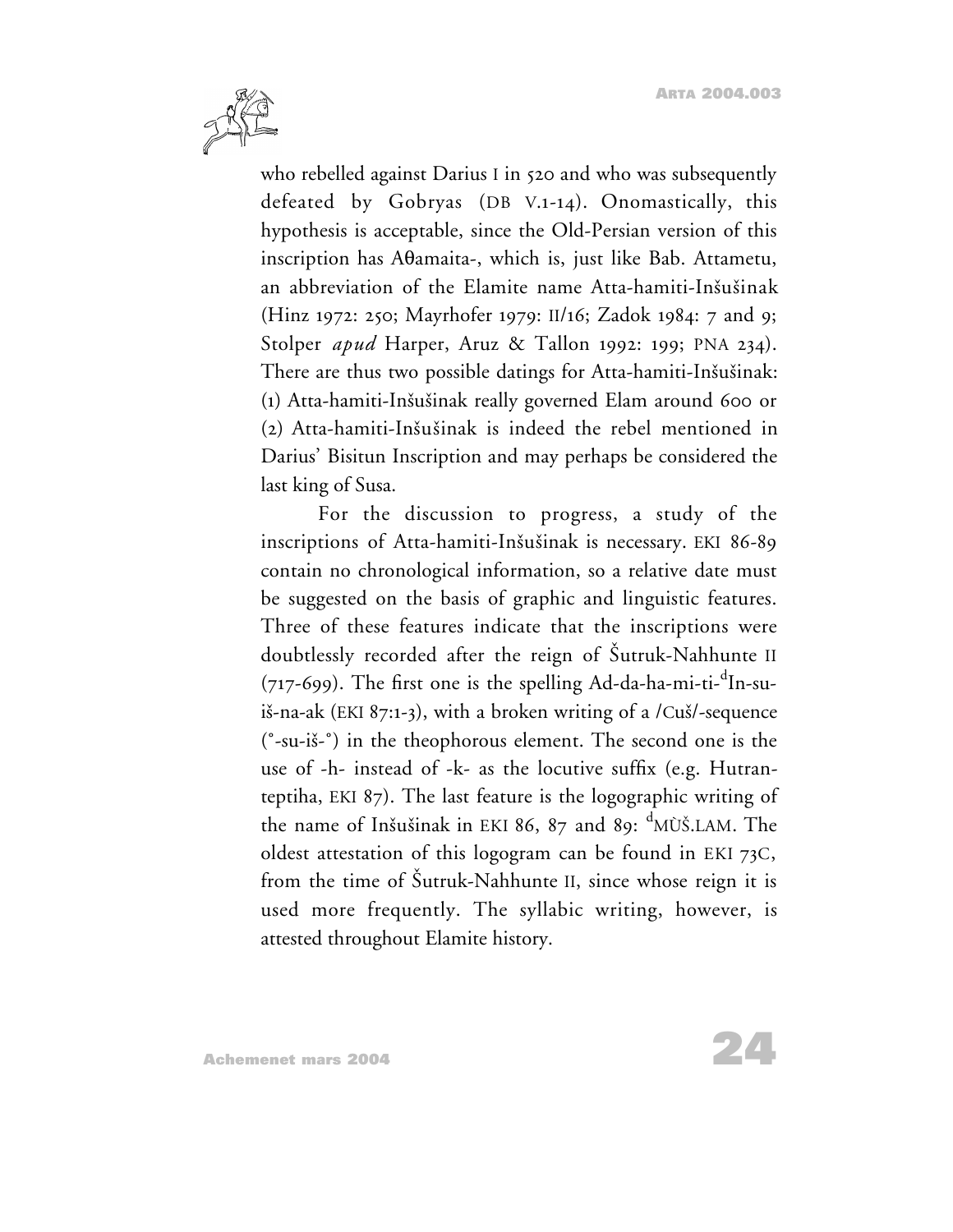

Other features, on the other hand, could indicate that the inscription cannot be Achaemenid: the spelling ap-pu-up (with a harmonic writing of a /Cup/-sequence, the only one in an inscription which is dated after Sutruk-Nahhunte II), the use of -k- as the locutive suffix (e.g. Hutranteptikka, EKI 86 and 87), a syllabic writing of Insusinak in EKI 87 and the palaeography, for the shapes of five signs (RU, SI, TUL, UG and UZ) resemble rather the signs from the time of Sutruk-Nahhunte II than those of later inscriptions. It is, however, possible and even probable that these features are merely archaizing in order to give more strength to the great aspirations of Atta-hamiti-Insusinak. If so, they could plead for a date in the Achaemenid period.

An especially archaizing element is the titulature "king of Ansan and Susa, expander of the realm, master of Elam, sovereign of Elam," which reminds one immediately of the titulatures of the great Middle-Elamite kings, and which clearly illustrates the political aspirations of Atta-hamiti-Insusinak. There is a sharp contrast with the titulatures of his predecessors Silhak-Insusinak and Tepti-Huban-Insusinak, the first of whom merely calls himself "king" and the second of whom does not even assume a royal title. This leads to the idea that the latter accepted the role of semi-autonomous Elamite ruler under Achaemenid authority, while Atta-hamiti-Insusinak started a rebellion against Darius I, an unwise decision. The titulature used by Atta-hamiti-Inšušinak can be considered an argument in favour of an identification between him and A $\theta$ amaita- and consequently in favour of an Achaemenid date for Atta-hamiti-Inšušinak.

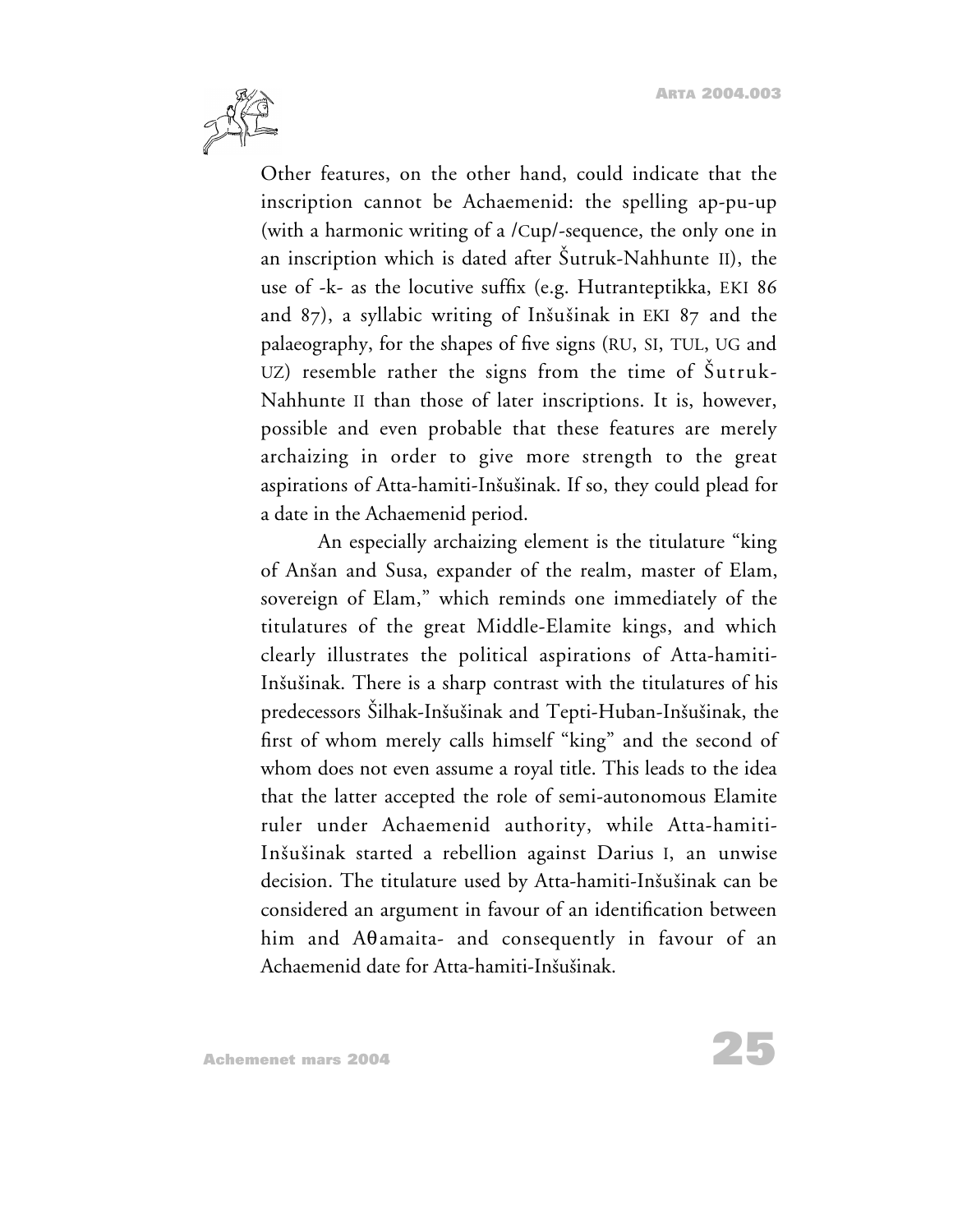

There is also a prosopographical element which deserves attention, namely the predecessor of Atta-hamiti-Inšušinak and his role in the inscriptions of the latter. Although it is fairly certain that one inscription (EKI 86) mentions him, one cannot tell his name with absolute certainty, since his name depends on the analysis of the form  $H/hal-ka_4-ta\dot{s}$ , occurring three times in direct connection with the word "king." The text also mentions Huntran-tepti, Atta-hamiti's father, but never explicitly as "king." Concerning H/halkataš the scholarly opinions are not unanimous. Either Halkatas is a proper name, belonging to the predecessor of Atta-hamiti-Inšušinak (König 1965: 173 n.5; Potts 1999: 297) or halkatas is nothing more than an epithet for Hutran-tepti, so only one other royal name occurs next to Atta-hamiti-Inšušinak himself in the inscription (Pézard 1924: 9 and 12; ElW 29 and 607). If the first hypothesis is right then Hutran-tepti, Atta-hamiti-Insusinak's father, was never king. If the second hypothesis is correct, then Hutran-tepti reigned before Atta-hamiti-Insusinak.

It is even possible that Hutran-tepti/Halkataš never ruled in Susa (Vallat 1998b: 310), but that he was only used by Atta-hamiti-Insusinak to legitimate his own royal authority, when he wanted to convince the Elamites to join the insurrection against Darius I. This, however, seems a little bit far-fetched. Unfortunately the mentioning of Hutran-tepti/ Halkatas does not help the scholar in dating the inscriptions of Atta-hamiti-Inšušinak.

The combination of Atta-hamiti-Inšušinak's grand ambitions (titulature) and the archaizing elements in his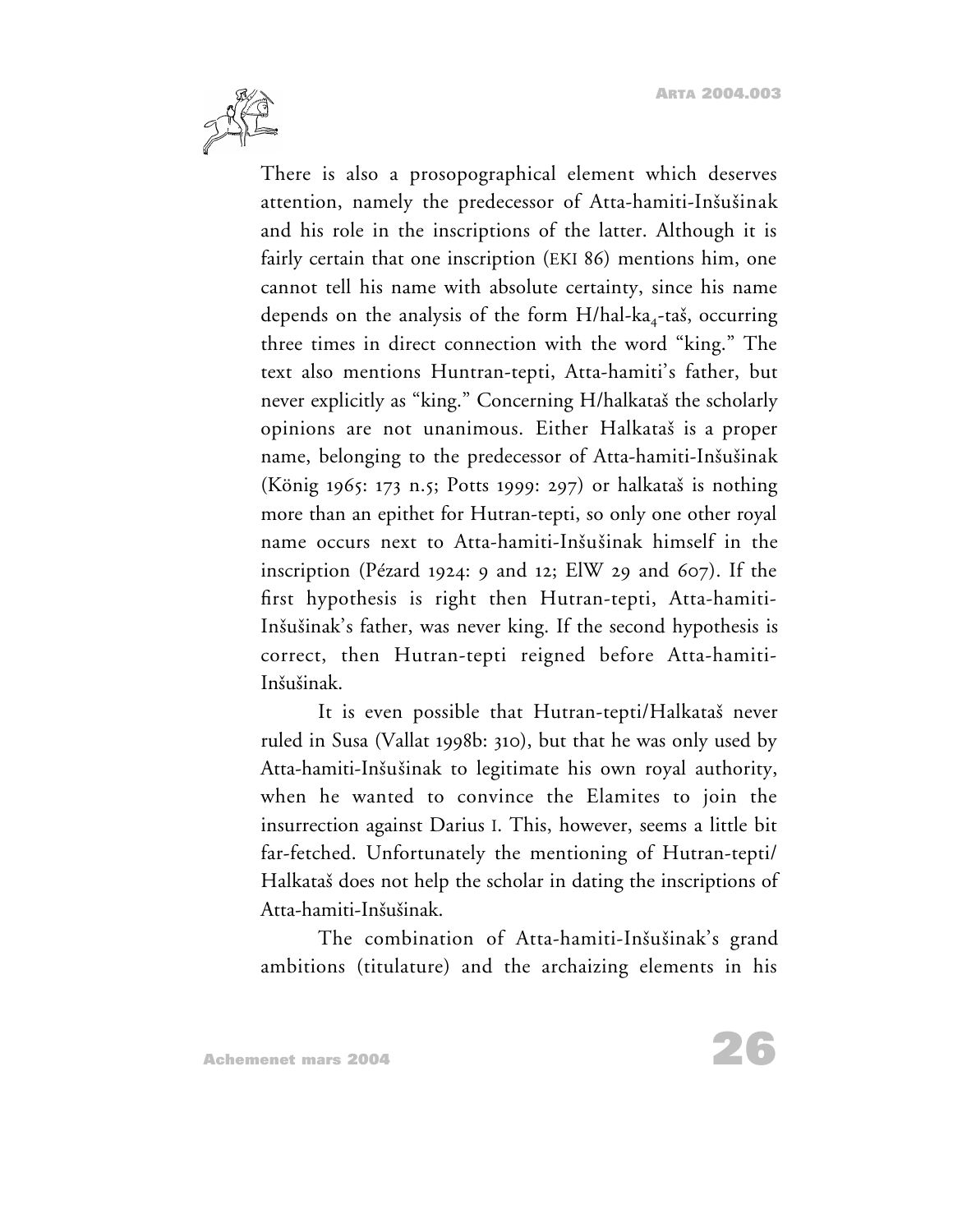

inscriptions (linguistics) make a later date more attractive than that of Vallat's hypothesis.

The proposal advocated here implies the possibility that Susa and Elam were not under complete Achaemenid control before the reign of Darius I (see Vallat 1984: 7 and Carter 1998: 323). Despite the fact that no Achaemenid material remains predating Darius' reign have been excavated in Susa, most scholars believe that Cyrus took Susiana around 540-539 (Hinz 1970: 1026; Amiet 1973: 24; Zadok 1976: 61-62; de Miroschedji 1982: 61-63 and 1985: 305 and n.161; Stolper 1984: 53). Nothing, however, is known about the actual character of this annexation. Perhaps Cyrus concluded a treaty with the Elamite king (Tepti-Huban-Insusinak or Hutran-tepti/ Halkatas), as a result of which the latter could retain his throne, on the condition of loyalty to the Achaemenids (Vallat 1996a: 391). When Darius I saw himself confronted with a series of rebellions in the first year of his reign Atta-hamiti-Inšušinak may have seen an opportunity to regain the former independence of Elam. Yet he failed in his attempt, as a consequence of which Darius conquered Susa and put an end to the Neo-Elamite kingdom.

Finally, another point should be taken into consideration, in case of a dating of Atta-hamiti-Inšušinak in the Achaemenid period: his relation to the other rebel leaders, appearing in Darius' inscription (see Henkelman 2003a: 183- 184). The Bisitun Inscription mentions no less than three uprisings against Darius in Elam. The first one was led in the fall of 522 by Açina, son of Upadarma. Both persons have an Iranian name (Tavernier 2003: 247-250), so Açina was most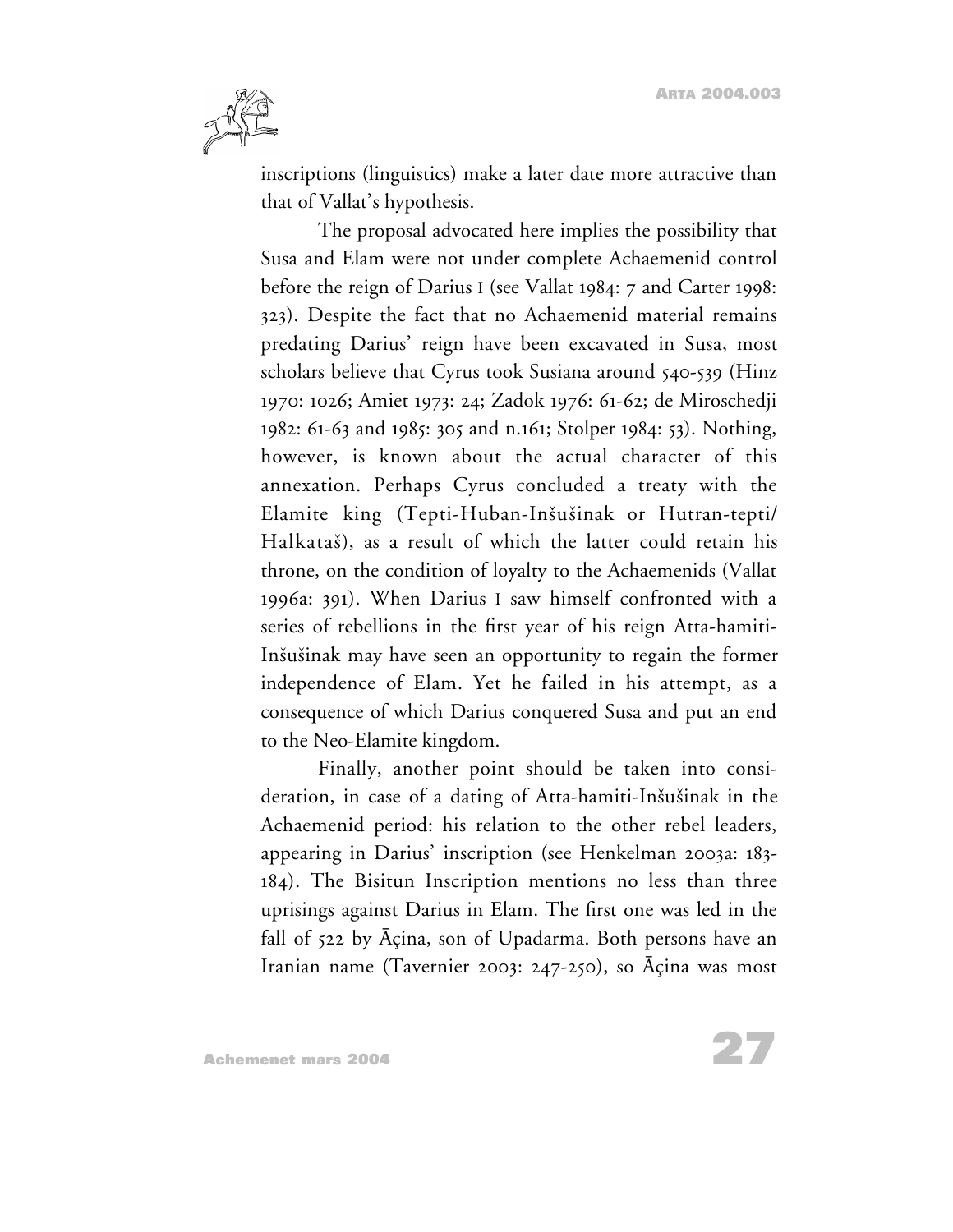

likely a Persian, also because of the typically Old-Persian /ç/ in his name. The rebellion was apparently not that widespread, so Darius could easily subdue it (see DB I.72-81; Dandamayev 1982: 430 and 1984: 114). A certain Martiya, also a Persian, started the second Elamite uprising. He called himself Ummanis, **<sup>17</sup>** in order to give himself some dynastic background (Briant 1996: 132), but again the rebellion was easily suppressed: when the Elamites heard that Darius was close to their land, they captured Martiya and handed him over to Darius, who had him executed (DB II.8-13). The heaviest uprising was the one led by  $A\theta$ amaita/Attametu, since it is the only one that needed a battle to be suppressed and since it was included in the additional fifth column of the Bisitun inscription. Most likely it was also the only one with real nationalistic feelings because the two previous ones were led by Persians (despite the fact that Martiya named himself Ummanis).

The place of Attametu in the historical context of the three insurrections is not clear. Two possibilities come to mind. The first one postulates that Elam had no own king at the time the first rebellion broke out. The death of Cambyses may have caused trouble in Elam and as a result the land may have fallen into a state of anarchy in which context the three

**<sup>17</sup>** Possibly a denotation of Huban-nikas (D'jakonov 1956: 276 and 456; Dandamayev 1984: 119 n.6), but alternatively a rendering of Ummanunu (Waters 2000: 95 n.93). An Ummanunu, king of Susa, is mentioned in the administrative texts from this town (MDP 9 165: 4-5).

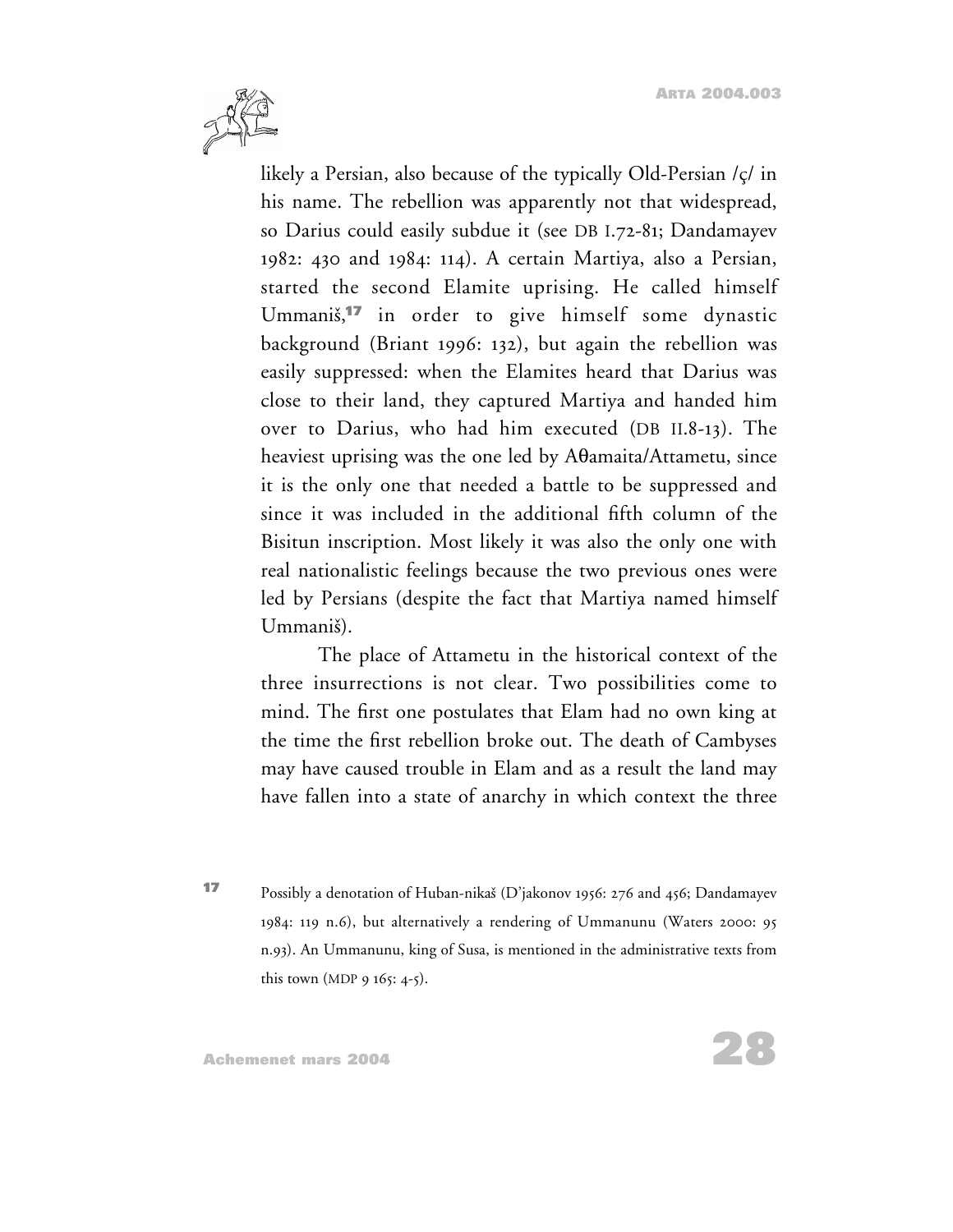

uprisings could easily take place. The last Neo-Elamite king of Susa was in that case Tepti-Huban-Insusinak or Hutran-tepti/ Halkatas.

The second possibility is the counterpart of the first reconstruction. Given the existence of an Elamite kingdom during the reign of Cyrus and Cambyses it can be postulated that Susa still had a king when the first rebellion broke out. This king was Atta-hamiti-Insusinak, who had succeeded some years before to Hutran-tepti. Two arguments may point to such a solution: (1) the fact that Atta-hamiti-Inšušinak had the time to erect a stela, which would have been extremely difficult while in the middle of a rebellion against the Achaemenids and (2) the Iranian names of the two other rebellion leaders, Açina and Martiya. The first two rebellions may have been instigated not by Elamites alone, but by Elamites and Persians living in Eastern Khuzestan or in Fars, while Atta-hamiti-Inšušinak was ruling in Susiana.

The choice between these two historical reconstructions is not simple, and a definite answer is not presented in this paper, which rather aims at giving a clear overview in the various possibilities where and when this person should be situated. The evidence for an identification of Atta-hamiti-Inšušinak and the rebel leader A<sub>d</sub>amaita, however, is more plausible, but whether he was a short-lived rebel or the last Susian king is not clear.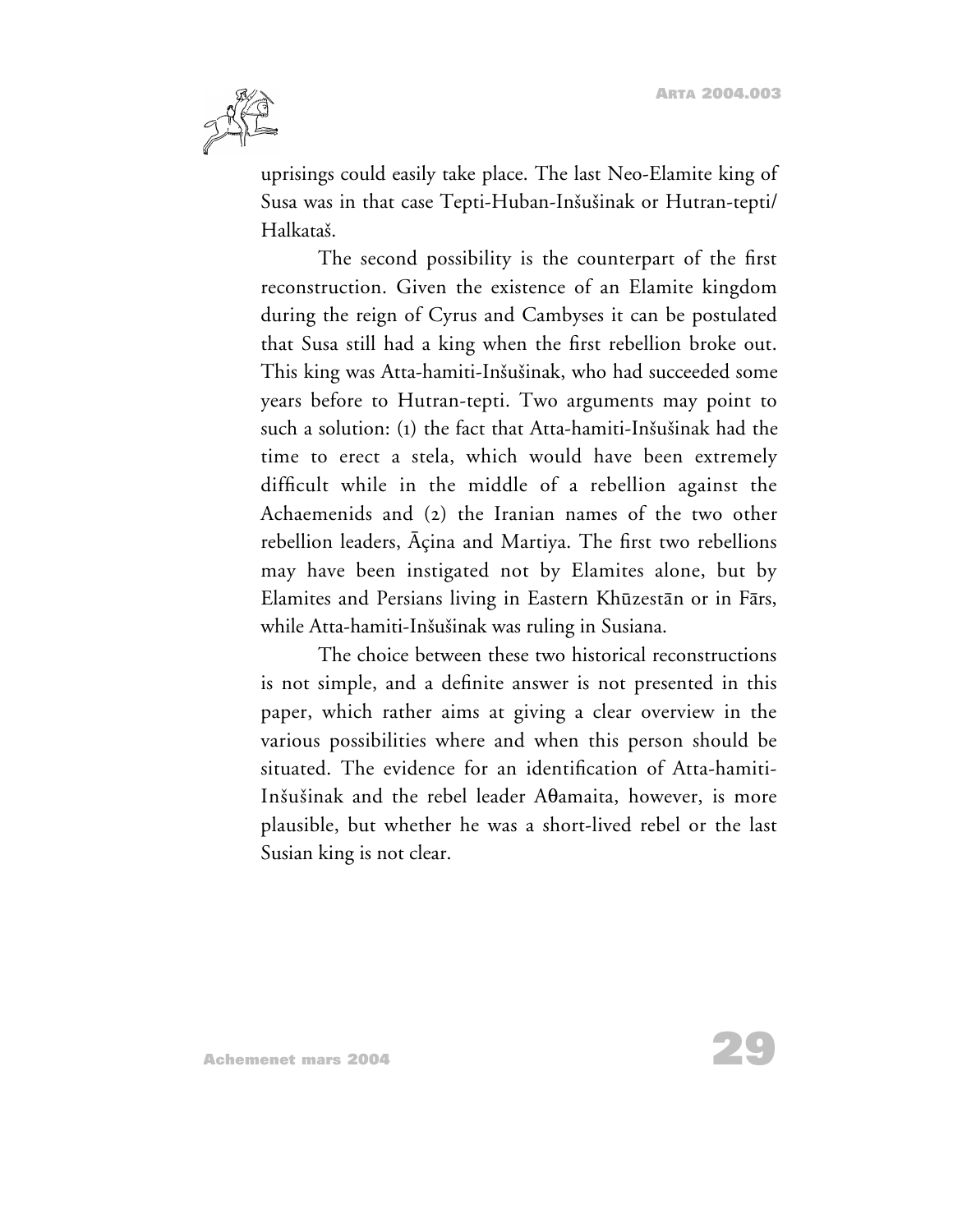# <span id="page-29-0"></span>**5The chronological information in the Susa Texts**

These texts, found on the Acropolis (MDP 9 and 11 309) and under the Apadana (MDP 11 301-307) of Susa, are usually dated in the first half of the sixth century BC, *i.e.* between 600 and the beginning of the Achaemenid period (Reiner 1960: 224; Hinz 1981: 176; Steve, *apud* Vallat 1984: 11 n.24 and 1992: 22; Vallat 1984: 11 n.24). The most precise date  $(600-575)$  has been suggested by Vallat (1998b: 311) and is based on the seals on the tablets.

Unfortunately the texts themselves are very uninformative regarding the chronology. They are dated only to unspecified days in given months and no more than four times a king is mentioned. Two times the attestation is not helpful for this discussion: Appalaya, king of "the ones of Zari" in MDP 9 158 on the one hand and a king of Egypt on the other hand. This pharaoh could be Psammetichus II (595-589), Apries (589-570) or Amasis (570-526).

The two other "royal" references yield a bit more information. In MDP 9 5: 9-10 Huban-kitin, son of king x, appears:  $\mathrm{^{BE}Hu}\text{-}{ban}.$ ki-tin DUMU EŠŠANA [  $\,$  ]. While Scheil, the editor, thought that EŠŠANA was the first part of a personal name (Sunki-xxx), Yusifov (1963: 202 and 231) has shown that EŠŠANA functions as a title, not as a part of an anthroponym.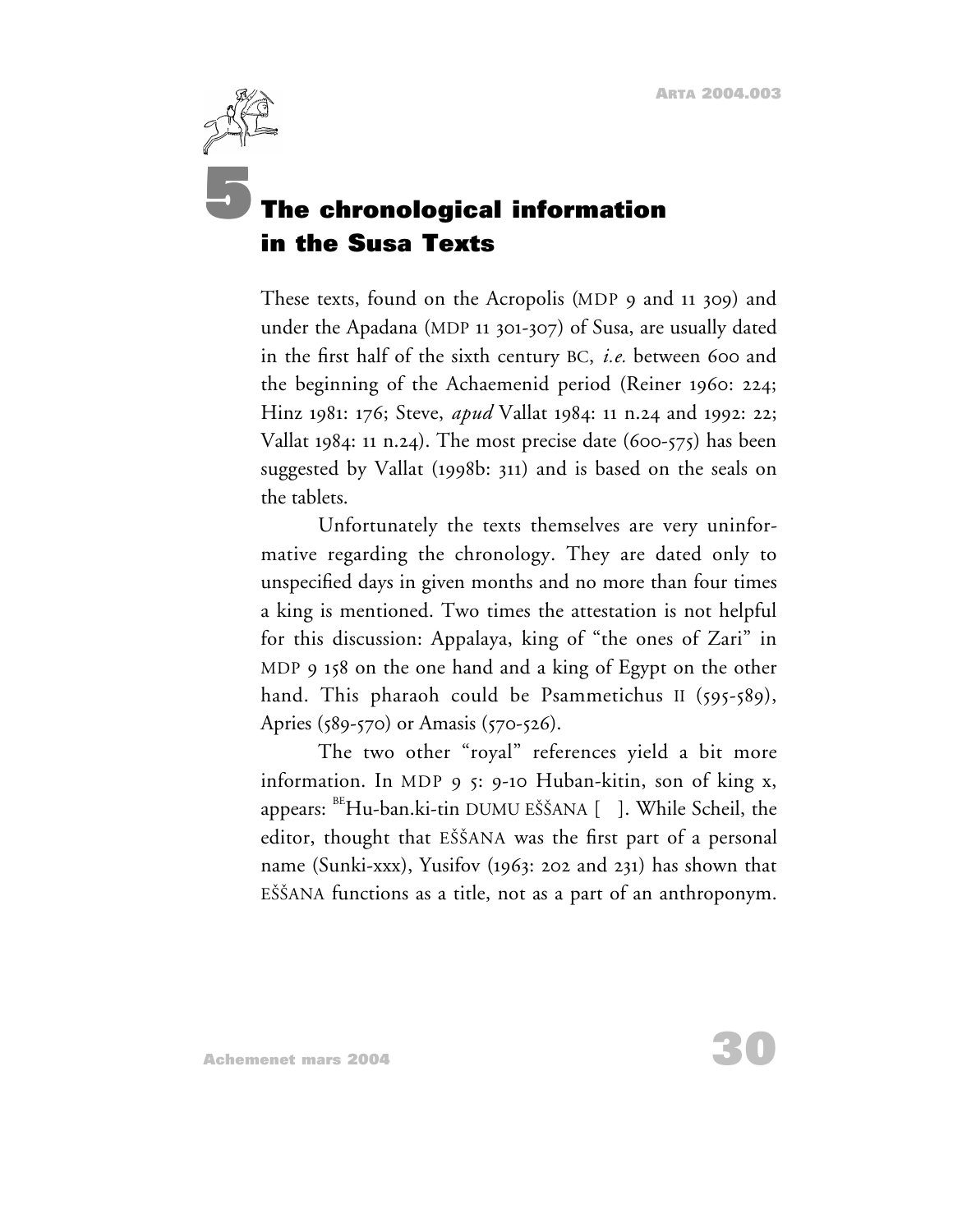

This is nowadays generally accepted (Vallat 1995 and Waters 2000: 95 n.91).<sup>18</sup> Vallat (1995) restores <sup>DIŠ</sup>Šu-tur-<sup>d</sup>UTU and sees another reference to his king Šutur-Nahhunte, who reigned after the sack of Susa (**[see § 2 above](#page-6-0)**).

Despite the superficial plausibility of this assumption it has two weaknesses: (1) the name Huban-kitin is extremely popular in this time period and occurs frequently in the texts from Susa. For this reason one cannot safely assume that all occurrences of Huban-kitin refer to one and the same individual, being the son of king Sutur-Nahhunte. It is equally possible that another king, perhaps Ummanunu, is meant here. (2) The copy of the text by Scheil has some faint traces of the sign following ESSANA and these traces do not seem to reflect a sign SU. Absolute certainty on this topic can also be reached by finding new material, but as long as that does not appear, Vallat's restoration is not obligatory.

The fourth and last reference to a king in the Susa Texts is found in MDP 9 165, where a king Ummanunu is attested. Vallat (1996a: 389 and 393) identifies this king as the father of Silhak-Inšušinak, a plausible reasoning. For now it is certain that at least a part of the Susa Texts was composed during the reign of Ummanunu.

It is not precisely known over what time period these tablets are spread, due to the lack of a coherent dating system in the texts. This is stressed by Amiet (1973: 25) and Steve (1986: 14-15). Nevertheless Stolper (*apud* Harper, Aruz &

**<sup>18</sup>** De Miroschedji (1982: 61 n.46) disagrees with it and reads Sunki-[ ].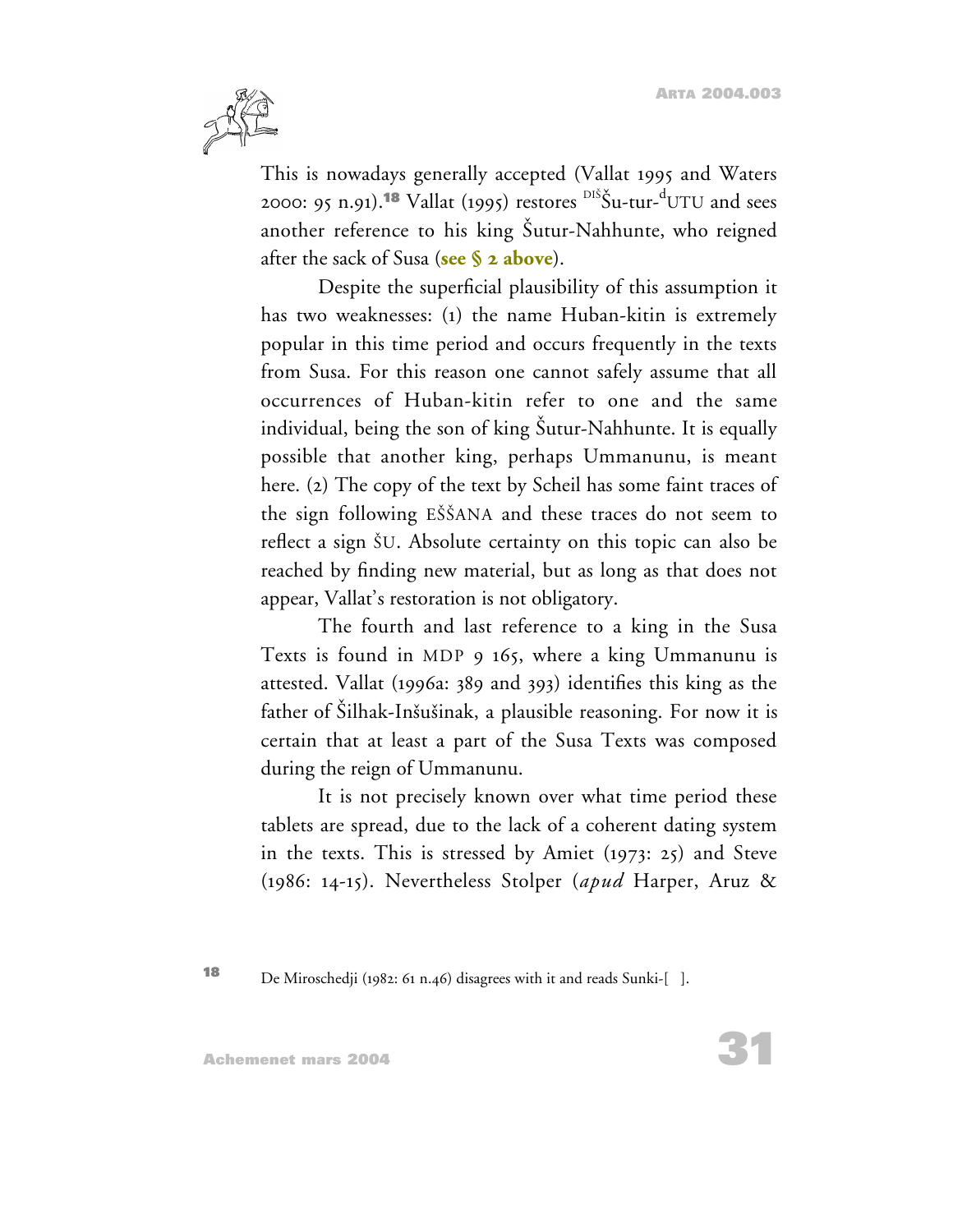<span id="page-31-0"></span>

Tallon 1992: 268) uses a prosopographical argument to argue that the time span of the texts is not longer than a lifetime, and probably less. His argument is the preponderance of Kuddakaka, a high official, in the texts. One might take 25 years as a plausible time span for the texts. Consequently, it is possible that the Susa Texts were written during the reign of more than one king, e.g. Ummanunu and Silhak-Inšušinak or Ummanunu's father and Ummanunu.

All this, however, does not help the scholar much further in his search for a more precise date. It looks as if Vallat's date (600-575) has to be shifted a little bit later. With a certain degree of plausibility it can be supposed that the approximate date for the Susa Texts is *ca.* 590/580-565/555.

# **6Forced broken writings and Neo-Elamite chronology**

Broken writings, *i.e.* writings of the type  $CV_1-V_2C$  (e.g. ba-is), are a particular aspect of Elamite cuneiform. Their evolution and function are discussed in Justeson & Stephens (1994). Two types of broken writings can be discerned: forced ones and optional ones. The first type encompasses these spellings to which there is no possible graphic parallel but a CVC-sign. Their existence is a direct result of the evolution that occurred in Elamite cuneiform from the seventh century BC onwards. One of the aspects of this evolution is the loss of some VCsigns (AL, AR, IL, IM, UB/P, US/Z, US) which made some sign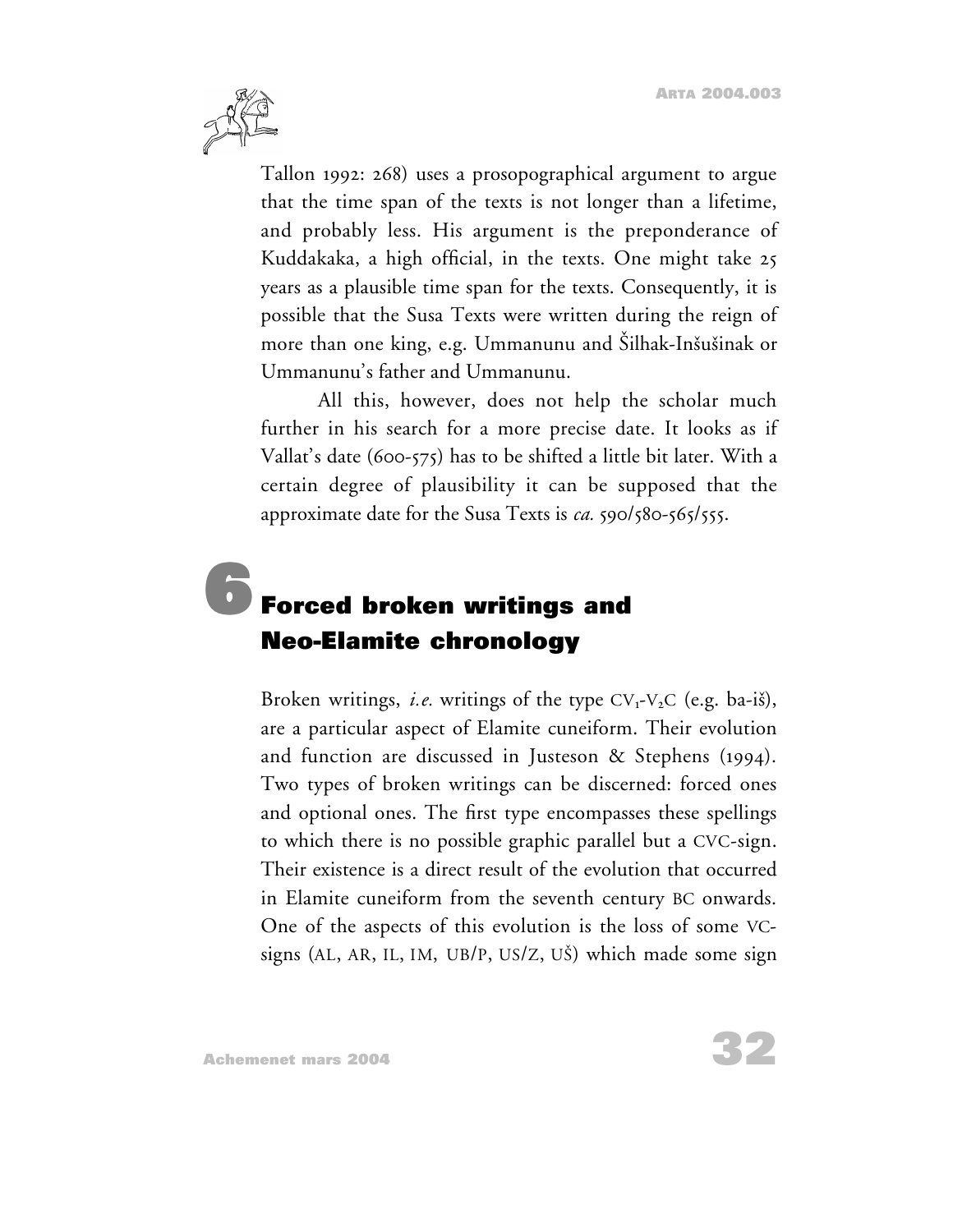

combinations impossible, e.g. ME du-uš, pa-ar or šu-up. The two possible ways to write these words in later periods were the use of a CVC-sign (e.g. BAR) or (if the latter did not exist in the Elamite syllabary) the use of a broken writing (e.g. du-is, ba-ir and šu-ip). Analogy with the first group is the reason why the second type of broken writing came into existence. It involves the spellings to which there is a parallel harmonic writing, e.g. NE na-ba-is could also be written na-ba-ás since the sign ÁS was still in use.

It is generally accepted that broken writings are particularly popular during the Neo- and Achaemenid-Elamite periods. They are extremely rare in the Old- and Middle-Elamite periods and in the first part of the Neo-Elamite period. Only in texts dated after the sack of Susa by the Assyrians (646) they start to become more and more regular. In the Achaemenid-Elamite texts they are very frequently attested.

Since broken writings are rare before the Neo-Elamite period and frequent after, a study of the development of forced broken writings may provide a check on proposed chronologies for NE texts and rulers. It is the intention of this paragraph to study this information and to apply it to the chronological framework of the Neo-Elamite period.

In the following table the development of forced broken writings in the Neo-Elamite period is presented. Not all Neo-Elamite texts are included, since some of them are not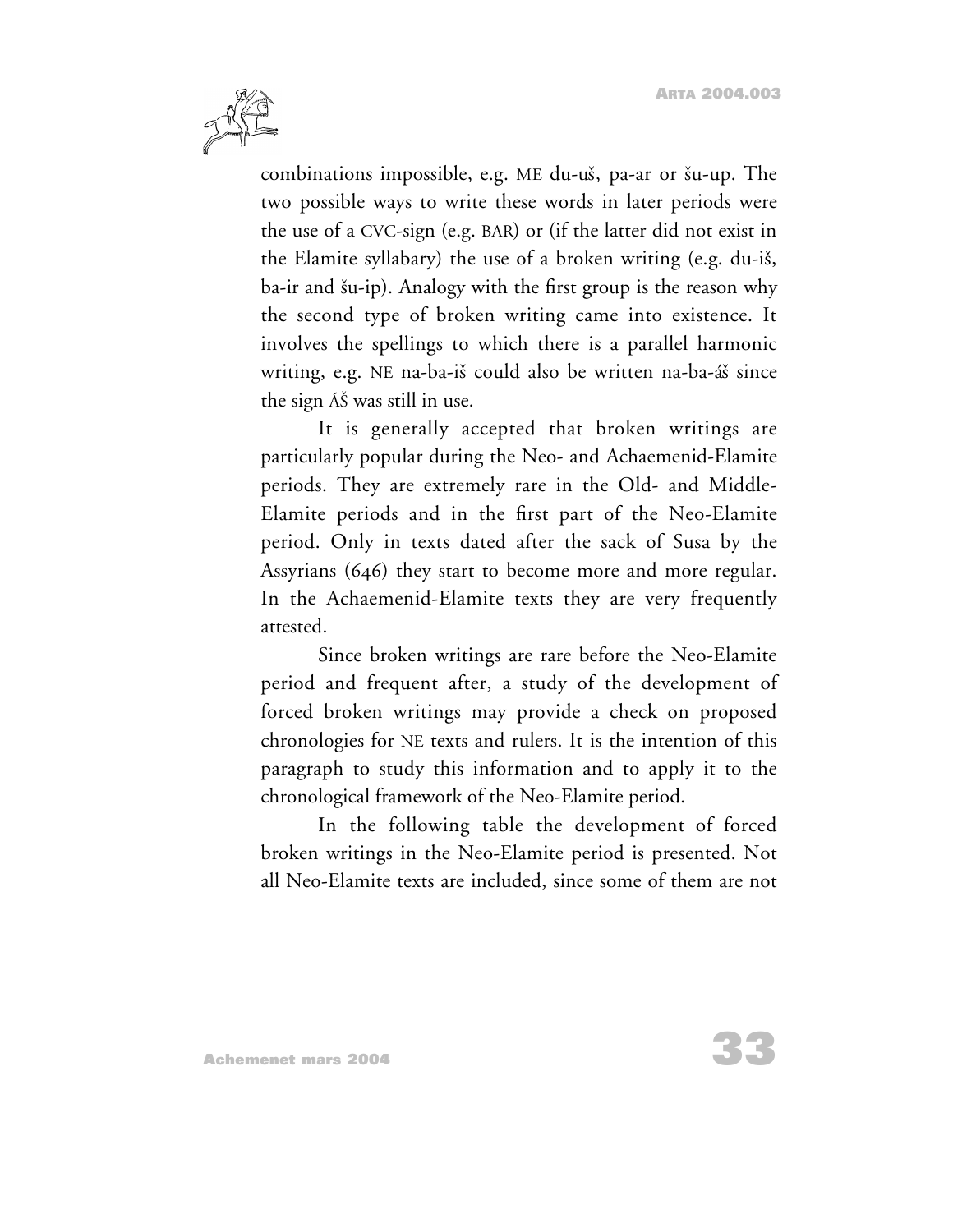

relevant for this study, e.g. the so-called "hemerology,"**<sup>19</sup>** a dedication to Insusinak,**<sup>20</sup>** MDP 36 3 and FHE 244. The headings are the VC-signs that disappeared from the Elamite syllabary. An entry 8/4 means that there are eight forced broken writings in four different words. The abbreviation 'fr.' means 'frequent;' 'Ururu' refers to the Ururu Bronze Tablet.

| traditional     | AI.     | AR       | AS/          | ID/     | $\Pi$ .        | IM           | UB/      | <b>US</b>    | UŠ           |
|-----------------|---------|----------|--------------|---------|----------------|--------------|----------|--------------|--------------|
| chronology      |         |          | AZ           | IT      |                |              | US       |              |              |
|                 |         |          |              |         |                |              |          |              |              |
| EKI 71-74       | $\circ$ | $\circ$  | $\circ$      | $\circ$ | O              | $\circ$      | $\circ$  | $\circ$      | $\circ$      |
| MDP 11 299      | O       | $\circ$  | $\circ$      | $\circ$ | $\circ$        | $\circ$      | $\circ$  | $\circ$      | $\circ$      |
| RA 25 40 no.3   | $\circ$ | $\circ$  | $\circ$      | $\circ$ | $\circ$        | $\circ$      | $\circ$  | $\circ$      | $\circ$      |
| EKI 75-76       | O       | 8/4      | $\circ$      | $\circ$ | 9/5            | 2/1          | $\circ$  | $\circ$      | 6/2          |
| <b>EKI</b> 77   | O       | $\circ$  | $\circ$      | $\circ$ | $\circ$        | $\circ$      | $\circ$  | $\circ$      | $\mathbf{1}$ |
| EKI 78          | O       | $\circ$  | $\circ$      | $\circ$ | O              | $\circ$      | $\circ$  | $\circ$      | $\mathbf{1}$ |
| EKI 79-85       | $\circ$ | $\circ$  | $\circ$      | $\circ$ | $\circ$        | $\circ$      | $\circ$  | $\circ$      | $\mathbf{1}$ |
| Omen Text       | $\circ$ | 3/1      | $\mathbf{1}$ | $\circ$ | 2/2            | $\circ$      | $\circ$  | $\circ$      | $\circ$      |
| MDP 11 300      | $\circ$ | $\Omega$ | $\circ$      | $\circ$ | $\circ$        | $\Omega$     | $\Omega$ | $\circ$      | $\Omega$     |
| EKI 86-89       | $\circ$ | $\circ$  | $\circ$      | $\circ$ | $\circ$        | $\circ$      | $\circ$  | $\circ$      | $\mathbf{1}$ |
| Ururu           | $\circ$ | $\circ$  | $\circ$      | 6/4     | $\circ$        | 3/2          | 2/2      | $\circ$      | 6/4          |
| Susa Texts      | 2/2     | 16/10    | 28/5         | 33/12   | $7\frac{1}{5}$ | 17/8         | 29/11    | 3/1          | 21/7         |
| Neo-El. Letters | $\circ$ | $\circ$  | $\mathbf{1}$ | 4/3     | 2/2            | $\mathbf{1}$ | $\circ$  | $\mathbf{1}$ | 11/4         |
| MDP 36 1        | $\circ$ | $\circ$  | $\circ$      | $\circ$ | O              | $\circ$      | $\circ$  | O            | 1/1          |
| Achaem. Texts   | fr.     | fr.      | fr.          | fr.     | fr.            | fr.          | fr.      | fr.          | fr.          |

**<sup>19</sup>** Published by Scheil (1925: 157-158).

**<sup>20</sup>** Published by Scheil (1927: 43).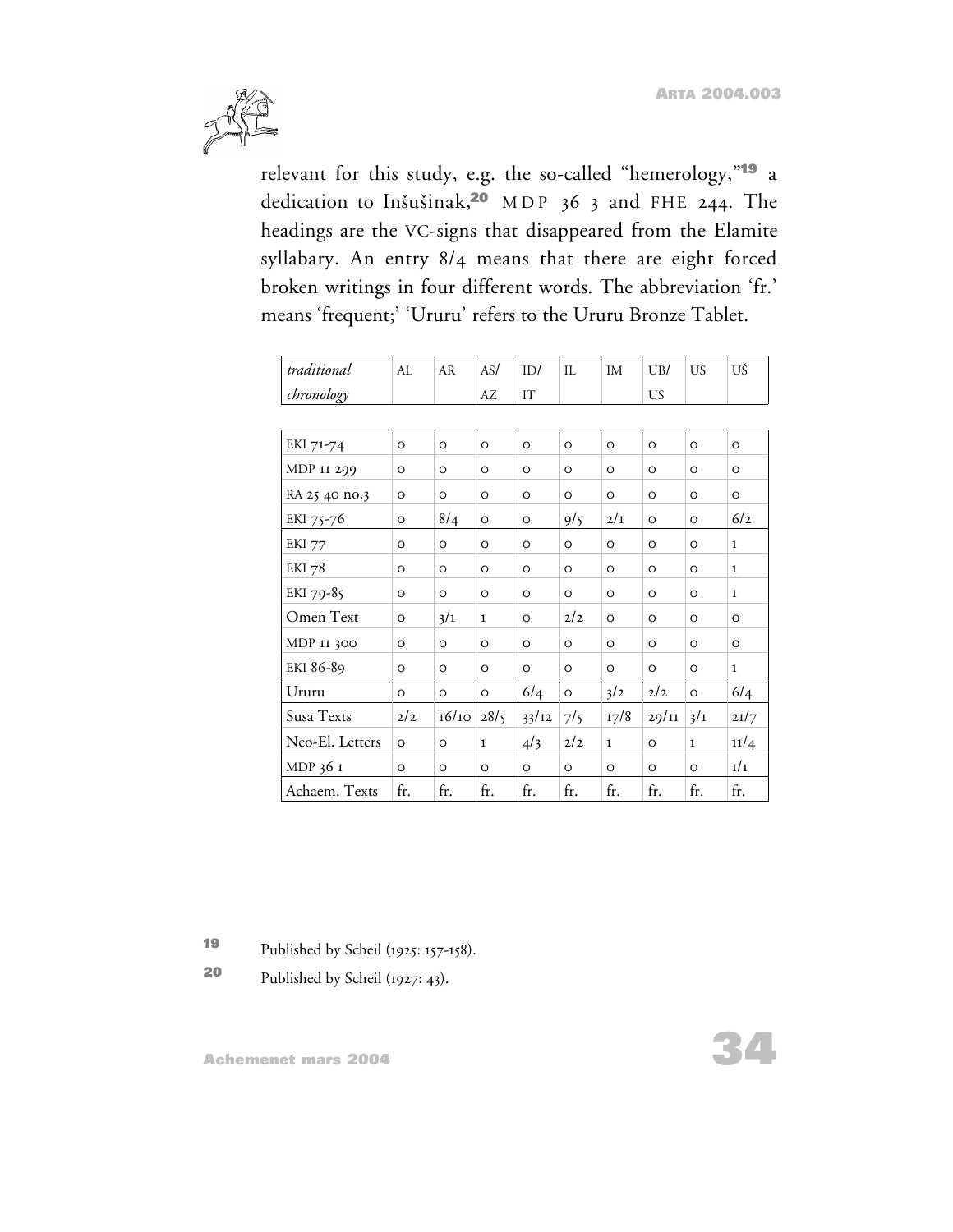

| new             | AI.     | AR       | AS/          | ID/      | II.          | IM           | UB/      | <b>US</b>    | UŠ           |
|-----------------|---------|----------|--------------|----------|--------------|--------------|----------|--------------|--------------|
| chronology      |         |          | AZ           | IT       |              |              | US.      |              |              |
|                 |         |          |              |          |              |              |          |              |              |
| EKI 71-74       | $\circ$ | $\circ$  | $\circ$      | $\circ$  | $\circ$      | $\circ$      | $\circ$  | $\circ$      | $\circ$      |
| MDP 11 299-300  | $\circ$ | $\circ$  | O            | O        | O            | O            | O        | O            | $\circ$      |
| RA 25 40 no.3   | $\circ$ | $\Omega$ | $\Omega$     | $\Omega$ | O            | O            | $\Omega$ | $\Omega$     | O            |
| EKI 77          | O       | $\circ$  | O            | O        | $\circ$      | O            | O        | O            | $\mathbf{1}$ |
| Omen Text       | $\circ$ | 3/1      | $\mathbf{1}$ | O        | 2/2          | $\circ$      | $\circ$  | $\circ$      | $\circ$      |
| EKI 75-76       | $\circ$ | 8/4      | $\circ$      | $\circ$  | 9/5          | 2/1          | $\circ$  | $\circ$      | 6/2          |
| Susa Texts      | 2/2     | 16/10    | 28/5         | 33/12    | 7/5          | 17/8         | 29/11    | 3/1          | 21/7         |
| Neo-El. Letters | $\circ$ | $\Omega$ | $\mathbf{1}$ | 4/3      | $\mathbf{2}$ | $\mathbf{1}$ | $\Omega$ | $\mathbf{1}$ | 11/4         |
| MDP 36 1        | $\circ$ | $\circ$  | $\circ$      | $\circ$  | $\circ$      | $\circ$      | $\circ$  | $\Omega$     | 1/1          |
| Ururu           | O       | $\circ$  | $\Omega$     | 6/4      | $\circ$      | 3/2          | 2/2      | $\Omega$     | 6/4          |
| <b>EKI</b> 78   | $\circ$ | $\circ$  | $\circ$      | $\circ$  | $\circ$      | $\circ$      | $\circ$  | $\circ$      | $\mathbf{1}$ |
| EKI 79-85       | $\circ$ | $\circ$  | $\circ$      | $\circ$  | O            | $\circ$      | $\Omega$ | $\Omega$     | $\mathbf{1}$ |
| Achaem. Texts   | fr.     | fr.      | fr.          | fr.      | fr.          | fr.          | fr.      | fr.          | fr.          |

The forced broken writings indeed yield some chronological information, especially with regard to the relative chronology of the texts. They tend to favour the new chronology advocated in this article, which is for the larger part based on Vallat's chronological framework of the Neo-Elamite period. The main argument for this assumption are the inscriptions of Hanne (EKI 75-76) which would contain the only forced broken writings dated in the reign of Sutruk-Nahhunte II (717-699), while in Vallat's scheme all forced broken writings occur in texts dating from the period after the sack of Susa. Hanne's texts certainly do not belong to Šutruk's reign.

In the Omen Text /Cas/-sequences are spelled broken, while /Cim/- and /Cus/-sequences are still spelled harmonically. Consequently, this text must be older than the Susa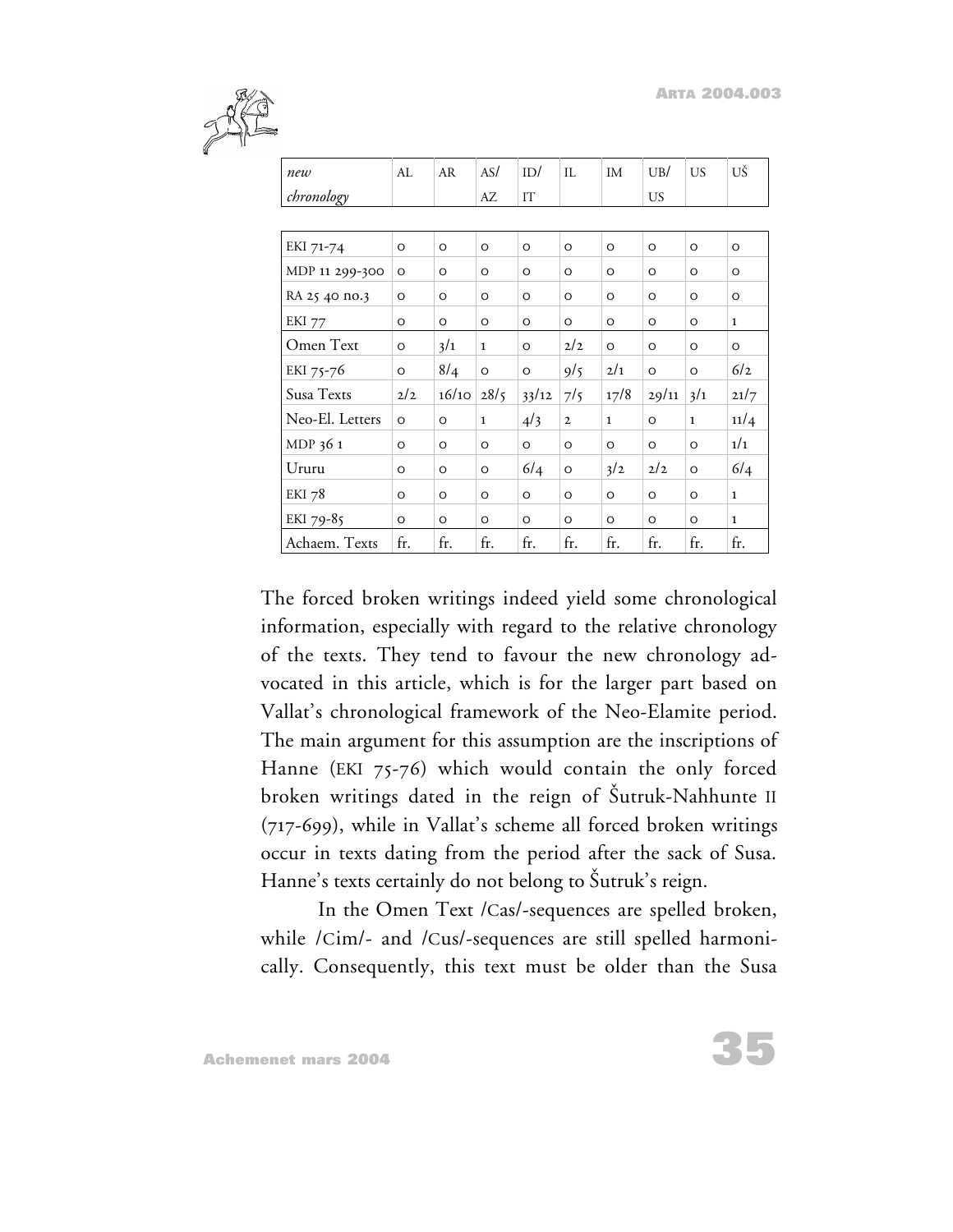

Texts, the Neo-Elamite Letters, the inscriptions of Hanne and the Ururu Bronze Tablet, where the latter sequences are spelled broken. The Ururu Bronze Tablet (**[see note 1](#page-1-0)**) is probably a bit younger than the inscriptions of Hanne (EKI 75- 76), since /Cid/-sequences appear harmonically in the latter, but are written with a broken spelling in the Ururu Bronze Tablet. This yields the following chronological order of these texts: (1) Omen Text,**<sup>21</sup>** (2) EKI 75-76 (Hanne) and (3) Susa Texts, Neo-Elamite Letters and the Ururu Bronze Tablet. The broken writings do not allow any chronological distinction among the last three (series of) texts.

# **7 Conclusion**

Taking the above discussion into consideration, Vallat's scheme for the Neo-Elamite kings after 646 needs changes. Consequently, I propose the following scheme of Neo-Elamite kings of Susa after the Assyrian sack. An asterisk indicates that it is not sure whether this person reigned at Susa.

```
Huban-haltas III (-645)
Sutur-Nahhunte, son of Indada
Huban-kitin*, son of Sutur-Nahhunte
Huban-tahra*
Hallutaš-Inšušinak, son of Huban-tahra
```
**<sup>21</sup>** Perhaps this text is written not long after the events of 646.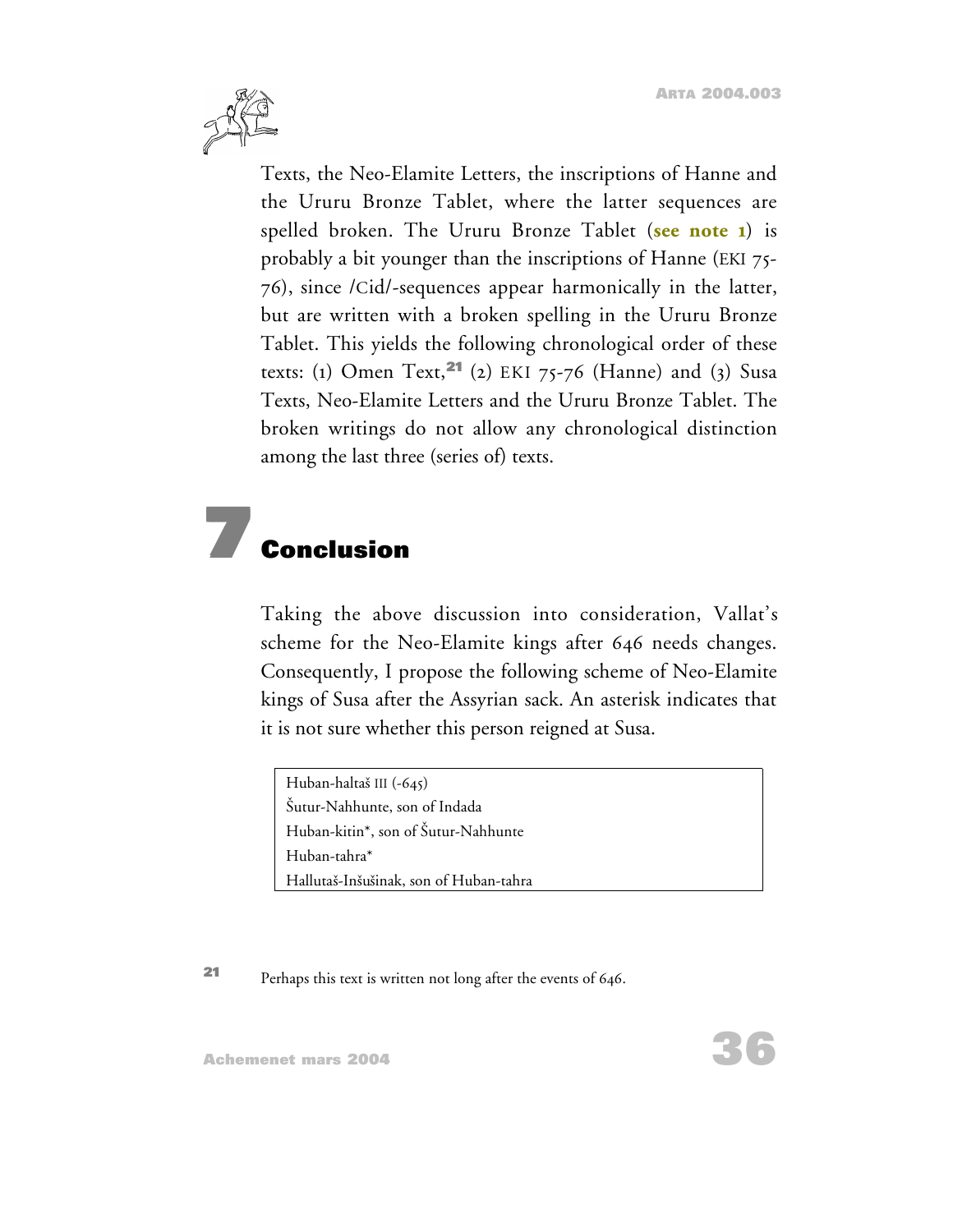

Ummanunu Silhak-Insusinak II, son of Ummanunu Tepti-Huban-Insusinak, son of Silhak-Insusinak II Hutran-tepti/Halkatas Atta-hamiti-Inšušinak

In sixth-century texts some other kings are attested in Elam or its surroundings: Bahuri of Zamin, the kings of Samati, etc. Vallat (1996a: *passim*; also Waters 2000: 100-101) argues that the existence of these kings indicated a fragmentation of the Elamite kingdom into several smaller states, one of which was the kingdom of Susa. Henkelman (2003b: 257) does not accept this. Zari could have been the name of a "Chaldean or an Aramaic tribe on the southwestern fringe of Khūzestān" (Appalaya is probably a Semitic name) while Samati (in southern Lorestan) may be an area that was not under direct Elamite control. Huban-šuturuk, the king mentioned in the Ururu Bronze Tablet, may have ruled in the region around Gisat, on the eastern border of Khuzestan. This region was not necessarily part of Elam, but may have been subject to "a proliferation of Elamite culture outside this state."

Only Bahuri and the kings of Anšan remain objections to a completely unified Elam. The Achaemenids had their base in Anšan from around 635 BC and probably stayed out of Susanite control.

The role and position of Bahuri, who was certainly an Elamite king (Vallat 1998a), the "founder of a royal house" is still unclear. The suggestion by Reade (2000) that he should be identified with Pa'e who rebelled against Huban-haltaš III in the aftermath of the Assyrian campaigns against Susa is not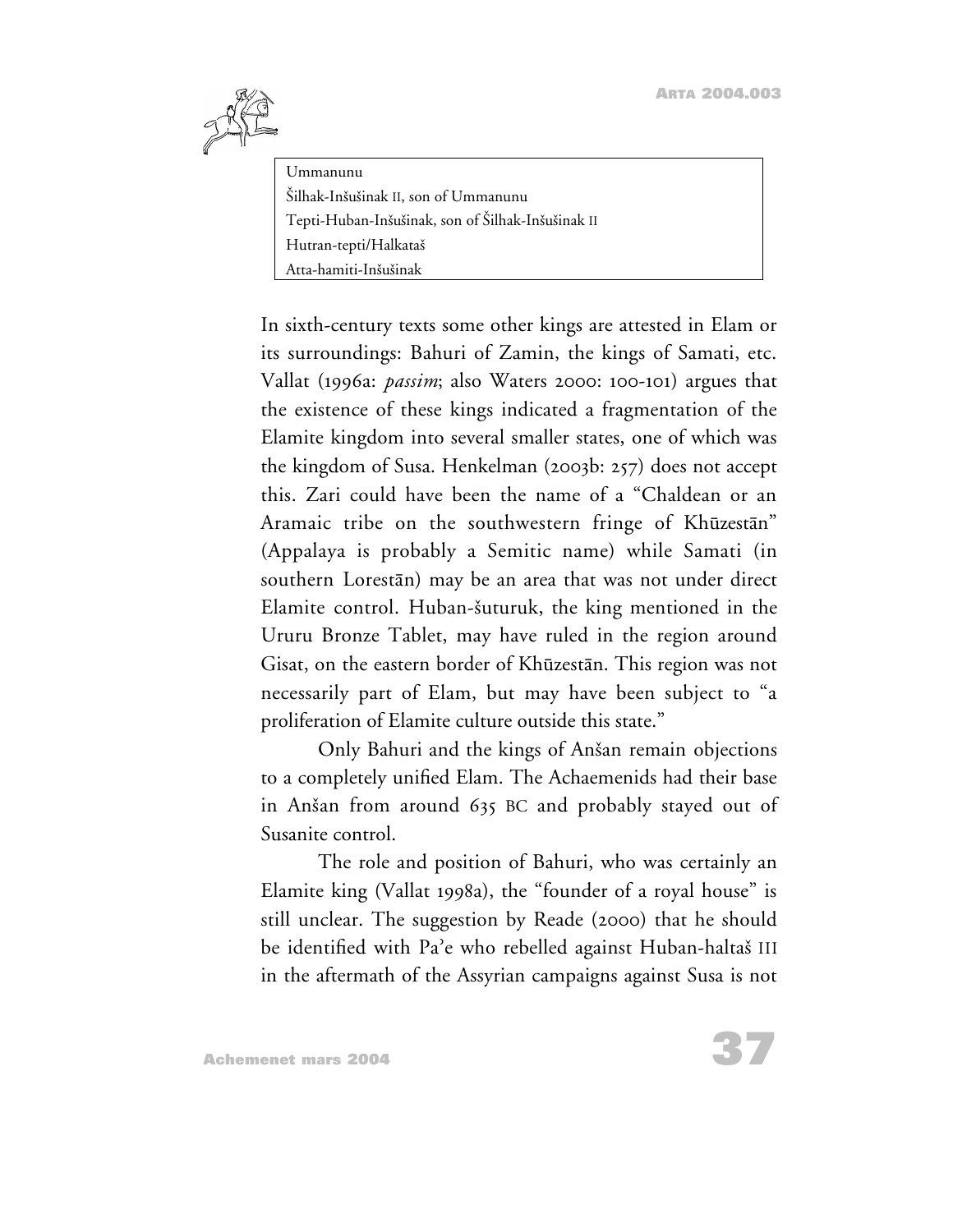

very likely. Bahuri himself occurs in a letter found in Susa (MDP 36 1) and in another text from Susa (MDP 9 88) and is therefore closely connected with the administrative tablets from Susa (Waters 2000: 96), which cannot be dated to the middle of the seventh century BC.

There is, however, also an alternative explanation for at least some of these kings. Vallat seems to believe that all Neo-Elamite kings are attested through their inscriptions. Yet this has still to be proven. Possibly, some kings are simply not attested in this way, because, for example, they reigned during a short period or because they simply did not order inscriptions to be made. Bahuri or Huban-Šuturuk could be such kings, but that is mentioned here with much cautiousness, since there is little known about the territorial extent of the Susian kingdom and the internal relations between king and high officials within the kingdom.**<sup>22</sup>** Henkelman is right when he argues that "all the arguments used in favour of a fragmented Neo-elamite state are open to different interpretations and need critical re-examination."

Finally an overview of the chronology of Neo-Elamite texts is offered in a synoptic table. It should be noted that the proposed dates are only relative and possibly subject to revision:

**<sup>22</sup>** It is certain that the economic activities displayed in the Susa Archives concern much of Khūzestān.

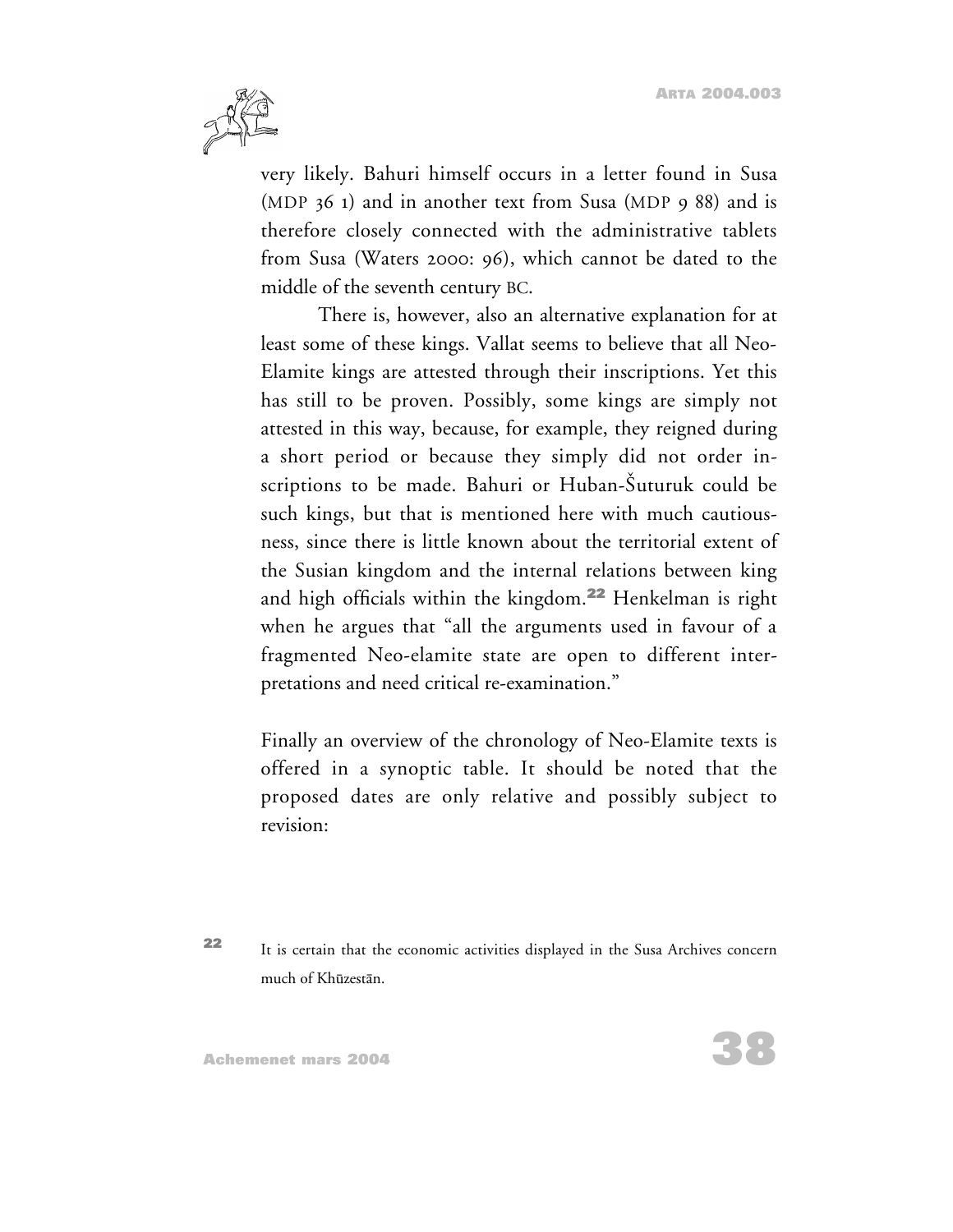

*Texts and related king(s) Approximate Date*

| EKI 71-74: Šutruk-Nahhunte II                |                  |
|----------------------------------------------|------------------|
| $\}$<br>MDP 11 299                           | 717-699          |
| MDP 11 300                                   |                  |
| Hallušu                                      | 699-693          |
| Kutir-Nahhunte II                            | 693-692          |
| Huban-menana                                 | 692-689          |
| Huban-haltaš I                               | 689-681          |
| Huban-haltaš II                              | 681-675          |
| Urtak                                        | 675-664          |
| Te'umman                                     | 664-653          |
| Huban-nikaš II                               | 653-652          |
| Tammaritu                                    | 652-649          |
| Indabibi                                     | 649-648          |
| Huban-haltaš III                             | 648-647          |
| Tammaritu                                    | 647              |
| Huban-haltaš III                             | 646-645          |
| Omen Text                                    | ca. 640          |
| EKI 75-76: Indada and Šutur-Nahhunte         | ca. 625- ca. 600 |
| EKI 77: Hallutaš-Inšušinak (Susa)            | ca. 620-ca. 585  |
| Susa Archives: Ummanunu (Susa)               | ca. 590- ca. 555 |
| Niniveh Letters: Bahuri (Zamin)              | ca. 590- ca. 555 |
| EKI 78: Šilhak-Inšušinak II (Susa)           | ca. 565- ca. 550 |
| EKI 79-85: Tepti-Huban-Inšušinak (Susa)      | ca. 550- ca. 530 |
| EKI 86-89: Atta-hamiti-Inšušinak (Susa)      | ca. 530-520      |
| Ururu Bronze Tablet: Šati-Hupiti and Huban-  | ca. 585-ca. 539  |
| Šuturuk (Gisat)                              |                  |
| Inscriptions of Kalmākarra: Dabala, Ampiriš, | ca. 585- ca. 539 |
| Anni-Šilha and Unsak (Samati)                |                  |

Jan TAVERNIER (Postdoctoraal Onderzoeker F.W.O.-Vlaanderen) **[jan.tavernier@arts.kuleuven.ac.be](mailto:jan.tavernier@arts.kuleuven.ac.be)**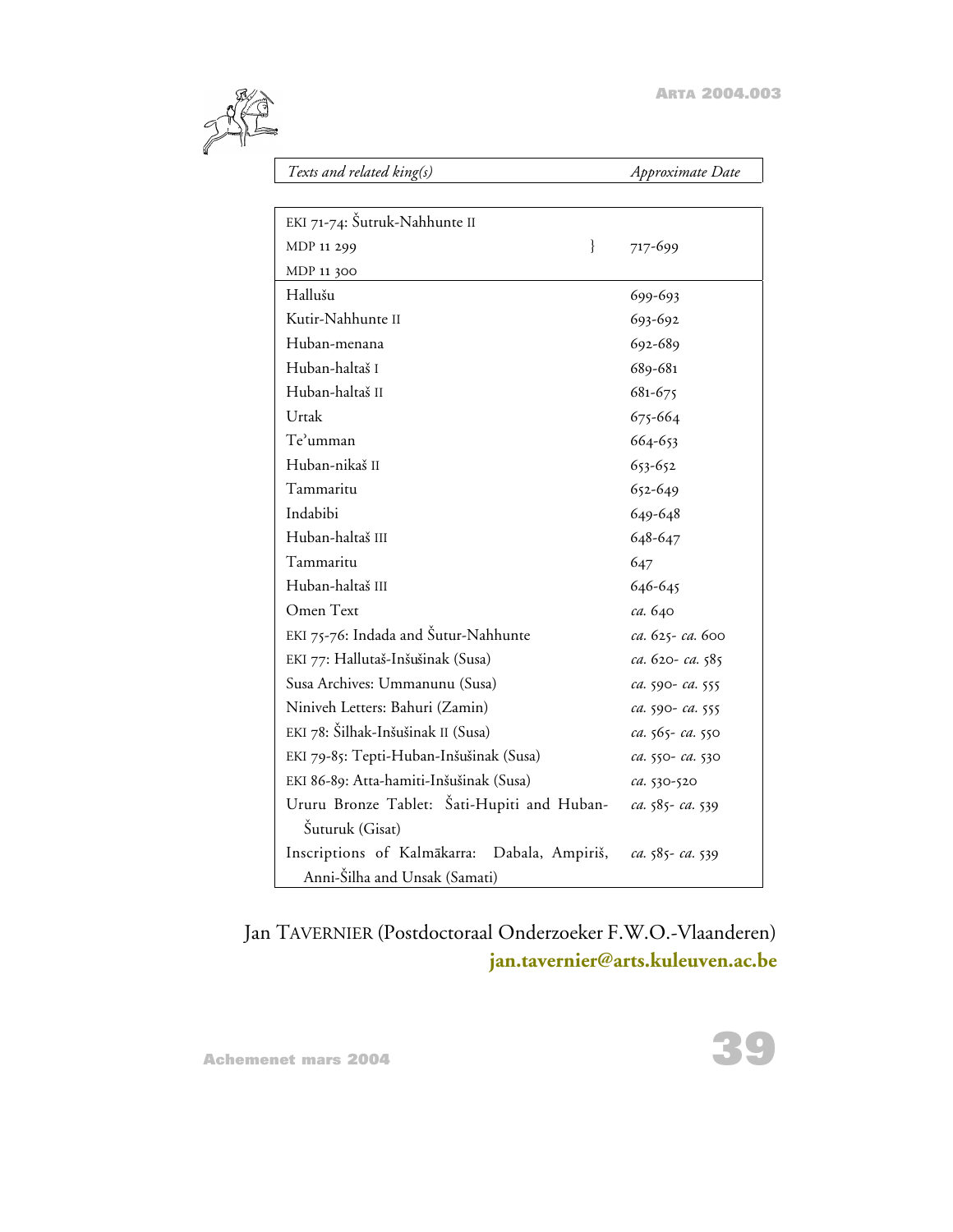

### **Bibliography**

- AMIET, P. 1967, "Éléments émaillés du décor architectural néo-élamite," *Syria* 44: 27-46.
- –––– 1973, "Glyptique élamite, à propos de documents nouveaux," *ArAs* 26: 3-45.
- BRIANT, P. 1996, *Histoire de l'empire perse de Cyrus à Alexandre* (Achaemenid History 10), Leiden.
- CALMEYER, P. 1980, "Zur altiranische Motive, VII. Achsnägel in Form von Betenden," *AMI* 13: 99-111.

CAMERON, G.G. 1936, *History of Early Iran*, Chicago.

- CARTER, E. 1998, "Elam, II. The Archaeology of Elam," *EncIr* 8: 313-325.
- DANDAMAYEV, M.A. 1972, "Connections between Elam and Babylonia in the Achaemenid Period," in: *Memorial Volume of the V*th *International Congress of Iranian Art and Archaeology*, vol. 1, Teheran: 258-264.
- –––– 1982, "Açina," *EncIr* 1: 429-430.
- –––– 1984, *A Political History of the Achaemenid Empire*, Leiden (transl. W.J. Vogelsang).
- DANDAMAYEV, M.A. & Lukonin, V.G. 1989, *The Culture and Social Institutions of Ancient Iran*, Cambridge.
- DE WAELE, E. 1972, "Sutruk-Nahunte II et les reliefs rupestres dits néo-élamites d'Iseh/Malamir," *Revue des archéologues et historiens d'art de Louvain* 5: 17-32.
- –––– 1981, "Travaux archéologiques à Shekaf-e Salma et Kul-e Farah près d'Izeh (Malamir)," *IrAnt* 16: 45-62.
- D'JAKONOV, I.M. 1956, *Исмория Мидии от древнейших времен до конца <i>iv*  $\theta$ .  $\partial \theta$   $\mu$ .<sub>2</sub>., Moscow – Leningrad.
- FRAME, G. 1992, *Babylonia 689-627 B.C.: a Political History* (PIHANS 69), Istanbul. GRAYSON, A.K. 1975, *Assyrian and Babylonian Chronicles* (TCS 5), Locust Valley.
- GRILLOT, Fr. 1984, "Trinôme de la royauté en Élam," *StIr* 13: 185-191.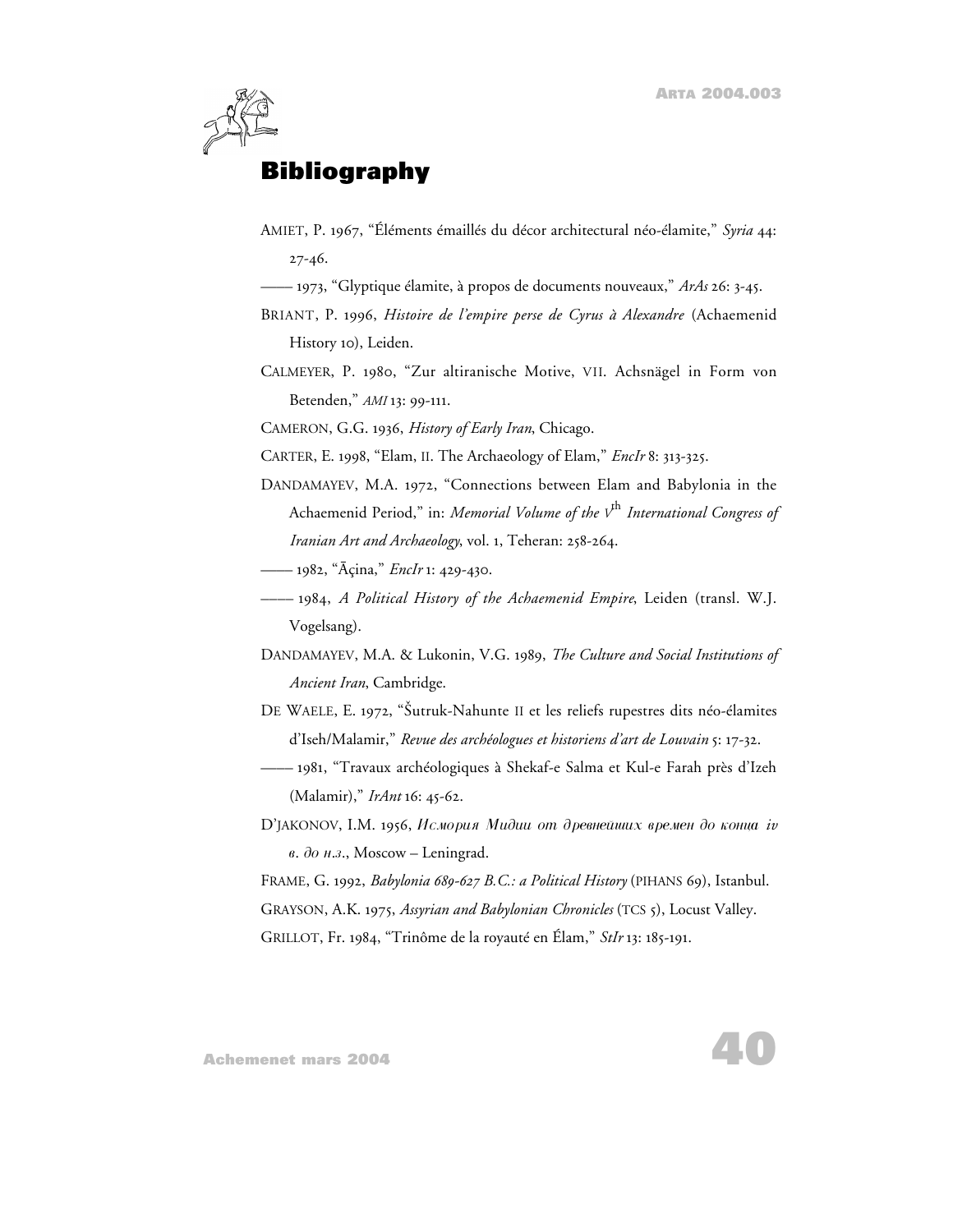

- HARPER, P.O., ARUZ, J. & TALLON, Fr. (eds.). 1992, *The Royal City of Susa: Ancient Near Eastern Treasures in the Louvre*, New York.
- HENKELMAN, W. 2003a, "Persians, Medes and Elamites: acculturation in the Neo-Elamite period," in: G.B. Lanfranchi, M. Roaf & R. Rollinger (eds.), *Continuity of Empire (?), Assyria, Media, Persia* (History of the Ancient Near East, Monographs 5), Padova: 181-231, 407-448.
- –––– 2003b, "Defining 'Neo-Elamite history'," *BiOr* 60: 251-263.
- HINZ, W. 1962, "Die elamischen Inschriften des Hanne," in: W.B. Henning & E. Yarshater (eds.), *A locust's leg: Studies in honour of S.H. Taqizadeh*, London: 105-116.
- –––– 1964, *Das Reich Elam* (Urban-Bücher 82), Stuttgart.
- –––– 1970, "Persis," *PRECA Suppl.* 12: 1022-1038.
- –––– 1972, "Die Zusätze zur Darius-Inschrift von Behistan," *AMI* 5: 243-251.
- –––– 1981, "Aus der Werkstatt des elamischen Wörterbuches," in: A. Noth & H.R. Römer (eds.), *Studien zur Geschichte und Kultur des vorderen Orients: Festschrift für Bertold Spuler zum siebzigsten Geburtstag*, Leiden: 171-180.
- JUSTESON, J.S. & STEPHENS, L.D. 1994, "Variation and change in symbol systems: case studies in Elamite cuneiform," in: C. Renfrew & E.B.W. Zubrow (eds.), *The Ancient Mind: Elements of cognitive archaeology* (New Directions in Archaeology), Cambridge : 167-175.
- KAHANE, P. 1965, *Le muséé d'Israël*, *Catalogue no.6: Archéologie*, Jerusalem.
- KÖNIG, F.W. 1931, *Geschichte Elams* (Der Alte Orient: gemeinverstandliche Darstellungen 29/4), Leipzig.
- –––– 1965, *Die elamischen Königsinschriften* (AfO Beihefte 16), Graz.
- LAMBERT, M. 1967, "Appendice: Šutruk-Nahunte et Šutur-Nahunte," Syria 44: 47-51.
- –––– 1977, "Deux textes élamites de la fin du septième siècle," *JA* 265: 221-225.
- MALBRAN-LABAT, Fl. 1995, *Les inscriptions royales de Suse: Briques de l'époque paléo-élamite à l'empire néo-élamite*, Paris.

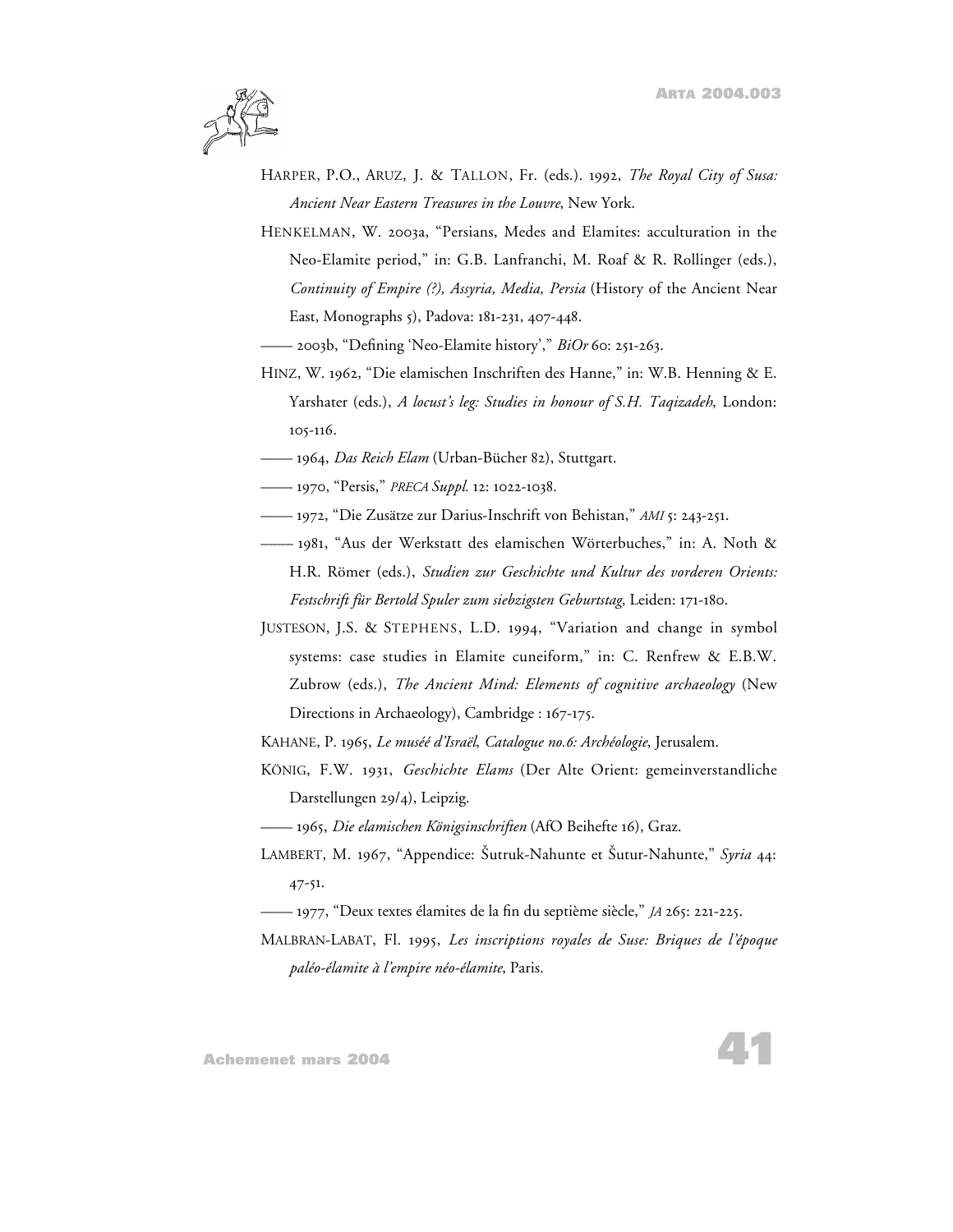

MAYRHOFER, M. 1979, *Die altiranischen Namen* (IPNB 1). Vienna.

- DE MIROSCHEDJI, P. 1982, "Notes sur la glyptique de la fin de l'Élam," *RA* 76: 51- 63.
- –––– 1985, "La fin du royaume d'Ansan et de Suse et la naissance de l'Empire perse," *ZA* 75: 265-306.
- PÉZARD, M. 1924, "Réconstruction d'une stèle de Adda-hamiti-In-susnak," *Babyloniaca* 8: 1-26.
- POTTS, D.T. 1999, *The Archaeology of Elam: Formation and Transformation of an Ancient Iranian State* (Cambridge World Archaeology), Cambridge.
- READE, J. 2000, "Elam after the Assyrian sack of Susa in 647 BC," *NABU* 2000.4: 89 (note 80).
- REINER, E. 1960, "Calques sur le Vieux-Perse en élamite achéménide," *BSLP* 55: 222-227.

SCHEIL, V. 1901, *Textes élamites-anzanites* (MDP 3), Paris.

- –––– 1904, *Textes élamites-anzanites* (MDP 5), Paris.
- –––– 1911, *Textes élamites-anzanites* (MDP 11), Paris.
- –––– 1917, "Déchiffrement d'un document anzanite relatif aux présages," *RA* 14: 29-53.
- –––– 1925, "Passim," *RA* 22: 141-162.
- –––– 1927, "Carptim," *RA* 24: 31-48.
- SCHMIDT, E.F. 1957, *Persepolis II: Contents of the Treasury and Other Discoveries* (OIP 69), Chicago.
- STEVE, M.-J. 1986, "La fin de l'Élam: à propos d'une empreinte de sceaucylindre," *StIr* 15: 7-21.
- –––– 1987, *Nouveaux mélanges épigraphiques: inscriptions royales de Suse et de la Susiane* (MDP 53), Paris.
- –––– 1988, "Le déterminatif masculin BE en néo-élamite et en élamite achéménide," *NABU* 1988.2: 23-4 (note 35).

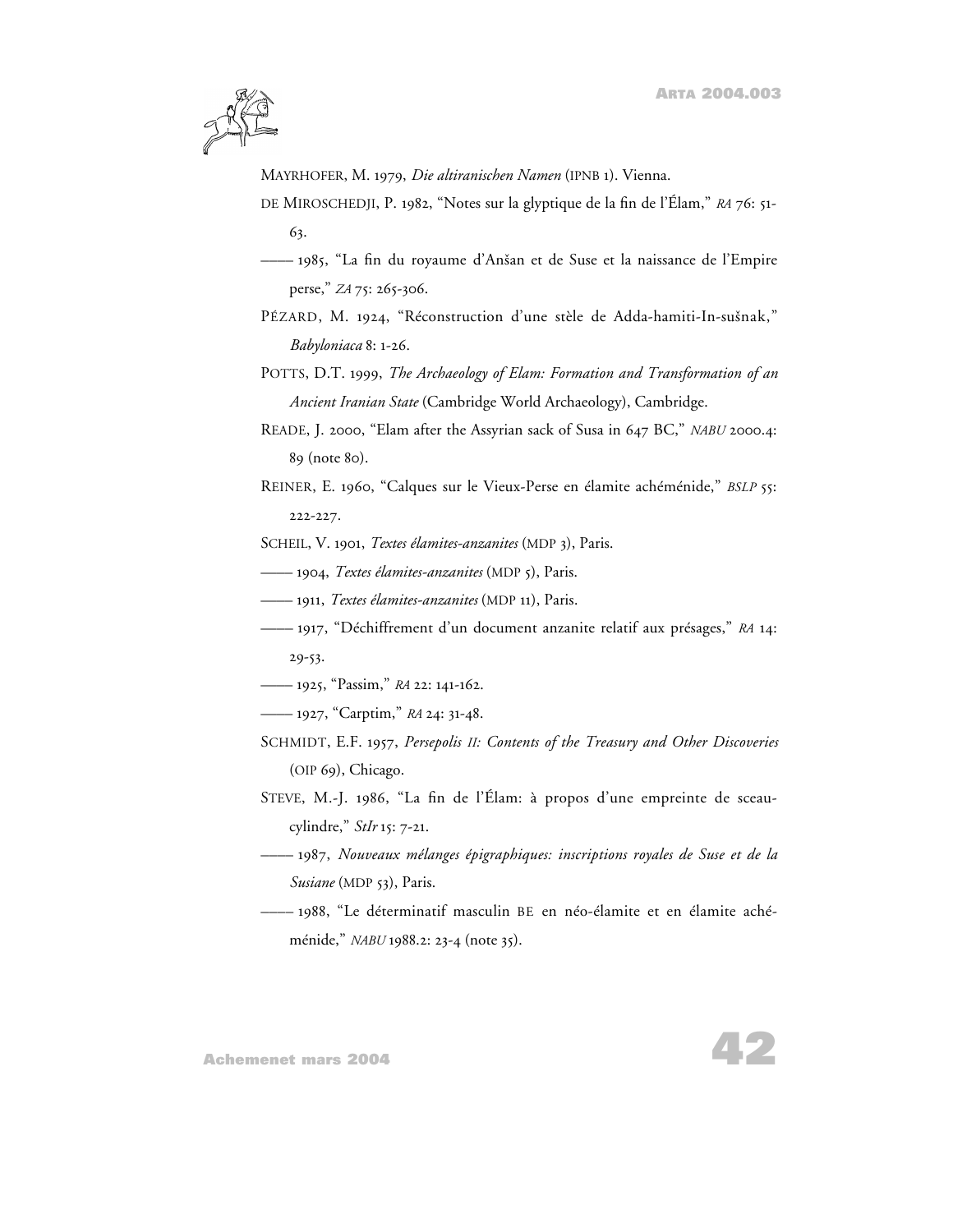

- –––– 1992, *Syllabaire élamite, histoire et paléographie* (Civilisations du Proche-Orient. Série 2. Philologie 1), Neuchâtel – Paris.
- STOLPER, M. W. 1984, "Political History," in: E. Carter, E. & M.W. Stolper, *Elam: Surveys of Political History and Archaeology* (University of California Publications. Near Eastern Studies 25), Berkeley: 3-100.

–––– 1987-1990, "Malamir, B. Philologisch," *RlA* 7: 276-281.

- TAVERNIER, J. 2003, "Drei altiranische Notizzen," in: A. Van Tongerloo (ed.), *Iranica Selecta: Studies in honour of Professor Wojciech Skalmowski on the occasion of his seventieth birthday* (Silk Road Studies 8), Turnhout: 247-256.
- THOMPSON, R.C. 1925, "The New Babylonian Empire," *CAH* 3: 206-225.
- VALLAT, F. 1984, "Kidin-hutran et l'époque néo-élamite," *Akkadica* 37: 1-17.
- –––– 1993, *Les noms géographiques des sources suso-élamites* (RGTC 11), Wiesbaden.
- –––– 1995, "Sutruk-Nahhunte, Sutur-Nahhunte et l'imbroglio néo-élamite," *NABU* 1995.2: 37-8 (note 44).
- 1996a, "Nouvelle analyse des inscriptions néo-élamites," in: H. Gasche & B. Hrouda (eds.), *Collectanea Orientalia. Histoire, Arts de l'espace et industrie de la terre: Études offertes en hommage à Agnès Spycket* (Civilisations du Proche-Orient, série 1: Archéologie et environnement 1), Neuchâtel: 385-395.
- –––– 1996b, "Le royaume élamite de SAMATI," *NABU* 1996.1: 21-2 (note 31).
- –––– 1998a, "Le royaume élamite de Zamin et les "lettres de Ninive," *IrAnt* 33: 95- 106.
- –––– 1998b, "Elam, I. The History of Elam," *EncIr* 8: 301-312.

–––– 2002, Review of Waters 2000, *OLZ* 97: 372-376.

- WATERS, M.W. 2000, *A Survey of Neo-Elamite History* (SAAS 12), Helsinki.
- WEIDNER, E.F. 1939, "Jojachin, König von Juda, in babylonischen Keilschrifttexten," in: *Mélanges syriens offerts à Monsieur René Dussaud par ses amis et ses élèves* (Haut-commissariat de la République française en Syrie et au Liban. Service des Antiquités. Bibliothèque archéologique et historique 30). Paris: 923-935.